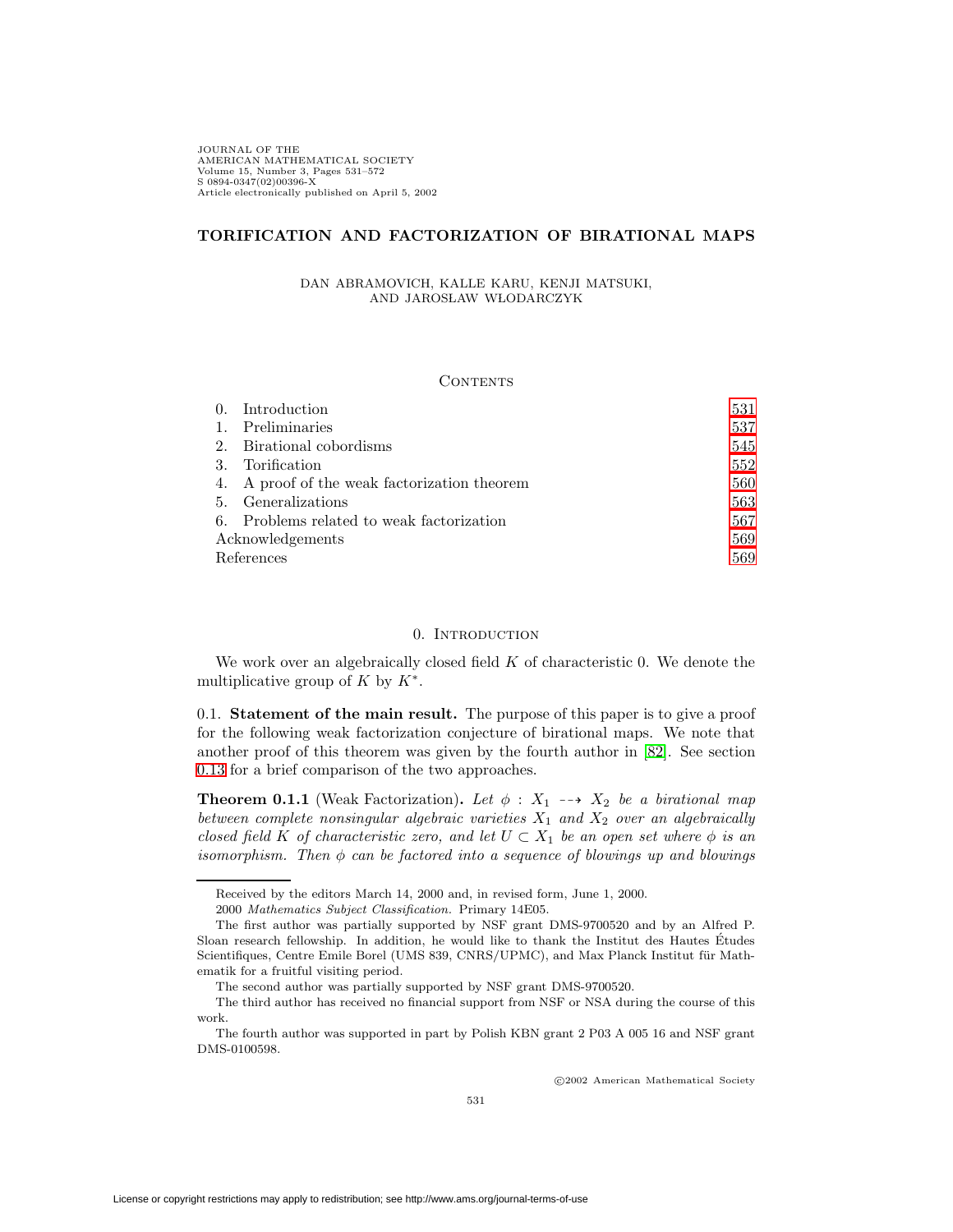down with nonsingular irreducible centers disjoint from U, namely, there exists a sequence of birational maps between complete nonsingular algebraic varieties

$$
X_1 = V_0 \xrightarrow{\varphi_1} V_1 \xrightarrow{\varphi_2} \cdots \xrightarrow{\varphi_{i-1}} V_{i-1} \xrightarrow{\varphi_i} V_i \xrightarrow{\varphi_{i+1}} \cdots \xrightarrow{\varphi_{l-1}} V_{l-1} \xrightarrow{\varphi_l} V_l = X_2
$$

where

- (1)  $\phi = \varphi_l \circ \varphi_{l-1} \circ \cdots \varphi_2 \circ \varphi_1,$
- (2)  $\varphi_i$  are isomorphisms on U, and
- (3) either  $\varphi_i : V_{i-1} \dashrightarrow V_i$  or  $\varphi_i^{-1} : V_i \dashrightarrow V_{i-1}$  is a morphism obtained by blowing up a nonsingular irreducible center disjoint from U.

Furthermore, there is an index i<sub>0</sub> such that for all  $i \leq i_0$  the map  $V_i \dashrightarrow X_1$  is a projective morphism, and for all  $i \geq i_0$  the map  $V_i \dashrightarrow X_2$  is a projective morphism. In particular, if  $X_1$  and  $X_2$  are projective, then all the  $V_i$  are projective.

0.2. **Strong factorization.** If we insist in the assertion above that  $\varphi_1^{-1}, \ldots, \varphi_{i_0}^{-1}$ and  $\varphi_{i_0+1},\ldots,\varphi_l$  be morphisms for some  $i_0$ , we obtain the following strong factorization conjecture.

**Conjecture 0.2.1** (Strong Factorization)**.** Let the situation be as in Theorem [0.1.1.](#page-0-1) Then there exists a diagram



where the morphisms  $\psi_1$  and  $\psi_2$  are composites of blowings up of nonsingular centers disjoint from U.

See section [6.1](#page-36-1) for further discussion.

0.3. **Generalizations of the main theorem.** We consider the following categories, in which we denote the morphisms by "broken arrows":

- (1) the objects are complete nonsingular algebraic spaces over an arbitrary field L of characteristic 0, and broken arrows  $X \dashrightarrow Y$  denote birational L-maps, and
- (2) the objects are compact complex manifolds, and broken arrows  $X \dashrightarrow Y$ denote bimeromorphic maps.

Given two broken arrows  $\phi: X \dashrightarrow Y$  and  $\phi': X' \dashrightarrow Y'$  we define an absolute *isomorphism*  $g : \phi \to \phi'$  as follows:

- In the case X and Y are algebraic spaces over L, and  $X'$ , Y' are over L', then g consists of an isomorphism  $\sigma : \text{Spec } L \to \text{Spec } L'$ , together with a pair of biregular  $\sigma$ -isomorphisms  $g_X : X \to X'$  and  $g_Y : Y \to Y'$ , such that  $\phi' \circ g_X = g_Y \circ \phi.$
- In the analytic case,  $g$  simply consists of a pair of biregular isomorphisms  $g_X: X \to X'$  and  $g_Y: Y \to Y'$ , such that  $\phi' \circ g_X = g_Y \circ \phi$ .

<span id="page-1-0"></span>**Theorem 0.3.1.** Let  $\phi: X_1 \dashrightarrow X_2$  be as in case (1) or (2) above. Let  $U \subset X_1$  be an open set where  $\phi$  is an isomorphism. Then  $\phi$  can be factored, functorially with respect to absolute isomorphisms, into a sequence of blowings up and blowings down with nonsingular centers disjoint from U. Namely, to any such  $\phi$  we associate a diagram in the corresponding category

$$
X_1 = V_0 \xrightarrow{\varphi_1} V_1 \xrightarrow{\varphi_2} \cdots \xrightarrow{\varphi_{i-1}} V_{i-1} \xrightarrow{\varphi_i} V_i \xrightarrow{\varphi_{i+1}} \cdots \xrightarrow{\varphi_{l-1}} V_{l-1} \xrightarrow{\varphi_l} V_l = X_2
$$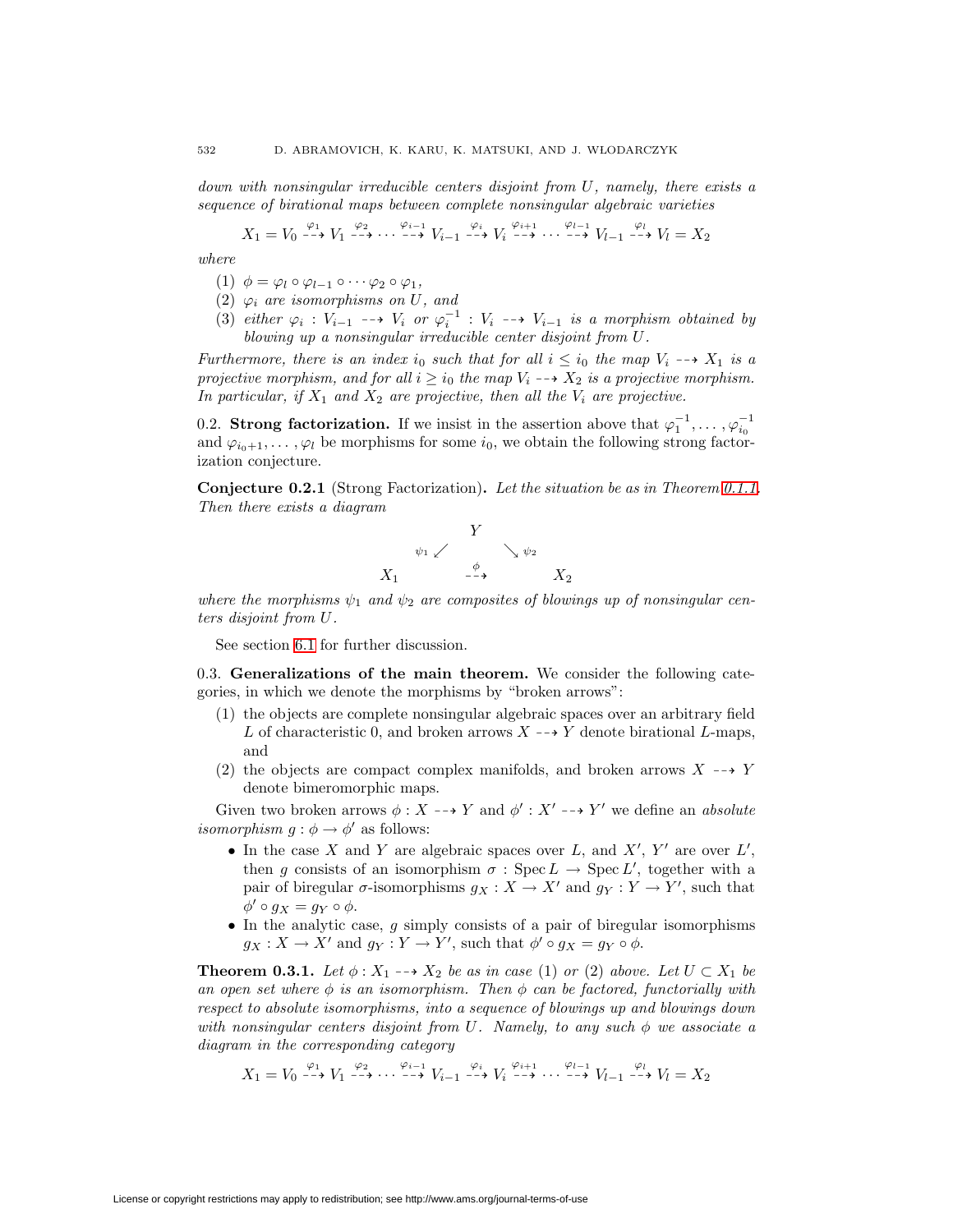where

- (1)  $\phi = \varphi_l \circ \varphi_{l-1} \circ \cdots \varphi_2 \circ \varphi_1$ ,
- (2)  $\varphi_i$  are isomorphisms on U, and
- (3) either  $\varphi_i : V_{i-1} \dashrightarrow V_i$  or  $\varphi_i^{-1} : V_i \dashrightarrow V_{i-1}$  is a morphism obtained by blowing up a nonsingular center disjoint from U.
- (4) Functoriality: if  $g : \phi \to \phi'$  is an absolute isomorphism, carrying U to U', and  $\varphi'_i : V'_{i-1} \dashrightarrow V'_i$  is the factorization of  $\phi'$ , then the resulting rational maps  $g_i : V_i \dashrightarrow V'_i$  give absolute isomorphisms.
- (5) Moreover, there is an index i<sub>0</sub> such that for all  $i \leq i_0$  the map  $V_i \dashrightarrow X_1$  is a projective morphism, and for all  $i \geq i_0$  the map  $V_i \dashrightarrow X_2$  is a projective morphism.
- (6) Let  $E_i \subset V_i$  be the exceptional divisor of  $V_i \to X_1$  (respectively,  $V_i \to X_2$ ) in case  $i \leq i_0$  (respectively,  $i \geq i_0$ ). Then the above centers of blowing up in  $V_i$ have normal crossings with  $E_i$ . If, moreover,  $X_1 \setminus U$  (respectively,  $X_2 \setminus U$ ) is a normal crossings divisor, then the centers of blowing up have normal crossings with the inverse images of this divisor.
- Remarks. (1) Note that, in order to achieve functoriality, we cannot require the centers of blowing up to be irreducible.
	- (2) Functoriality implies, as immediate corollaries, the existence of factorization over any field of characteristic 0, as well as factorization, equivariant under the action of a group  $G$ , of a  $G$ -equivariant birational map. If one assumes the axiom of choice, then a standard argument shows that equivariance implies functoriality. In our proofs we do not use the axiom of choice, with the exceptions of (1) existence of an algebraic closure, and (2) section [5.6,](#page-34-0) where showing functoriality without the assumption of the axiom of choice would require revising some of the arguments of [\[56\]](#page-40-0). We hope that the interested reader will be able to rework our arguments without the assumption of the axiom of choice if this becomes desirable.
	- (3) The same theorem holds true for varieties or algebraic spaces of dimension d over a perfect field of characteristic  $p > 0$  assuming that canonical embedded resolution of singularities holds true for varieties or algebraic spaces of dimension  $d + 1$  in characteristic p. The proof for varieties goes through word for word as in this paper, while for the algebraic space case one needs to recast some of our steps from the Zariski topology to the étale topology (see [\[38\]](#page-39-0), [\[53\]](#page-40-1)).
	- (4) While this theorem clearly implies the main theorem as a special case, we prefer to carry out the proof of the main theorem throughout the text, and to indicate the changes one needs to perform for proving Theorem [0.3.1](#page-1-0) in section [5.](#page-32-0)

0.4. **Applying the theorem.** Suppose one is given a biregular invariant of nonsingular projective varieties and one is interested in the behavior of this invariant under birational transformations. Traditionally, one would (1) study the behavior of the invariant under blowings up with nonsingular centers,  $(2)$  form a conjecture according to this study, and finally (3) attempt to prove the conjecture using additional ideas.

Sometimes such additional ideas turn out to be fairly simple (e.g. birational invariance of spaces of differential forms). Sometimes they use known but deep results (e.g. Hodge theory for showing the birational invariance of  $H^{i}(X, \mathcal{O}_{X})$  in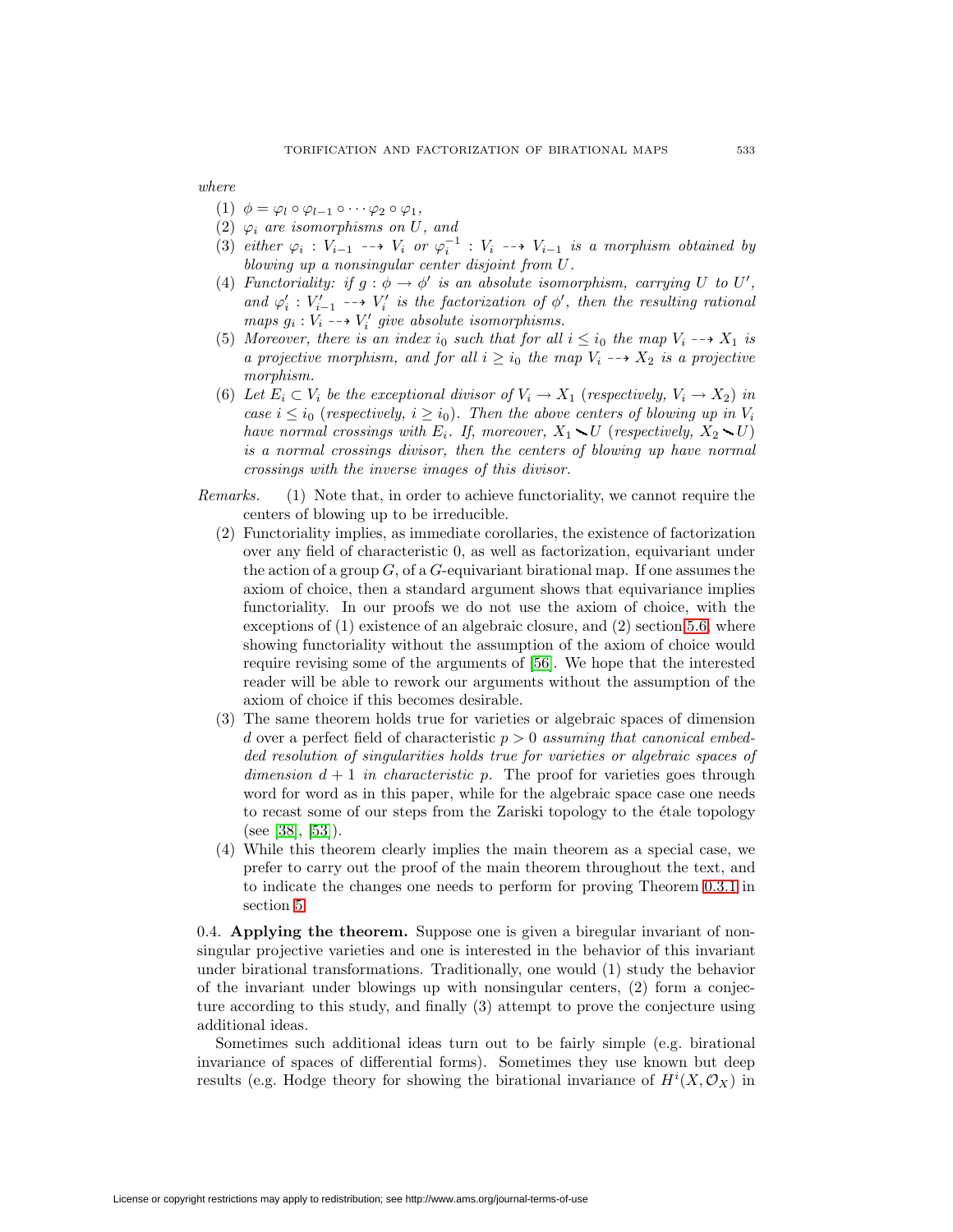characteristic 0; abelian varieties for the birational invariance of  $H^1(X, \mathcal{O}_X)$  in general; or Deligne's work on the Weil conjectures for the results of [\[47\]](#page-40-2)). Sometimes they lead to the development of beautiful new theories (e.g. Motivic integration for the invariance of Hodge numbers of birational Calabi-Yau varieties, [\[45\]](#page-39-1), [\[7\]](#page-38-2), [\[8\]](#page-38-3),  $[22]$ ,  $[50]$ ; see also  $[10]$  where our theorem is applied).

Our theorem implies that, in characteristic 0, step (3) above is no longer necessary: once such a conjecture is compatible with blowings up with nonsingular centers, it holds for any birational map. At the time of the revision of this paper we know of two announced applications for which no alternative methods of proof are known: (a) construction of elliptic genera of singular varieties by L. Borisov and A. Libgober [\[11\]](#page-38-5), and (b) showing that the algebraic cobordism ring of a field is the Lazard ring, by M. Levine and F. Morel  $([48]$  $([48]$ , Théorème 1.1,  $[49]$ ).

When we set out to write this paper, we attempted to give a statement detailed enough and general enough to apply in all applications we had imagined. As soon as the paper was circulated, it became clear that there are applications not covered by Theorem [0.3.1,](#page-1-0) even though the methods apply. In the preprint [\[27\]](#page-39-3) of H. Gillet and Ch. Soulé, the authors use the behavior of localized Todd classes under proper birational maps of schemes which are projective over a discrete valuation ring of residue characteristic 0. In their proof they rely on deep (and yet unpublished in complete form) results of J. Franke [\[25\]](#page-39-4); alternatively, they could have used weak factorization for such maps. While proving this case may be a straightforward exercise using our methods, this would still leave a plethora of other possible applications (more general base schemes, real analytic geometry, p-adic analytic geometry, to name a few).

One could imagine a statement of a general "weak factorization – type" result relying on a minimal set of axioms needed to carry out our line of proof of weak factorization. We decided to spare ourselves and the reader such formalism in this paper.

0.5. **Early origins of the problem.** The history of the factorization problem of birational maps could be traced back to the Italian school of algebraic geometers, who already knew that the operation of blowing up points on surfaces is a fundamental source of richness for surface geometry: the importance of the strong factorization theorem in dimension 2 (see [\[83\]](#page-41-1)) cannot be overestimated in the analysis of the birational geometry of algebraic surfaces. We can only guess that Zariski, possibly even members of the Italian school, contemplated the problem in higher dimension early on, but refrained from stating it before results on resolution of singularities were available. The question of strong factorization was explicitly stated by Hironaka as "Question  $(F')$ " in [\[30\]](#page-39-5), Chapter 0, §6, and the question of weak factorization was raised in [\[61\]](#page-40-6). The problem remained largely open in higher dimensions despite the efforts and interesting results of many (see e.g. Crauder [\[15\]](#page-38-6), Kulikov [\[46\]](#page-39-6), Moishezon [\[55\]](#page-40-7), Schaps [\[72\]](#page-40-8), Teicher [\[76\]](#page-40-9)). Many of these were summarized by Pinkham [\[64\]](#page-40-10), where the weak factorization conjecture is explicitly stated.

0.6. **The toric case.** For toric birational maps, the equivariant versions of the weak and strong factorization conjectures were posed in [\[61\]](#page-40-6) and came to be known as Oda's weak and strong conjectures. While the toric version can be viewed as a special case of the general factorization conjectures, many of the examples demonstrating the difficulties in higher dimensions are in fact toric (see Hironaka [\[29\]](#page-39-7),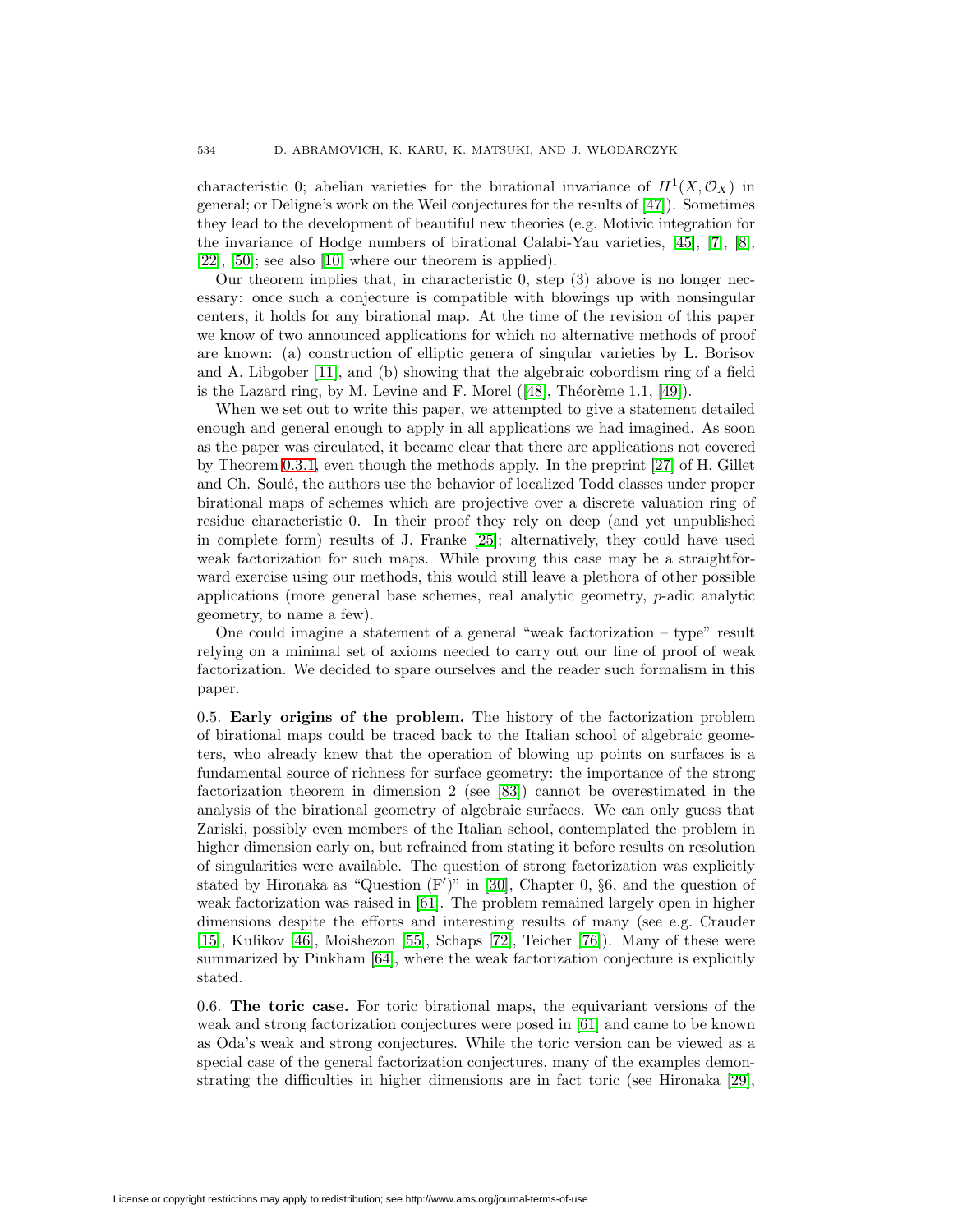Sally [\[70\]](#page-40-11), Shannon [\[73\]](#page-40-12)). Thus Oda's conjecture presented a substantial challenge and combinatorial difficulty. In dimension 3, Danilov's proof of Oda's weak conjecture [\[21\]](#page-39-8) was later supplemented by Ewald [\[24\]](#page-39-9). Oda's weak conjecture was solved in arbitrary dimension by J. W lodarczyk in [\[80\]](#page-41-2), and another proof was given by R. Morelli in [\[56\]](#page-40-0) (see also [\[57\]](#page-40-13), and [\[4\]](#page-38-7), where the result is generalized to the toroidal situation). An important combinatorial notion which Morelli introduced into this study is that of a cobordism between fans. The algebro-geometric realization of Morelli's combinatorial cobordism is the notion of a birational cobordism introduced in [\[81\]](#page-41-3).

Our proof of the main theorem relies on toric weak factorization. This remains as one of the most difficult theorems leading to our result.

In [\[56\]](#page-40-0), R. Morelli also proposed a proof of Oda's *strong* conjecture. A gap in this proof, which was not noticed in [\[4\]](#page-38-7), was recently discovered by K. Karu. As far as we know, Oda's strong conjecture stands unproven at present even in dimension 3.

0.7. **A local version.** There is a local version of the factorization conjecture, formulated and proved in dimension 2 by Abhyankar ([\[1\]](#page-38-8), Theorem 3). Christensen [\[13\]](#page-38-9) posed the problem in general and solved it for some special cases in dimension 3. Here the varieties  $X_1$  and  $X_2$  are replaced by appropriate birational local rings dominated by a fixed valuation, and blowings up are replaced by monoidal transforms subordinate to the valuation. The weak form of this local conjecture, as well as the strong version in the threefold case, was recently solved by S. D. Cutkosky in a series of papers [\[16,](#page-39-10) [17\]](#page-39-11). Cutkosky also shows that the strong version of the conjecture follows from Oda's strong factorization conjecture for toric morphisms. In a sense, Cutkosky's result says that the only local obstructions to solving the global strong factorization conjecture lie in the toric case.

0.8. **Birational cobordisms.** Our method is based upon the theory of birational cobordisms [\[81\]](#page-41-3). As mentioned above, this theory was inspired by the combinatorial notion of polyhedral cobordisms of R. Morelli [\[56\]](#page-40-0), which was used in his proof of weak factorization for toric birational maps.

Given a birational map  $\phi: X_1 \dashrightarrow X_2$ , a *birational cobordism*  $B_{\phi}(X_1, X_2)$  is a variety of dimension dim(X<sub>1</sub>)+1 with an action of the multiplicative group  $K^*$ . It is analogous to the usual cobordism  $B(M_1, M_2)$  between differentiable manifolds  $M_1$ and  $M_2$  given by a Morse function f (and in fact in the Kähler case the momentum map of C<sup>∗</sup> is a Morse function, making the analogy more direct). In the differential setting one can construct an action of the additive real group R, where the "time"  $t \in \mathbb{R}$  acts as a diffeomorphism induced by integrating the vector field  $grad(f)$ ; hence the multiplicative group  $(\mathbb{R}_{>0}, \times) = \exp(\mathbb{R}, +)$  acts as well. The critical points of f are precisely the fixed points of the action of the multiplicative group, and the homotopy type of fibers of  $f$  changes when we pass through these critical points (see [\[54\]](#page-40-14)). Analogously, in the algebraic setting "passing through" the fixed points of the  $K^*$ -action induces a birational transformation. Looking at the action on the tangent space at each fixed point, we obtain a locally toric description of the transformation. This already gives the main result of [\[81\]](#page-41-3): a factorization of  $\phi$  into certain *locally toric birational transformations* among varieties with locally toric structures. More precisely, it is shown in [\[81\]](#page-41-3) that the intermediate varieties have abelian quotient singularities, and the locally toric birational transformations can be factored in terms of weighted blowings up. Such birational transformations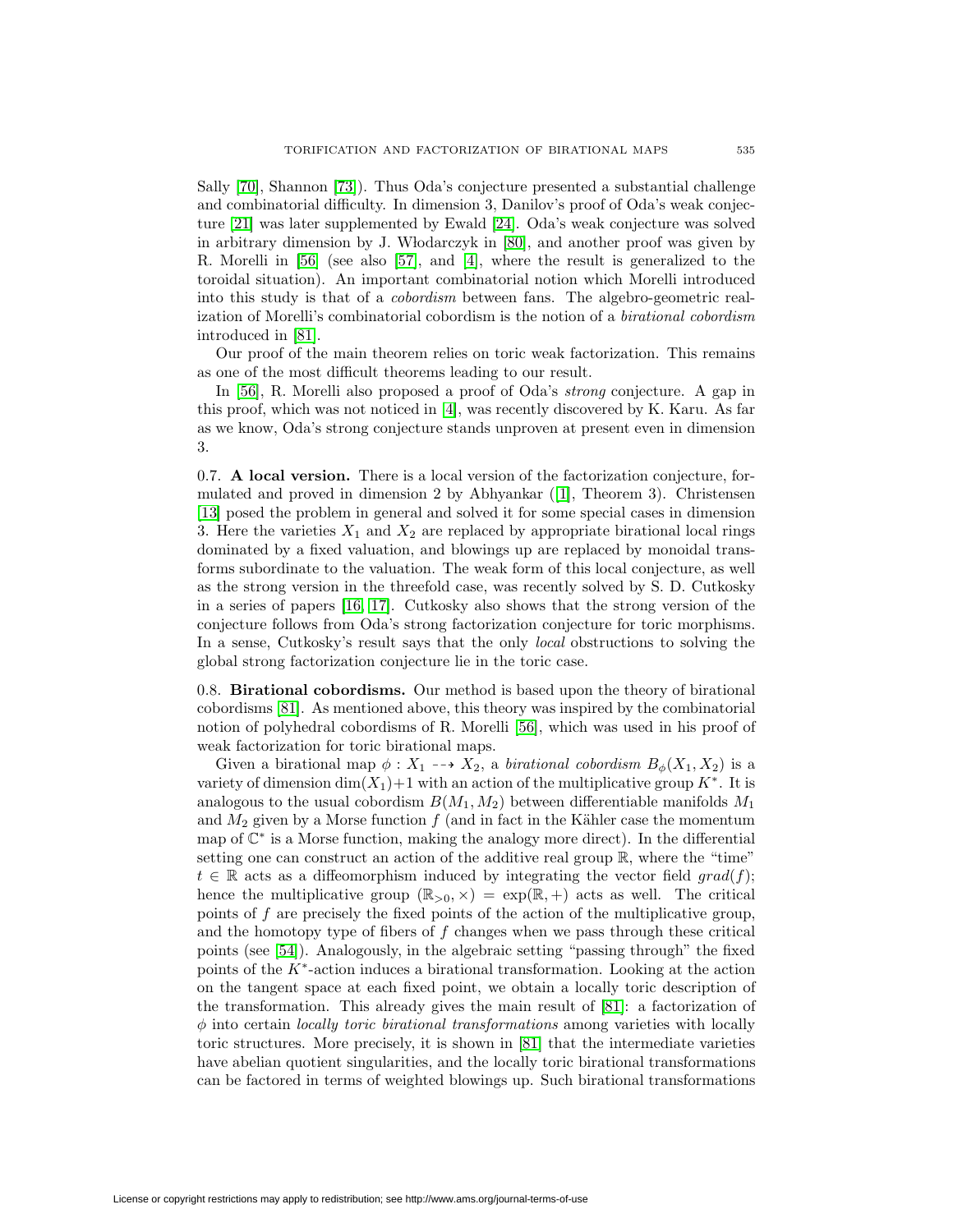can also be interpreted using the work of Brion-Procesi, Thaddeus, Dolgachev-Hu and others (see [\[12,](#page-38-10) [77,](#page-40-15) [78,](#page-41-4) [23\]](#page-39-12)), which describes the change of Geometric Invariant Theory quotients associated to a change of linearization. We use such methods in section [2.5](#page-19-0) in showing that the intermediate varieties are projective over  $X_1$  or  $X_2$ . A variant of our construction using Geometric Invariant Theory, in terms of Thaddeus's "Master Space", is given by Hu and Keel in [\[34\]](#page-39-13).

0.9. **Locally toric versus toroidal structures.** Considering the fact that weak factorization has been proven for toroidal birational maps ([\[80\]](#page-41-2), [\[56\]](#page-40-0), [\[4\]](#page-38-7)), one might naïvely think that a locally toric factorization, as indicated in the previous paragraph, would already provide a proof for Theorem [0.1.1.](#page-0-1)

However, in the locally toric structure obtained from a cobordism, the embedded tori chosen may vary from point to point, while a toroidal structure (see Definition [1.5.1\)](#page-10-0) requires the embedded tori to be induced from one fixed open set. Thus there is still a gap between the notion of locally toric birational transformations and that of toroidal birational maps. Developing a method for bridging over this gap is the main contribution of this paper.

0.10. **Torification.** In order to bridge over this gap, we follow ideas introduced by Abramovich and de Jong in [\[2\]](#page-38-11), and blow up suitable open subsets, called quasielementary cobordisms, of the birational cobordism  $B_{\phi}(X_1, X_2)$  along torific ideals. This operation induces a toroidal structure in a neighborhood of each connected component F of the fixed point set, on which the action of  $K^*$  is a toroidal action (we say that the blowing up *torifies* the action of  $K^*$ ). Now the birational transformation "passing through  $F$ " is toroidal. We use canonical resolution of singularities to desingularize the resulting varieties, bringing ourselves to a situation where we can apply the factorization theorem for toroidal birational maps. This completes the proof of Theorem [0.1.1.](#page-0-1)

0.11. **Relation with the minimal model program.** It is worthwhile to note the relation of the factorization problem to the development of Mori's program. Hironaka [\[28\]](#page-39-14) used the cone of effective curves to study the properties of birational morphisms. This direction was further developed and given a decisive impact by Mori [\[58\]](#page-40-16), who introduced the notion of extremal rays and systematically used it in an attempt to construct minimal models in higher dimension, called the minimal model program. Danilov [\[21\]](#page-39-8) introduced the notion of canonical and terminal singularities in conjunction with the toric factorization problem. This was developed by Reid into a general theory of these singularities [\[66,](#page-40-17) [67\]](#page-40-18), which appear in an essential way in the minimal model program. The minimal model program is so far proven up to dimension  $3$  ([\[59\]](#page-40-19), see also [\[39,](#page-39-15) [40,](#page-39-16) [41,](#page-39-17) [44,](#page-39-18) [74\]](#page-40-20)), and for toric varieties in arbitrary dimension (see [\[68\]](#page-40-21)). In the steps of the minimal model program one is only allowed to contract a divisor into a variety with terminal singularities, or to perform a flip, modifying some codimension  $\geq 2$  loci. This allows a factorization of a given birational morphism into such "elementary operations". An algorithm to factor birational maps among uniruled varieties, known as Sarkisov's program, has been developed and carried out in dimension 3 (see [\[71,](#page-40-22) [69,](#page-40-23) [14\]](#page-38-12), and see [\[52\]](#page-40-24) for the toric case in arbitrary dimension). Still, we do not know of a way to solve the classical factorization problem using such a factorization.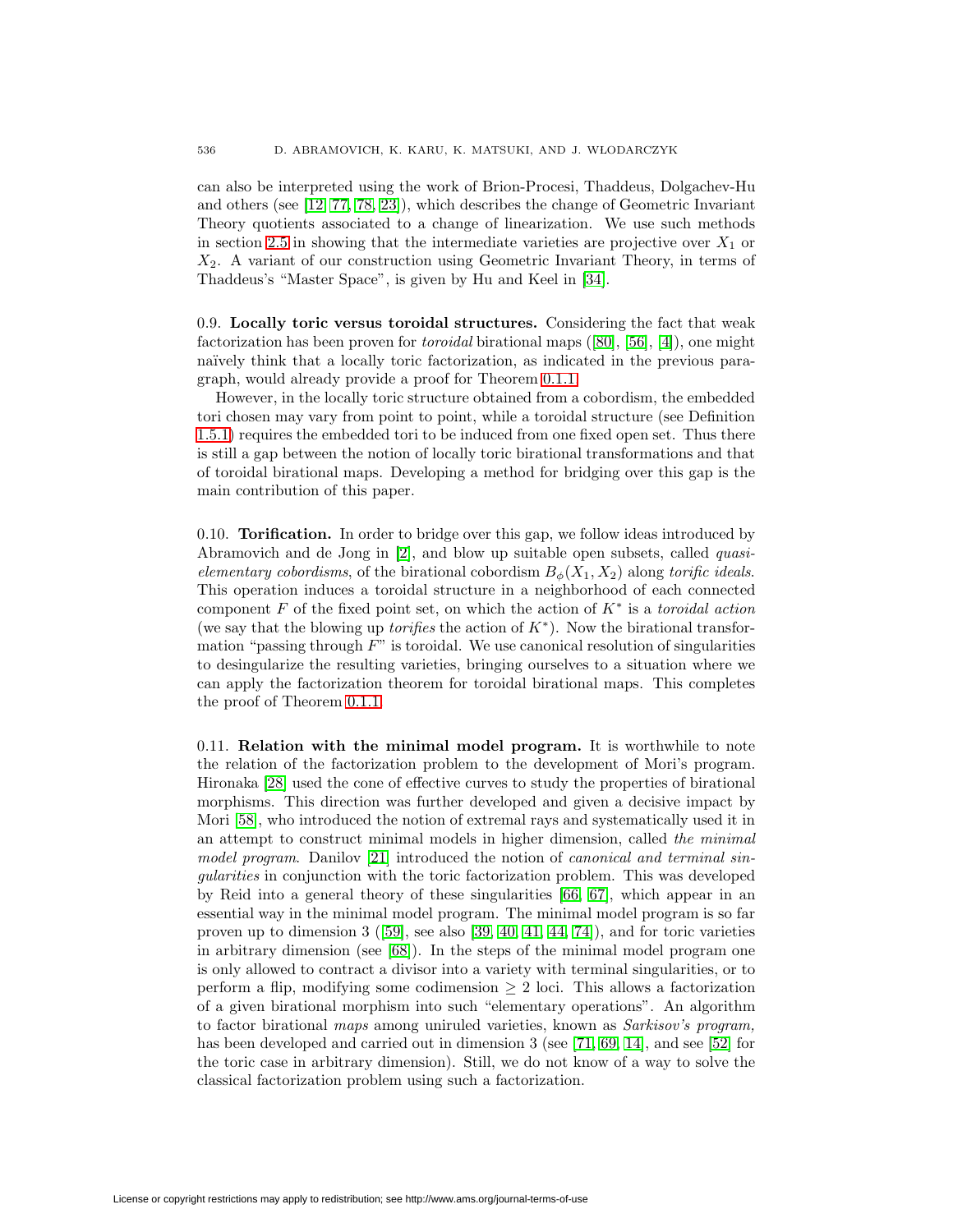0.12. **Relation with the toroidalization problem.** In [\[3\]](#page-38-13), Theorem 2.1, it is proven that given a morphism of projective varieties  $X \to B$ , there are modifications  $m_X : X' \to X$  and  $m_B : B' \to B$ , with a lifting  $X' \to B'$  which has a toroidal structure. The *toroidalization problem* (see [\[3\]](#page-38-13), [\[4\]](#page-38-7), [\[43\]](#page-39-19)) is that of obtaining such  $m<sub>X</sub>$  and  $m<sub>B</sub>$  which are composites of blowings up with nonsingular centers (maybe even with centers supported only over the locus where  $X \to B$  is not toroidal).

The proof in [\[3\]](#page-38-13) relies on the work of de Jong [\[36\]](#page-39-20) and methods of [\[2\]](#page-38-11). The authors of the present paper have tried to use these methods to approach the factorization conjectures, so far without success; one notion we do use in this paper is the torific ideal of [\[2\]](#page-38-11). It would be interesting if one could turn this approach on its head and prove a result on toroidalization using factorization.

More on this in section [6.2.](#page-37-0)

<span id="page-6-1"></span>0.13. **Relation with the proof in** [\[82\]](#page-41-0)**.** Another proof of the weak factorization theorem was given independently by the fourth author in [\[82\]](#page-41-0). The main difference between the two approaches is the following: in the current paper we are using objects such as torific ideals defined locally on each quasi-elementary piece of a cobordism. The blowing up of a torific ideal gives the quasi-elementary cobordism a toroidal structure. These toroidal modifications are then pieced together using canonical resolution of singularities. In contrast, in [\[82\]](#page-41-0) one works globally: a new combinatorial theory of stratified toroidal varieties and appropriate morphisms between them is developed, which allows one to apply Morelli's  $\pi$ -desingularization algorithm directly to the entire birational cobordism. This stratified toroidal variety structure on the cobordism is somewhere in between our notions of locally toric and toroidal structures.

0.14. **Outline of the paper.** In section [1](#page-6-0) we discuss locally toric and toroidal structures. We also use elimination of indeterminacies of a rational map to reduce the proof of Theorem [0.1.1](#page-0-1) to the case where  $\phi$  is a projective birational morphism.

Suppose now we have a projective birational morphism  $\phi: X_1 \to X_2$ . In section [2](#page-14-0) we apply the theory of birational cobordisms to obtain a slightly refined version of factorization into locally toric birational maps, first proven in [\[81\]](#page-41-3). Our cobordism B is relatively projective over  $X_2$ , and using a geometric invariant theory analysis, inspired by Thaddeus's work, we show that the intermediate varieties can be chosen to be projective over  $X_2$ .

In section [3](#page-21-0) we utilize a factorization of the cobordism  $B$  into quasi-elementary pieces  $B_{a_i}$ , and for each piece construct an ideal sheaf I (Definition [3.1.4\)](#page-22-0) whose blowing up *torifies* the action of  $K^*$  on  $B_{a_i}$  (Proposition [3.2.5\)](#page-24-0). In other words,  $K^*$  acts toroidally on the variety obtained by blowing up  $B_{a_i}$  along I.

In section [4](#page-29-0) we prove the weak factorization theorem by putting together the toroidal birational maps obtained from the torification of the quasi-elementary cobordisms (Proposition [4.2.1\)](#page-30-0), and applying toroidal weak factorization. The main tool in this step is canonical resolution of singularities.

<span id="page-6-0"></span>In section [5](#page-32-0) we prove Theorem [0.3.1.](#page-1-0) We then discuss some problems related to strong factorization in section [6.](#page-36-0)

## 1. Preliminaries

1.1. **Quotients.** We use the following definitions for quotients. Suppose a reductive group G acts on an algebraic variety X. We denote by  $X/G$  the space of orbits,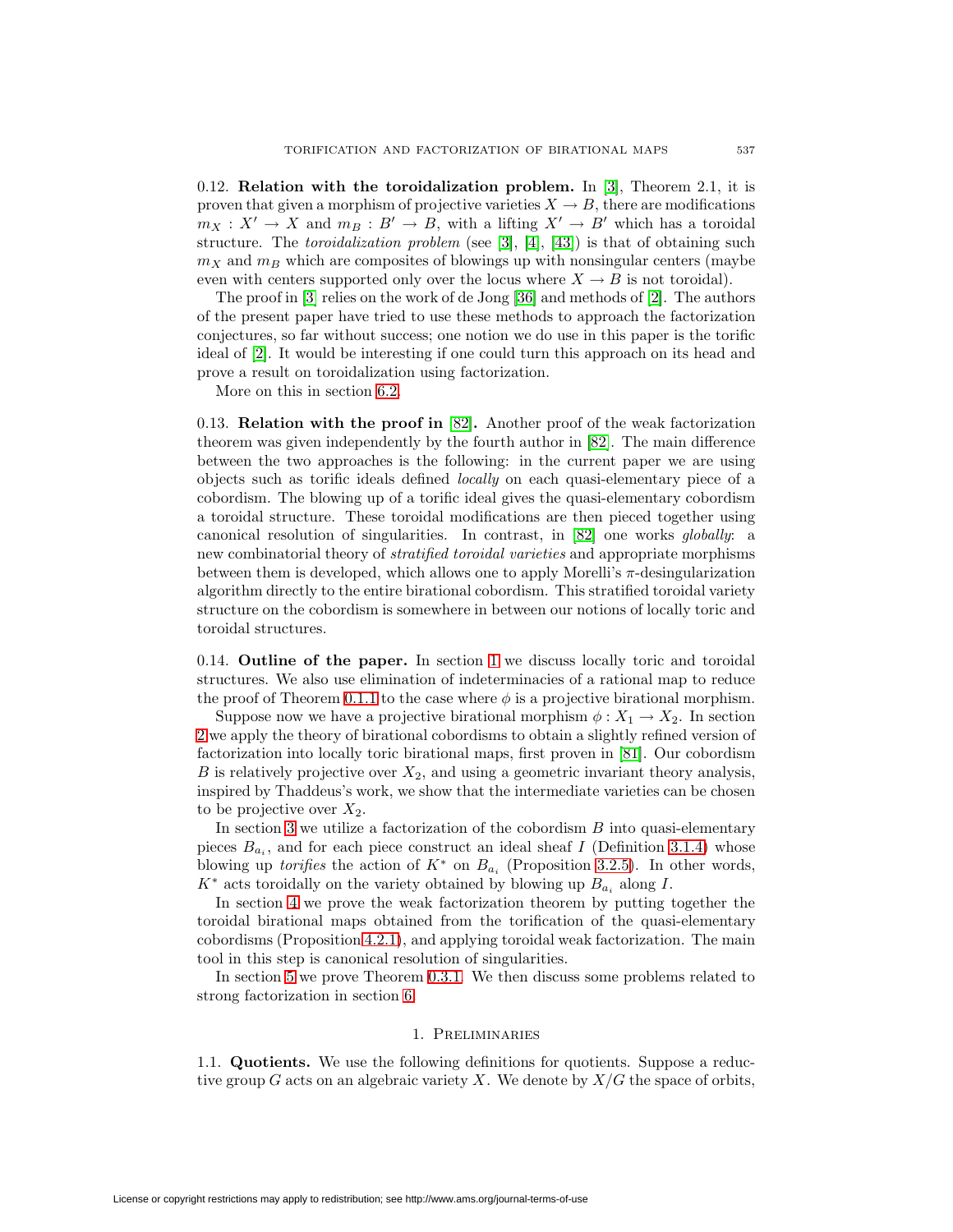and by  $X/\sqrt{G}$  the space of equivalence classes of orbits, where the equivalence relation is generated by the condition that two orbits are equivalent if their closures intersect; such a space is endowed with a scheme structure which satisfies the usual universal property, if such a structure exists. In such a case, the space  $X/\sqrt{G}$  is called a *categorical quotient* and the space  $X/G$  is called a *geometric quotient*.

A special case where  $X/\sqrt{G}$  exists as a scheme is the following: suppose there is an affine G-invariant morphism  $\pi : X \to Y$ . Then we have  $X/\!/ G = \mathcal Spec_Y ((\pi_* \mathcal O_X)^G)$ . When this condition holds we say that the action of  $G$  on  $X$  is *relatively affine*.

A particular case of this occurs in geometric invariant theory (discussed in section [2.5\)](#page-19-0), where the action of G on the open set of points which are semistable with respect to a fixed linearization is relatively affine.

<span id="page-7-0"></span>1.2. **Canonical resolution of singularities and canonical principalization.** In the following (especially Lemma [1.3.1,](#page-8-0) section [4.2,](#page-30-1) section [5\)](#page-32-0), we will use canonical versions of Hironaka's theorems on resolution of singularities and principalization of an ideal, proved in [\[9,](#page-38-14) [79\]](#page-41-5).

1.2.1. Canonical resolution. Following Hironaka, by a canonical embedded resolution of singularities  $W \to W$  we mean a desingularization procedure uniquely associating to W a composite of blowings up with nonsingular centers, satisfying a number of conditions. In particular:

- (1) "Embedded" means the following: assume the sequence of blowings up is applied when  $W \subset U$  is a closed embedding with U nonsingular. Denote by  $E_i$  the exceptional divisor at some stage of the blowing up. Then **(a)**  $E_i$ is a normal crossings divisor, and has normal crossings with the center of blowing up, and **(b)** at the last stage W has normal crossings with  $E_i$ .
- (2) "Canonical" means "functorial with respect to smooth morphisms and field extensions", namely, if  $\theta : V \to W$  is either a smooth morphism or a field extension, then the formation of the ideals blown up commutes with pulling back by  $\theta$ ; hence  $\theta$  can be lifted to a smooth morphism  $\theta : V \to W$ .

In particular: **(a)** if  $\theta : W \to W$  is an automorphism (of schemes, not necessarily over K), then it can be lifted to an automorphism  $W \to W$ , and **(b)** the canonical resolution behaves well with respect to étale morphisms: if  $V \to W$  is étale, we get an étale morphism of canonical resolutions  $V \to W$ .

An important consequence of these conditions is that all the centers of blowing up lie over the singular locus of W.

We note that the resolution processes in the work of Bierstone and Milman and of Villamayor commute with arbitrary formally smooth morphisms (in particular smooth morphisms, field extensions, and formal completions), though the treatment in any of the published works does not seem to state that explicitly.

1.2.2. Compatibility with a normal crossings divisor. If  $W \subset U$  is embedded in a nonsingular variety, and  $D \subset U$  is a normal crossings divisor, then a variant of the resolution procedure allows one to choose the centers of blowing up to have normal crossings with  $D_i + E_i$ , where  $D_i$  is the inverse image of D. This follows since the resolution setup, as in [\[9\]](#page-38-14), allows including such a divisor in "year 0".

1.2.3. Principalization. By canonical principalization of an ideal sheaf in a nonsingular variety we mean "the canonical embedded resolution of singularities of the subscheme defined by the ideal sheaf making it a divisor with normal crossings";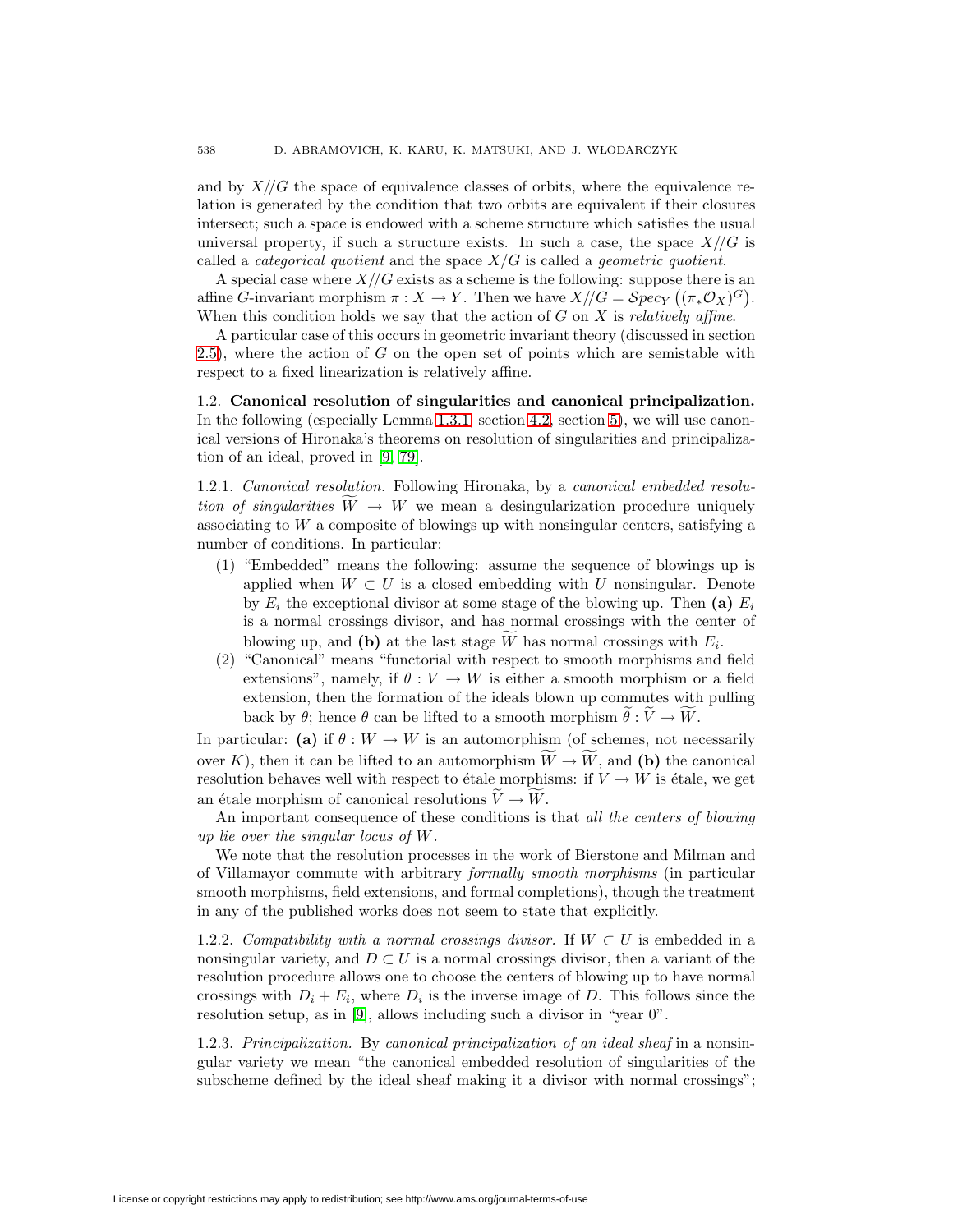i.e., a composite of blowings up with nonsingular centers such that the total transform of the ideal is a divisor with simple normal crossings. Canonical embedded resolution of singularities of an arbitrary subscheme, not necessarily reduced or irreducible, is discussed in section 11 of [\[9\]](#page-38-14), and this implies canonical principalization, as one simply needs to blow up  $W$  at the last step.

<span id="page-8-1"></span>1.2.4. Elimination of indeterminacies. Now let  $\phi: W_1 \longrightarrow W_2$  be a birational map and  $U \subset W_1$  an open set on which  $\phi$  restricts to a morphism. By *elimination of* indeterminacies of  $\phi$  we mean a morphism  $e: W'_1 \to W_1$ , obtained by a sequence of blowings up with nonsingular centers disjoint from  $U$ , such that the birational map  $\phi \circ e$  is a morphism.

Elimination of indeterminacies can be reduced to principalization of an ideal sheaf: if one is given an ideal sheaf I on  $W_1$  with blowing up  $W_1'' = Bl_I(W_1)$  such that the birational map  $W_1'' \to W_2$  is a morphism, and if  $W_1' \to W_1$  is the result of principalization of I, then the birational map  $W'_1 \to W''_1$  is a morphism, therefore the same is true for  $W_1' \to W_2$ . If the support of the ideal I is disjoint from the open set U where  $\phi$  is an morphism, then the centers of blowing up giving  $W'_1 \to W_1$  are disjoint from U.

Proving that such an ideal  $I$  exists (say, in the nonprojective case), and in a sufficiently natural manner for proving functoriality (even if  $W_i$  are projective), is nontrivial. We make use of Hironaka's version of Chow's lemma, as follows.

We may assume that  $\phi^{-1}$  is a morphism; otherwise we replace  $W_2$  by the closure of the graph of φ. Now we use Chow's lemma, proven by Hironaka in general in [\[31\]](#page-39-21), Corollary 2, p. 504, as a consequence of his flattening procedure: there exists an ideal sheaf I on  $W_1$  such that the blowing up of  $W_1$  along I factors through  $W_2$ . Hence the canonical principalization of I also factors through  $W_2$ .

Although it is not explicitly stated by Hironaka, the ideal  $I$  is the unit ideal in the complement of the open set U: the blowing up of I consists of a sequence of permissible blowings up ([\[31\]](#page-39-21), Definition 4.4.3, p. 537), each of which is supported in the complement of  $U$ . Another important fact is that the ideal  $I$  is *invariant*, namely, it is functorial under absolute isomorphisms: if  $\phi' : W_1' \dashrightarrow W_2'$  is another proper birational map, with corresponding ideal  $I'$ , and  $\theta_i : W_i \to W'_i$  are isomorphisms such that  $\phi' \circ \theta_1 = \theta_2 \circ \phi$ , then  $\theta_1^* I' = I$ . This follows simply because at no point in Hironaka's flattening procedure is there a need for any choice.

It must be pointed out that Hironaka's flattening procedure, and therefore the choice of the ideal I, does not commute with smooth morphisms in general — in fact Hironaka gives an example where it does not commute with localization.

The same results hold for analytic and algebraic spaces. While Hironaka states his result only in the analytic setting, the arguments hold in the algebraic setting as well. See [\[65\]](#page-40-25) for an earlier treatment of the case of varieties.

We emphasize again that Chow's lemma in the analytic setting, and its delicate properties in both the algebraic and analytic settings, rely on Hironaka's difficult flattening theorem (see [\[31\]](#page-39-21), or the algebraic counterpart [\[65\]](#page-40-25)).

#### 1.3. **Reduction to projective morphisms.** We start with a birational map

$$
\phi: X_1 \dashrightarrow X_2
$$

<span id="page-8-0"></span>between complete nonsingular algebraic varieties  $X_1$  and  $X_2$  defined over K and restricting to an isomorphism on an open set U.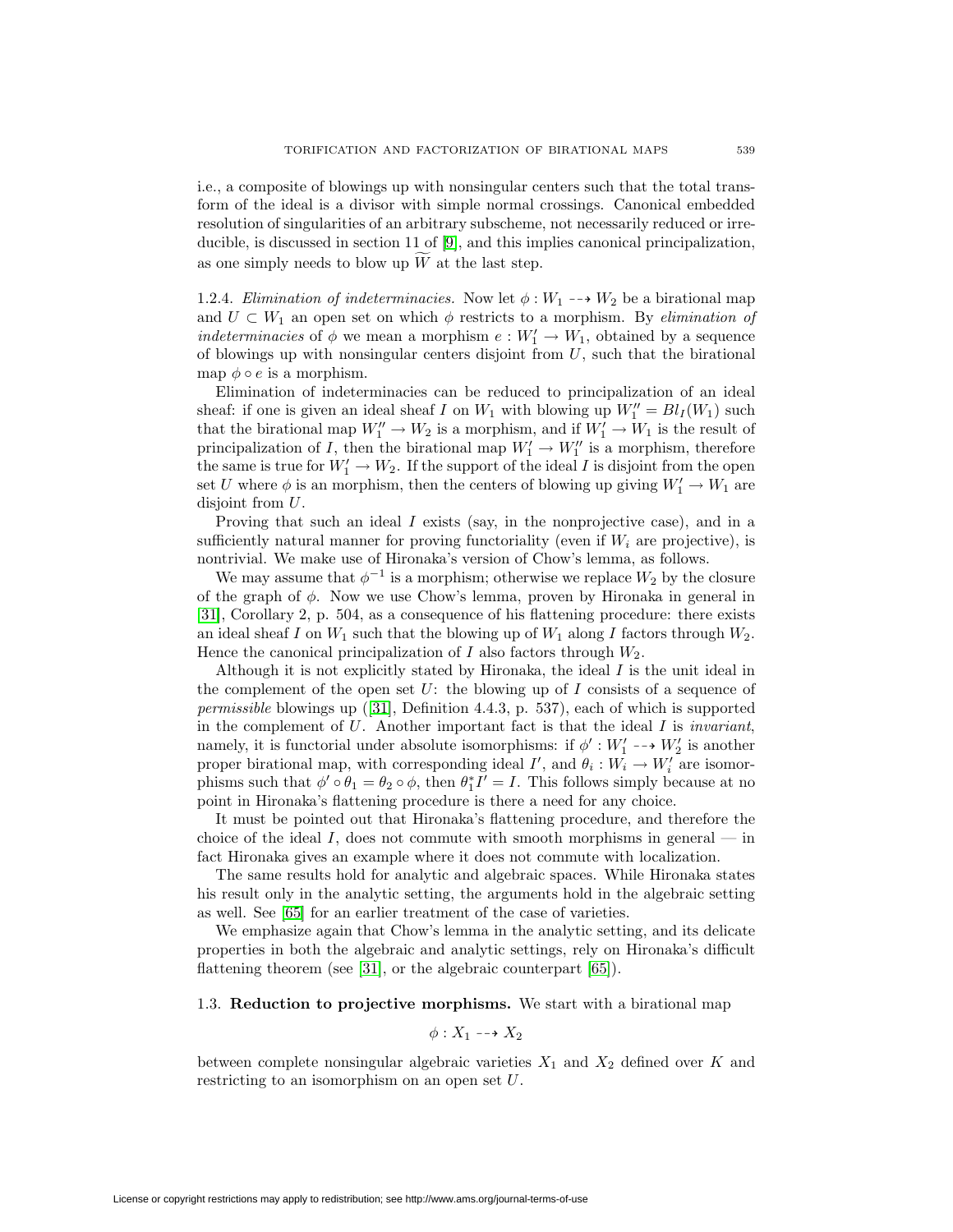**Lemma 1.3.1** (Hironaka)**.** There is a commutative diagram

$$
\begin{array}{ccc}\nX_1' & \stackrel{\phi'}{\rightarrow} & X_2' \\
\hline\ng_1 \downarrow & & \downarrow g_2 \\
X_1 & \stackrel{\phi}{\rightarrow} & X_2\n\end{array}
$$

such that  $g_1$  and  $g_2$  are composites of blowings up with nonsingular centers disjoint from U, and  $\phi'$  is a projective birational morphism.

Proof. By Hironaka's theorem on elimination of indeterminacies (see [1.2.4](#page-8-1) above), there is a morphism  $g_2: X_2' \to X_2$  which is a composite of blowings up with nonsingular centers disjoint from U, such that the birational map  $h := \phi^{-1} \circ g_2$ :  $X'_2 \to X_1$  is a morphism:

$$
X_2'
$$
\n
$$
h \swarrow \quad \downarrow g_2
$$
\n
$$
X_1 \quad \xrightarrow{\phi} \quad X_2
$$

By the same theorem, there is a morphism  $g_1 : X'_1 \to X_1$  which is a composite of blowings up with nonsingular centers disjoint from U, such that  $\phi' := h^{-1} \circ g_1$ :  $X_1' \to X_2'$  is a morphism. Since the composite  $h \circ \phi' = g_1$  is projective, it follows that  $\phi'$  is projective.

Thus we may replace  $X_1 \dashrightarrow X_2$  by  $X'_1 \rightarrow X'_2$  and assume from now on that  $\phi$ is a projective morphism.

Note that, by the properties of canonical principalization and Hironaka's flattening, the formation of  $\phi' : X'_1 \to X'_2$  is functorial under absolute isomorphisms, and the blowings up have normal crossings with the appropriate divisors. This will be used in the proof of Theorem [0.3.1](#page-1-0) (see section [5\)](#page-32-0).

1.4. **Toric varieties.** Let  $N \cong \mathbb{Z}^n$  be a lattice and  $\sigma \subset N_{\mathbb{R}}$  a strictly convex rational polyhedral cone. We denote the dual lattice by  $M$  and the dual cone by  $\sigma^{\vee} \subset M_{\mathbb{R}}$ . The *affine toric variety*  $X = X(N, \sigma)$  is defined as

$$
X = \operatorname{Spec} K[M \cap \sigma^{\vee}].
$$

For  $m \in M \cap \sigma^{\vee}$  we denote its image in the semigroup algebra  $K[M \cap \sigma^{\vee}]$  by  $z^m$ .

More generally, the toric variety corresponding to a fan  $\Sigma$  in  $N_{\mathbb{R}}$  is denoted by  $X(N,\Sigma)$ ; see [\[26\]](#page-39-22), [\[62\]](#page-40-26).

If  $X_1 = X(N, \Sigma_1)$  and  $X_2 = X(N, \Sigma_2)$  are two toric varieties, the embeddings of the torus  $T = \text{Spec } K[M]$  in both of them define a toric (i.e., T-equivariant) birational map  $X_1 \dashrightarrow X_2$ .

Suppose  $K^*$  acts effectively on an affine toric variety  $X = X(N, \sigma)$  as a oneparameter subgroup of the torus T, corresponding to a primitive lattice point  $a \in N$ . If  $t \in K^*$  and  $m \in M$ , the action on the monomial  $z^m$  is given by

$$
t^*(z^m) = t^{(a,m)} \cdot z^m,
$$

where  $(\cdot, \cdot)$  is the natural pairing on  $N \times M$ . The K<sup>\*</sup>-invariant monomials correspond to the lattice points  $M \cap a^{\perp}$ , hence

$$
X/\!/ K^* \cong \operatorname{Spec} K[M \cap \sigma^{\vee} \cap a^{\perp}].
$$

If  $a \notin \pm \sigma$ , then  $\sigma^{\vee} \cap a^{\perp}$  is a full-dimensional cone in  $a^{\perp}$ , and it follows that  $X// K^*$ is again an affine toric variety, defined by the lattice  $\pi(N)$  and cone  $\pi(\sigma)$ , where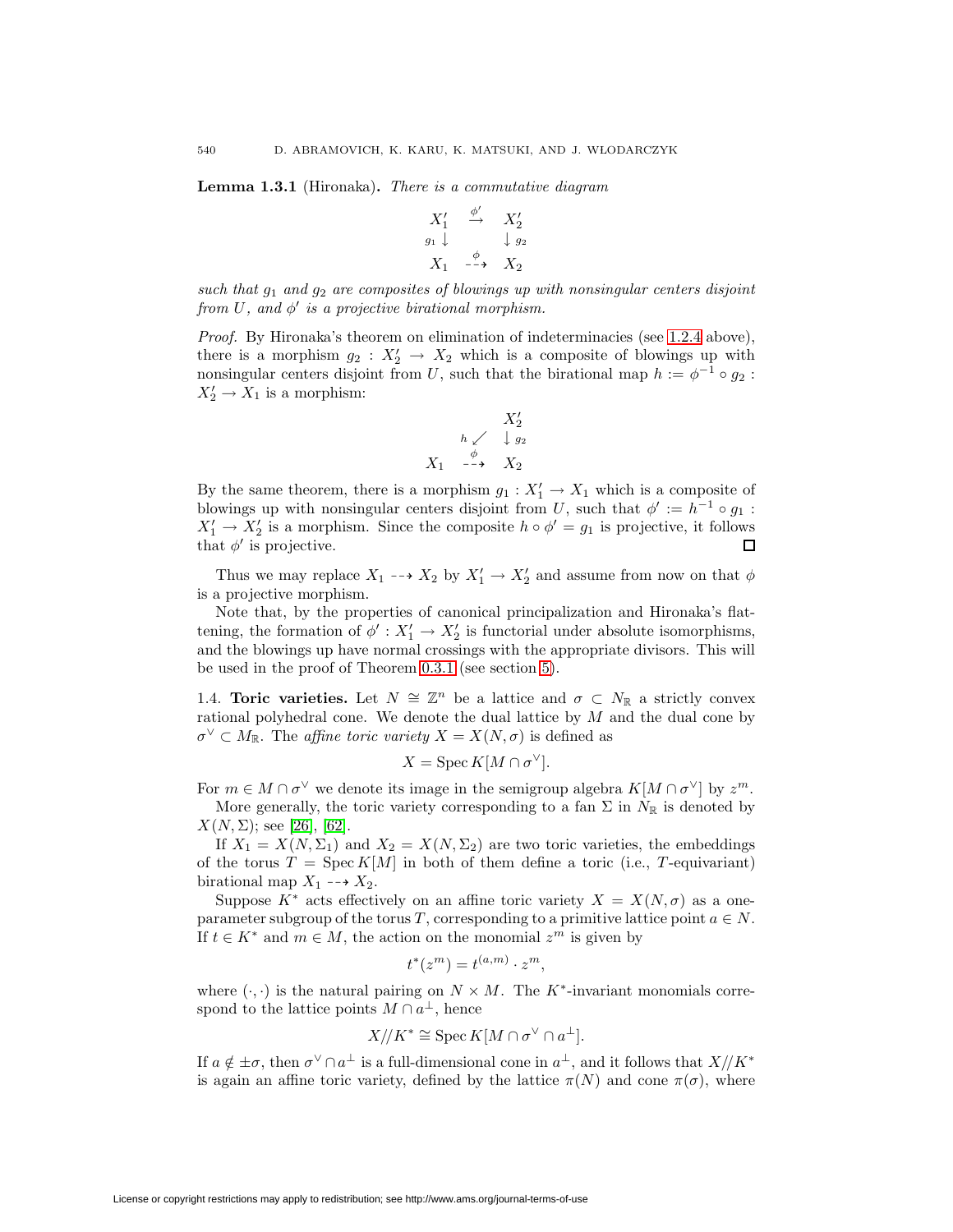$\pi: N_{\mathbb{R}} \to N_{\mathbb{R}} / \mathbb{R} \cdot a$  is the projection. This quotient is a geometric quotient precisely when  $\pi : \sigma \to \pi(\sigma)$  is a bijection.

1.5. **Locally toric and toroidal structures.** There is some confusion in the literature between the notion of toroidal embeddings and toroidal morphisms ([\[42\]](#page-39-23), [\[3\]](#page-38-13)) and that of toroidal varieties (see [\[20\]](#page-39-24)), which we prefer to call locally toric varieties. A crucial issue in this paper is the distinction between the two notions.

- <span id="page-10-0"></span>**Definition 1.5.1.** (1) A variety W is locally toric if for every closed point  $p \in W$ there exists an open neighborhood  $V_p \subset W$  of p and an étale morphism  $\eta_p: V_p \to X_p$  to a toric variety  $X_p$ . Such a morphism  $\eta_p$  is called a toric chart at p.
	- (2) An open embedding  $U \subset W$  is a toroidal embedding if for every closed point  $p \in W$  there exists a toric chart  $\eta_p : V_p \to X_p$  at p such that  $U \cap V_p = \eta_p^{-1}(T)$ , where  $T \subset X_p$  is the torus. We call such charts toroidal. Sometimes we omit the open set  $U$  from the notation and simply say that a variety is toroidal.
	- (3) We say that a locally toric (respectively, toroidal) chart on a variety is compatible with a divisor  $D \subset W$  if  $\eta_n^{-1}(T) \cap D = \emptyset$ , i.e., D corresponds to a toric divisor on  $X_p$ .

A toroidal embedding  $U \subset X$  can equivalently be specified by the pair  $(X, D_X)$ , where  $D_X$  is the reduced Weil divisor supported on  $X \setminus U$ . We will sometimes interchange between  $U \subset X$  and  $(X, D_X)$  for denoting a *toroidal structure* on X. A divisor  $D'$  is compatible with the toroidal structure  $(X, D_X)$  if it is supported in  $D_X$ .

For example, the affine line  $\mathbb{A}^1$  is clearly locally toric,  $\mathbb{A}^1 \setminus \{0\} \subset \mathbb{A}^1$  is a toroidal embedding, and  $\mathbb{A}^1 \subset \mathbb{A}^1$  is a different toroidal embedding, where a chart at the point 0 can be obtained by translation from the point 1.

Toroidal embeddings can be naturally made into a category:

<span id="page-10-1"></span>**Definition 1.5.2.** Let  $U_i \subset W_i$  (i = 1, 2) be toroidal embeddings. A proper birational morphism  $f: W_1 \to W_2$  is said to be *toroidal* if, for every closed point  $q \in W_2$  and any  $p \in f^{-1}q$ , there is a diagram of fiber squares

$$
\begin{array}{rcl}\nX_p & \leftarrow & V_p & \subset & W_1 \\
\phi \downarrow & & \downarrow & f \\
X_q & \leftarrow & V_q & \subset & W_2\n\end{array}
$$

where

- $\eta_p : V_p \to X_p$  is a toroidal chart at p,
- $\eta_q : V_q \to X_q$  is a toroidal chart at q, and
- $\phi: X_p \to X_q$  is a toric morphism.
- Remarks. (1) A toroidal embedding as defined above is a toroidal embedding without self-intersection according to the definition in [\[42\]](#page-39-23), and a birational toroidal morphism satisfies the condition of allowability in [\[42\]](#page-39-23).
	- (2) To a toroidal embedding ( $U_W \subset W$ ) one can associate a polyhedral complex  $\Delta_W$ , such that proper birational toroidal morphisms to W, up to isomorphisms, are in one-to-one correspondence with certain subdivisions of the complex (see [\[42\]](#page-39-23)). It follows from this that the composition of two proper birational toroidal morphisms  $W_1 \rightarrow W_2$  and  $W_2 \rightarrow W_3$  is again toroidal: the first morphism corresponds to a subdivision of  $\Delta_{W_2}$ , the second one to a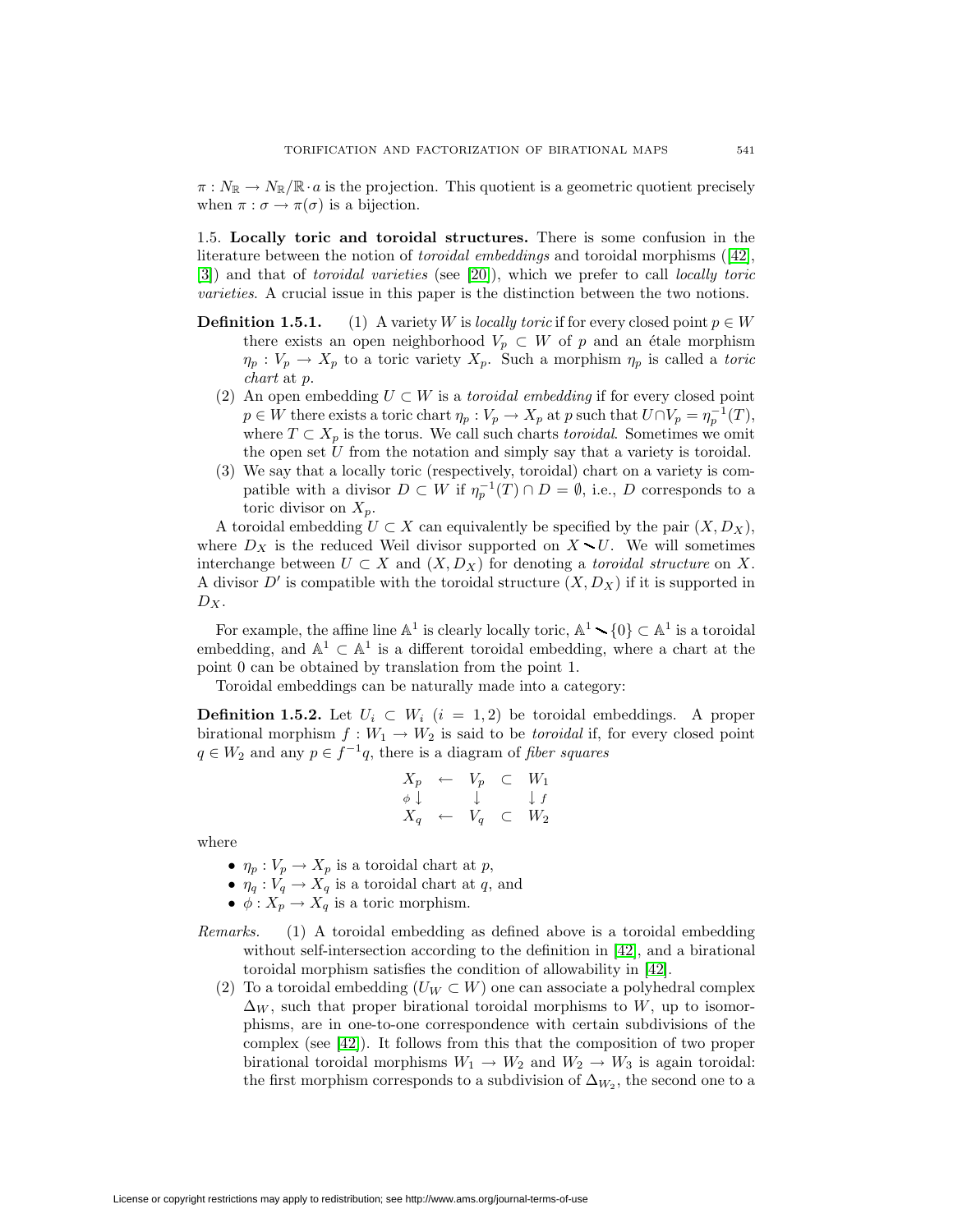subdivision of  $\Delta_{W_3}$ , hence their composition is the unique toroidal morphism corresponding to the subdivision  $\Delta_{W_1}$  of  $\Delta_{W_3}$ .

(3) Some of the many issues surrounding these definitions we avoided discussing here are addressed in the third author's lecture notes [\[53\]](#page-40-1).

We now turn to birational maps:

**Definition 1.5.3** ([\[30\]](#page-39-5), [\[35\]](#page-39-25)). Let  $\psi : W_1 \longrightarrow W_2$  be a rational map defined on a dense open subset U. Denote by  $\Gamma_{\psi}$  the closure of the graph of  $\psi_U$  in  $W_1 \times W_2$ . We say that  $\psi$  is proper if the projections  $\Gamma_{\psi} \to W_1$  and  $\Gamma_{\psi} \to W_2$  are both proper.

<span id="page-11-0"></span>**Definition 1.5.4.** Let  $U_i \subset W_i$  be toroidal embeddings. A proper birational map  $\psi: W_1 \dashrightarrow W_2$  is said to be toroidal if there exists a toroidal embedding  $U_Z \subset Z$ and a commutative diagram



where  $Z \to W_i$   $(i = 1, 2)$  are proper birational toroidal morphisms. In particular, a proper birational toroidal map induces an isomorphism between the open sets  $U_1$ and  $U_2$ .

- Remarks. (1) It follows from the correspondence between proper birational toroidal morphisms and subdivisions of polyhedral complexes that the composition of toroidal birational maps given by  $W_1 \leftarrow Z_1 \rightarrow W_2$  and  $W_2 \leftarrow$  $Z_2 \rightarrow W_3$  is again toroidal. Indeed, if  $Z_1 \rightarrow W_2$  and  $Z_2 \rightarrow W_2$  correspond to two subdivisions of  $\Delta_{W_2}$ , then a common refinement of the two subdivisions corresponds to a toroidal embedding Z such that  $Z \to Z_1$  and  $Z \to Z_2$  are toroidal morphisms. For example, the coarsest refinement corresponds to taking for  $Z$  the normalization of the closure of the graph of the birational map  $Z_1 \longrightarrow Z_2$ . The composite maps  $Z \longrightarrow W_i$  are all toroidal birational morphisms.
	- (2) It can be shown that a morphism between toroidal embeddings which is a toroidal birational map in the sense of Definition [1.5.4](#page-11-0) is a toroidal morphism in the sense of Definition [1.5.2.](#page-10-1) In other words, Definitions [1.5.2](#page-10-1) and [1.5.4](#page-11-0) are compatible.

For locally toric varieties, there are no satisfactory analogues of the definitions of toroidal morphisms and birational maps. One can define a "locally toric morphism" to be one which is toric on suitable toric charts, but this notion is neither stable under composition nor amenable to combinatorial manipulations. An extensive and quite delicate theory involving stratifications of locally toric varieties is developed in [\[82\]](#page-41-0) in order to resolve this issue. Here we use a different remedy. We define a restrictive class of birational transformations between locally toric and toroidal varieties, in which all charts are "uniform" over a common base Y. These are still not stable under composition, but their local combinatorial nature suffices for our goals. These are the only transformations we will need in the considerations of the current paper.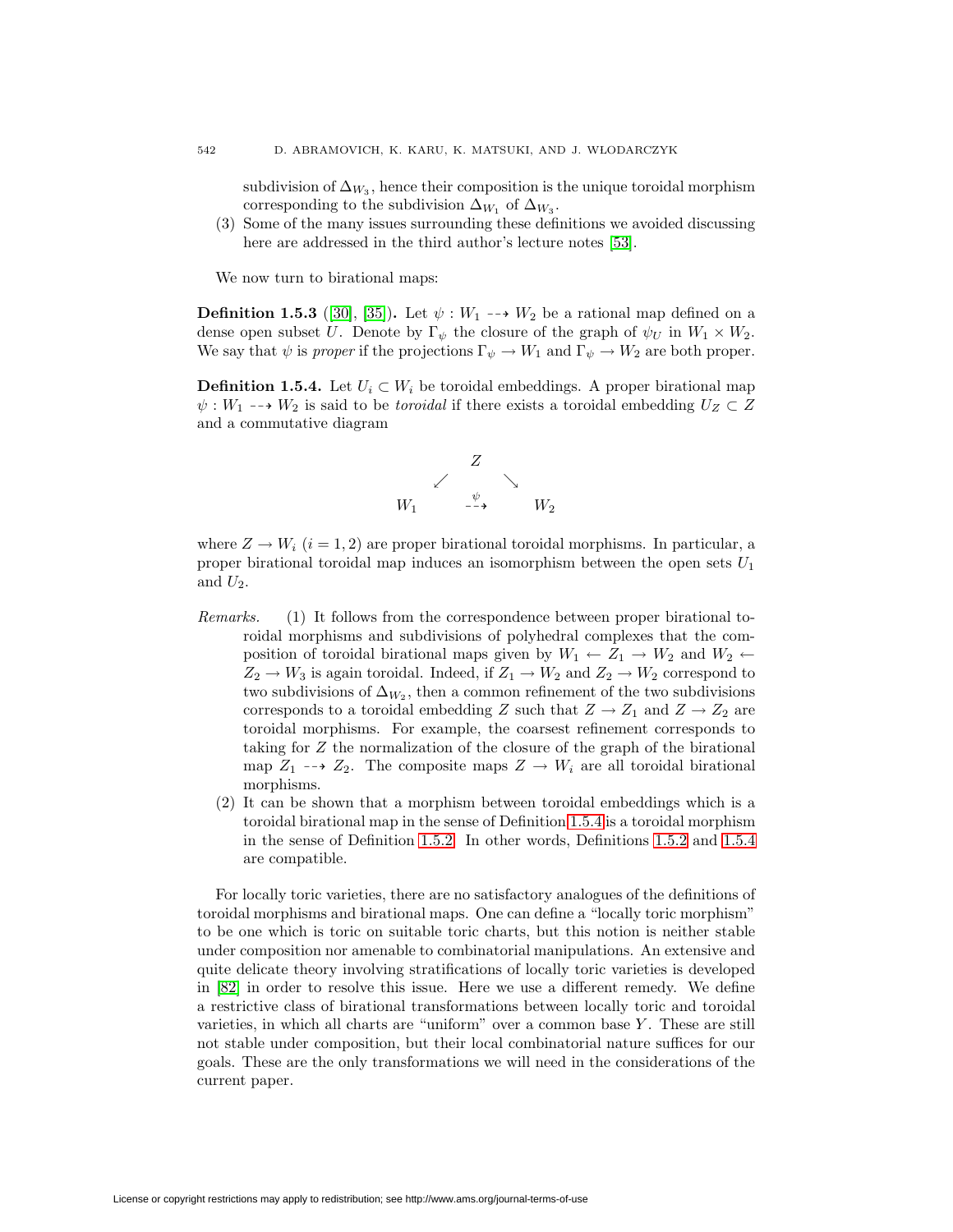**Definition 1.5.5.** (1) A tightly locally toric birational transformation is a proper birational map  $\psi: W_1 \dashrightarrow W_2$  together with a diagram of birational maps

$$
\begin{array}{ccc}\nW_1 & & \stackrel{\psi}{\dashrightarrow} & & W_2 \\
& \searrow & & \swarrow & \\
& Y & & \end{array}
$$

between locally toric varieties  $W_1$  and  $W_2$  satisfying the following condition:

For every closed point  $q \in Y$  there exist a toric chart  $\eta_q : V_q \to X_q$  at q, and a diagram of fibered squares

$$
W_1 \rightarrow Y \leftarrow W_2
$$
  
\n
$$
V_1 \rightarrow V_q \leftarrow V_2
$$
  
\n
$$
\downarrow \qquad \downarrow \qquad \downarrow
$$
  
\n
$$
X_1 \rightarrow X_q \leftarrow X_2
$$

such that

- (a)  $V_i \rightarrow X_i$  are toric charts for  $W_i$ ,  $i = 1, 2$ , and
- (b)  $X_i \to X_q$  are toric morphisms
- (2) Analogously, let  $U_i \subset W_i$  be toroidal embeddings. A tightly toroidal birational transformation between them is a tightly locally toric birational transformation  $\psi: W_1 \dashrightarrow W_2$  where the toric charts above can be chosen to be toroidal.

Remark. While tightly locally toric birational transformations are essential in our arguments, tightly toroidal transformations are not: the argument used before to show that a composition of toroidal birational maps is toroidal shows that a tightly toroidal birational transformation gives a toroidal birational map. This is the only property of such transformations we will use.

1.6. **Weak factorization for toroidal birational maps.** The weak factorization theorem for proper birational toric maps can be extended to the case of proper birational toroidal maps. This is proved in [\[4\]](#page-38-7) for toroidal morphisms, using the correspondence between birational toroidal morphisms and subdivisions of polyhedral complexes. The general case of a toroidal birational map  $W_1 \leftarrow Z \rightarrow W_2$  can be deduced from this, as follows. By toroidal resolution of singularities we may assume  $Z$  is nonsingular. We apply toroidal weak factorization to the morphisms  $Z \to W_i$ , to get a sequence of toroidal birational maps

 $W_1 = V_1 \dashrightarrow V_2 \dashrightarrow \cdots \dashrightarrow V_{l-1} \dashrightarrow V_l = Z \dashrightarrow V_{l+1} \dashrightarrow \cdots \dashrightarrow V_{k-1} \dashrightarrow V_k = W_2$ 

<span id="page-12-0"></span>consisting of toroidal blowings up and down with nonsingular centers.

We state this result for later reference:

**Theorem 1.6.1.** Let  $U_1 \subset W_1$  and  $U_2 \subset W_2$  be nonsingular toroidal embeddings. Let  $\psi: W_1 \dashrightarrow W_2$  be a proper toroidal birational map. Then  $\phi$  can be factored into a sequence of toroidal birational maps consisting of toroidal blowings up and down of nonsingular centers in nonsingular toroidal embeddings.

This does not immediately imply that one can choose a factorization satisfying a projectivity statement as in the main theorem, or in a functorial manner. We will show these facts in sections [2.7](#page-20-0) and [5,](#page-32-0) respectively. It should be mentioned that if toric strong factorization is true, then the toroidal case follows.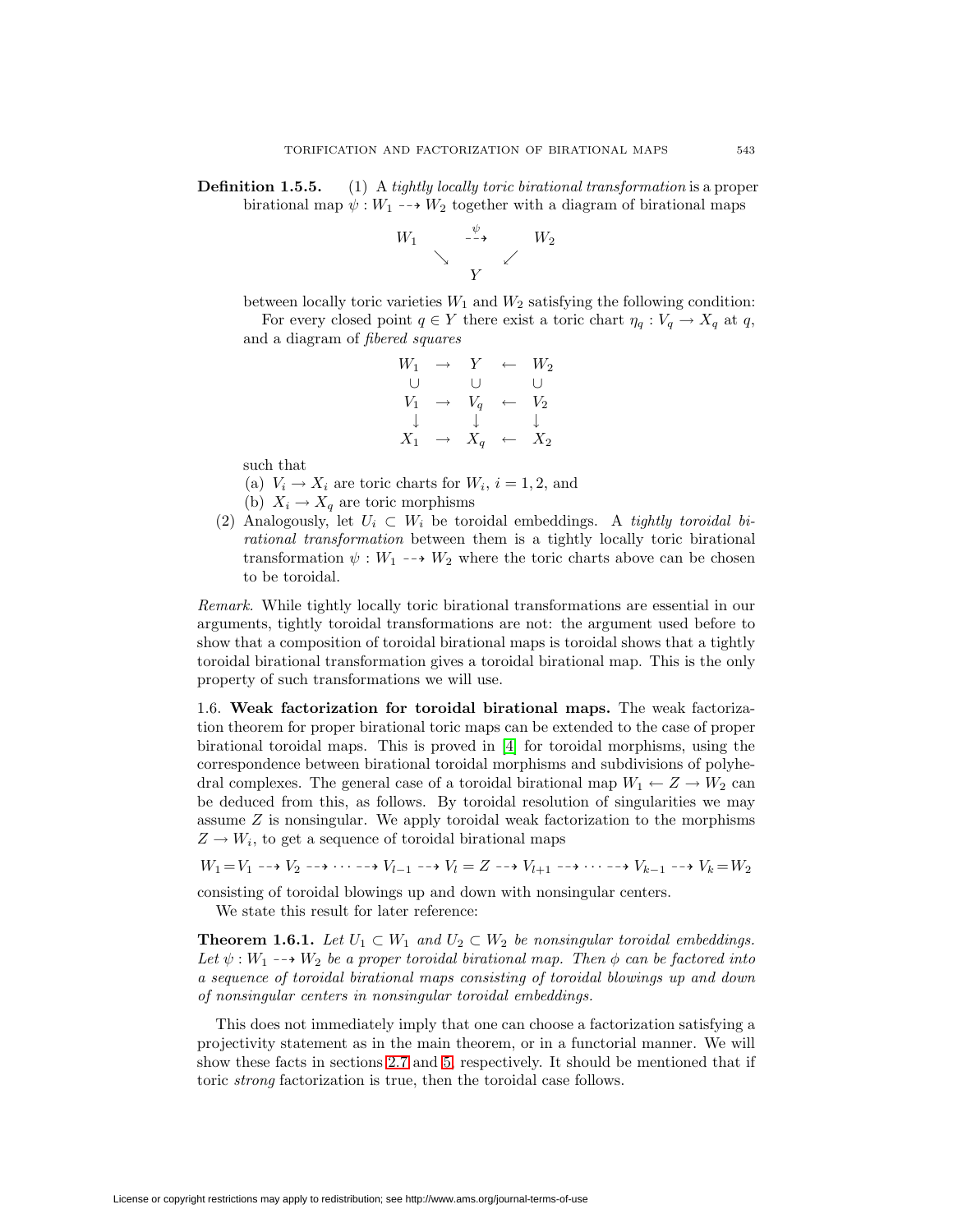# 1.7. **Locally toric and toroidal actions.**

**Definition 1.7.1** (see [\[60\]](#page-40-27), p. 198). Let V and X be varieties with relatively affine K<sup>\*</sup>-actions, and let  $\eta: V \to X$  be a K<sup>\*</sup>-equivariant étale morphism. Then  $\eta$  is said to be *strongly étale* if

- (i) the quotient map  $V \mathbin{\textit{\hspace{-0.8ex}/\hspace{-0.5ex}/\hspace{-0.4ex}}} K^* \to X \mathbin{\textit{\hspace{-0.8ex}/\hspace{-0.5ex}/\hspace{-0.4ex}}} K^*$  is étale, and
- (ii) the natural map

$$
V \to X \underset{X//K^*}{\times} V//K^*
$$

is an isomorphism.

- <span id="page-13-1"></span>**Definition 1.7.2.** (1) Let W be a locally toric variety with a  $K^*$ -action, such that  $W// K^*$  exists. We say that the action is *locally toric* if for any closed point  $p \in W$  we have a toric chart  $\eta_p : V_p \to X_p$  at p and a one-parameter subgroup  $K^* \subset T_p$  of the torus in  $X_p$ , satisfying
	- $V_p = \pi^{-1} \pi V_p$ , where  $\pi : W \to W/\!/ K^*$  is the projection;
	- $\eta_p$  is K<sup>\*</sup>-equivariant and strongly étale.
	- (2) If  $U \subset W$  is a toroidal embedding, we say that  $K^*$  acts toroidally on W if the charts above can be chosen toroidal.

The definition above is equivalent to the existence of the following diagram of fiber squares:

$$
\begin{array}{ccc}\nX_p & \leftarrow & V_p & \subset & W \\
\downarrow & & \downarrow & & \downarrow_f \\
X // K^* & \leftarrow & V_p // K^* & \subset & W // K^* \\
\end{array}
$$

where the horizontal maps provide toric (resp. toroidal) charts in W and  $W/\!/ K^*$ . It follows that the quotient of a locally toric variety by a locally toric action is again locally toric; the same holds in the toroidal case.

*Remark*. If we do not insist on the charts being strongly étale, then the morphism of quotients may fail to be étale. Consider, for instance, the space  $X =$ Spec  $K[x, x^{-1}, y]$  with the action  $t(x, y) = (t^2x, t^{-1}y)$ . The quotient is  $X/K^* =$ Spec  $K[xy^2]$ . There is an equivariant étale cover  $V =$  Spec  $K[u, u^{-1}, y]$  with the action  $t(u, y) = (tu, t^{-1}y)$ , where the map is defined by  $x = u^2$ . The quotient is  $V/K^* = \text{Spec } K[uy]$ , which is a branched cover of  $X/K^*$ , since  $xy^2 = (uy)^2$ .

<span id="page-13-0"></span>The following lemma shows that locally toric  $K^*$ -actions are ubiquitous. We note that it can be proven with fewer assumptions; see [\[81\]](#page-41-3), [\[53\]](#page-40-1).

**Lemma 1.7.3.** Let W be a nonsingular variety with a relatively affine  $K^*$ -action, that is, the scheme  $W// K^*$  exists and the morphism  $W \to W// K^*$  is an affine morphism. Then the action of  $K^*$  on W is locally toric.

*Proof.* Taking an affine open set in  $W// K^*$ , we may assume that W is affine. We embed W equivariantly into a projective space and take its completion (see, e.g., [\[75\]](#page-40-28)). After applying equivariant resolution of singularities to this completion (see section [1.2\)](#page-7-0) we may also assume that  $\overline{W}$  is a nonsingular projective variety with a K<sup>\*</sup>-action, and  $W \subset \overline{W}$  is an affine invariant open subset.

Let  $p \in W$  be a closed point. Since  $\overline{W}$  is complete, the orbit of p has a limit point  $q = \lim_{t\to 0} t(p)$  in  $\overline{W}$ . Now q is fixed by  $K^*$ , hence  $K^*$  acts on the cotangent space  $m_q/m_q^2$  at q. Since  $K^*$  is reductive, we can lift a set of eigenvectors of this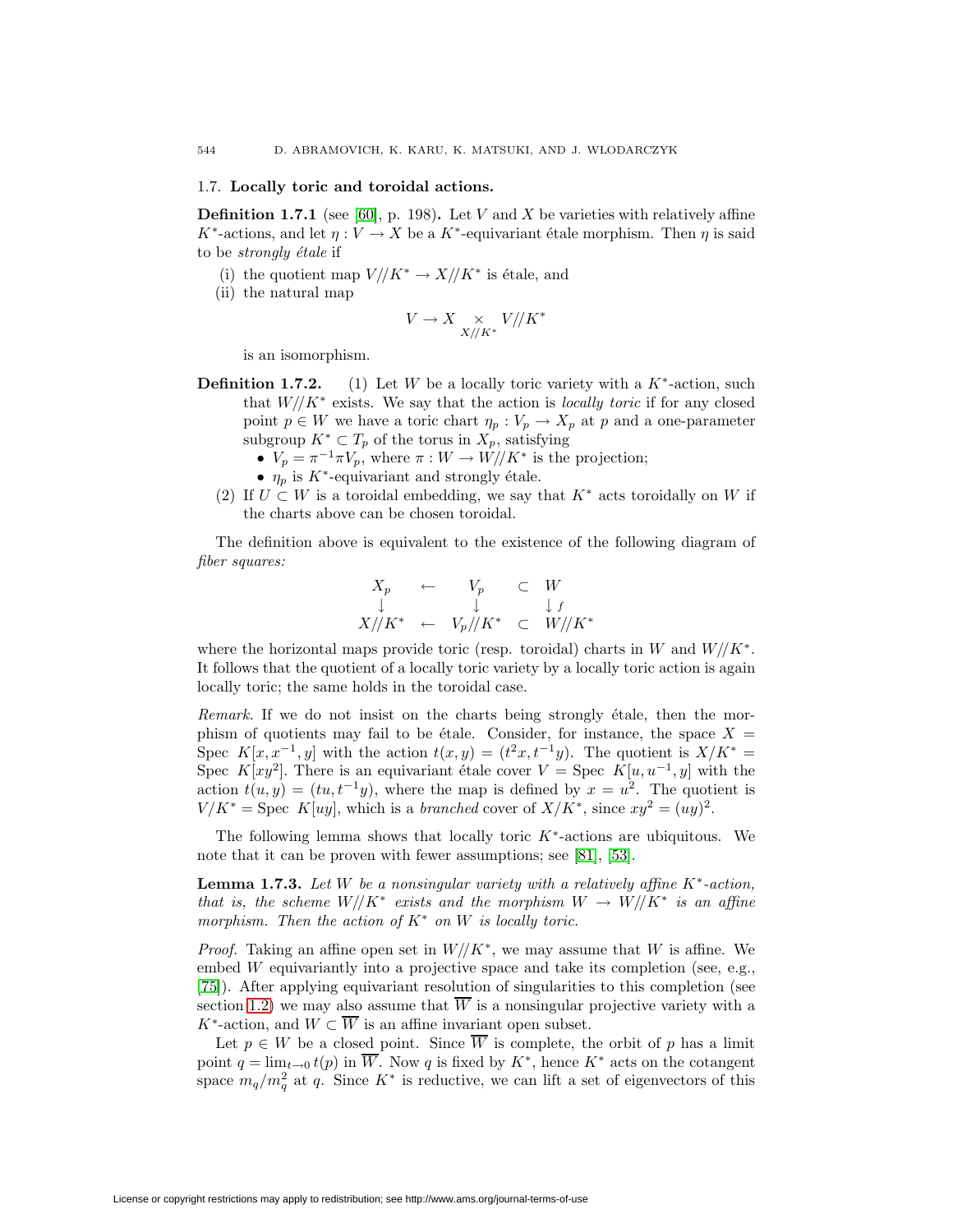action to semi-invariant local parameters  $x_1, \ldots, x_n$  at q. These local parameters define a K<sup>\*</sup>-equivariant étale morphism  $\eta_q : V_q \to X_q$  from an affine K<sup>\*</sup> invariant open neighborhood  $V_q$  of q to the tangent space  $X_q = \text{Spec}(\text{Sym } m_q/m_q^2)$  at q. The latter has a structure of a toric variety, where the torus is the complement of the zero set of  $|| x_i$ .

Separating the parameters  $x_i$  into  $K^*$ -invariants and noninvariants, we get a factorization  $X_q = X_q^0 \times X_q^1$ , where the action of  $K^*$  on  $X_q^1$  is trivial and the action on  $X_q^0$  has 0 as its unique fixed point. Thus we get a product decomposition  $X_q/\!/ K^* = X_q^0/\!/ K^* \times X_q^1.$ 

By Luna's Fundamental Lemma ([\[51\]](#page-40-29), Lemme 3), there exist affine  $K^*$ -invariant neighborhoods  $V'_q$  of q and  $X'_q$  of 0, such that the restriction  $\eta'_q: V'_q \to X'_q$  is strongly  $\forall$  etale. Consider first the case  $q \in W$ , in which case we may replace p by q. Denote  $Z = X_q^{K^*} \cap X_q'$ . Then  $Z \subset X_q^{K^*} \simeq X_q^1$  is affine open, and, using the direct product decomposition above,  $X_q^0 \times Z \subset X_q$  is affine open. Denote  $X_q'' = X_q' \cap X_q^0 \times Z$ . This is affine open in  $X_q$ , and it is easy to see that  $X_q''/K^* \to X_q/(K^*$  is an open embedding: an orbit in  $X''_q$  is closed if and only if it is closed in  $X_q$ . Writing  $V''_q = \eta'_q{}^{-1} X''_q$ , it follows that  $V''_q \to X_q$  is a strongly étale toric chart.

In the case  $q \notin W$ , replace  $V_q$  by  $V''_q$ . Now  $\eta_q$  is injective on any orbit, and therefore it is injective on the orbit of p. Let  $X_p \subset X_q$  be the affine open toric subvariety in which the torus orbit of  $\eta_q(p)$  is closed, and let  $V_p = \eta_q^{-1} X_p \cap W$ . Now consider the restriction  $\eta: V_p \to X_p$ , where the K<sup>\*</sup>-orbits of p and  $\eta(p)$ are closed. By Luna's Fundamental Lemma there exist affine open K∗-invariant neighborhoods  $V_p' \subset V_p$  and  $X_p' \subset X_p$  of  $\eta_p(p)$  such that the restriction  $\eta: V_p' \to X_p'$ is a strongly étale morphism. Since  $X_p/K^*$  is a geometric quotient, we have an open embedding  $X'_p/K^* \subset X_p/K^*$  and we have a strongly étale toric chart  $V_p \to X_p$ .

It remains to show that the charts can be chosen saturated with respect to the projection  $\pi : W \to W/\!/ K^*$ . If the orbit of p has a limit point  $q = \lim_{t\to 0} t \cdot p$  or  $q = \lim_{t\to\infty} t \cdot p$  in W, which is necessarily unique as  $\pi$  is affine, then an equivariant toric chart at q also covers  $p$ . So we may replace  $p$  by  $q$  and assume that the orbit of p is closed. Now  $\pi(W \setminus V_p)$  is closed and does not contain  $\pi(p)$ , so we can choose an affine neighborhood Y in its complement, and replace  $V_p$  by  $\pi^{-1}Y$ . □

# 2. Birational cobordisms

#### <span id="page-14-0"></span>2.1. **Definitions.**

**Definition 2.1.1** ([\[81\]](#page-41-3)). Let  $\phi : X_1 \dashrightarrow X_2$  be a birational map between two algebraic varieties  $X_1$  and  $X_2$  over K, isomorphic on an open set U. A normal algebraic variety B is called a *birational cobordism* for  $\phi$  and denoted by  $B_{\phi}(X_1, X_2)$ if it satisfies the following conditions:

- (1) The multiplicative group  $K^*$  acts effectively on  $B = B_{\phi}(X_1, X_2)$ .
- (2) The sets

 $B_-\ := \ \{x \in B:\ \lim_{t\to 0}\ t(x)\ \text{does not exist in}\ B\}$ and  $B_+$  := { $x \in B:$  lim<sub> $t \to \infty$ </sub>  $t(x)$  does not exist in  $B$ }

- are nonempty Zariski open subsets of B.
- (3) There are isomorphisms

$$
B_-/K^* \xrightarrow{\sim} X_1
$$
 and  $B_+/K^* \xrightarrow{\sim} X_2$ .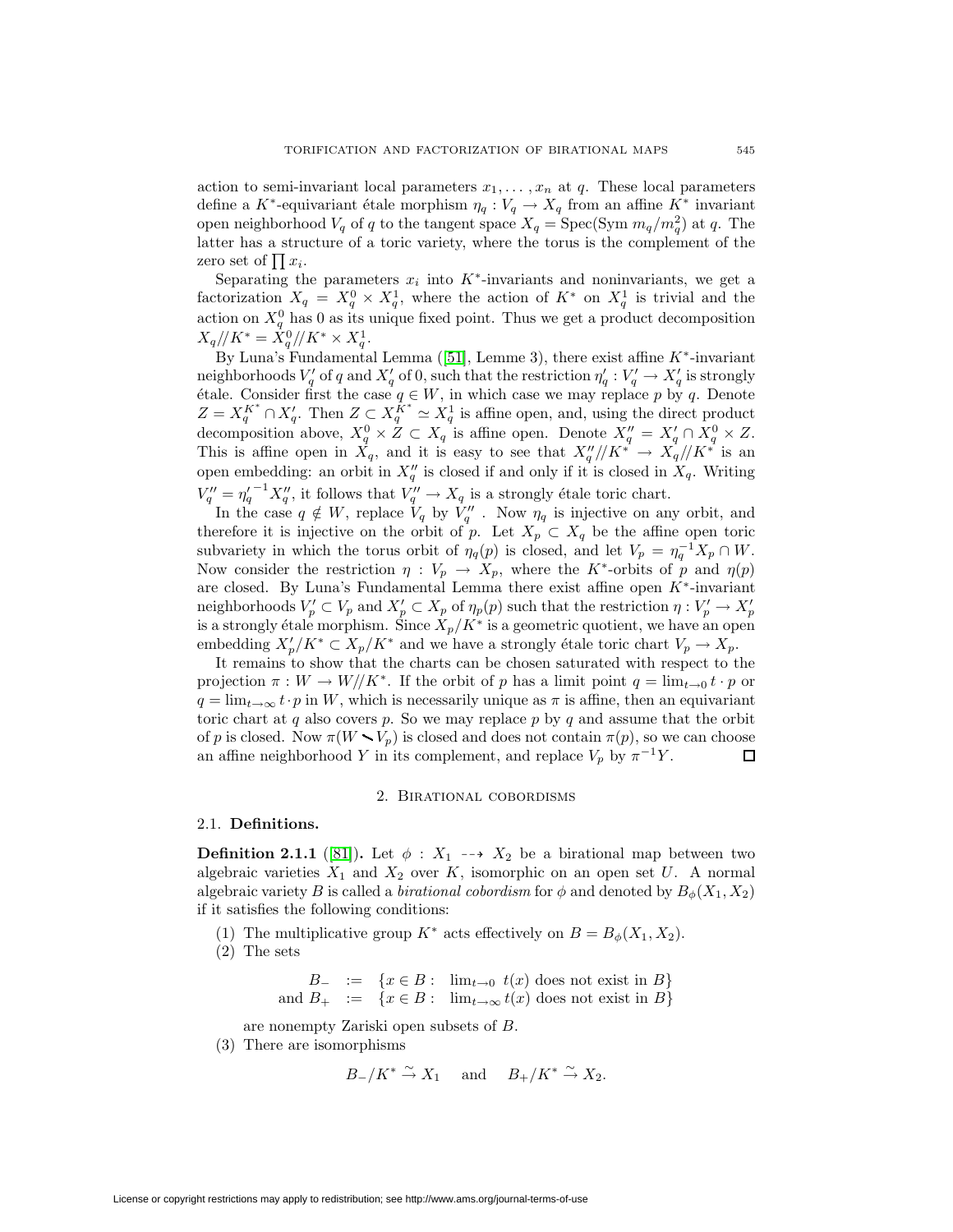(4) Considering the rational map  $\psi : B_-\dashrightarrow B_+$  induced by the inclusions  $(B_ \cap B_+) \subset B_-$  and  $(B_ \cap B_+) \subset B_+$ , the following diagram commutes:

$$
B_{-} \xrightarrow{-\phi} B_{+}
$$
  
\n
$$
\downarrow \qquad \qquad \downarrow
$$
  
\n
$$
X_{1} \xrightarrow{-\phi} X_{2}
$$

We say that  $B$  respects the open set  $U$  if  $U$  is contained in the image of  $(B_-\cap B_+)/K^*$ .

**Definition 2.1.2** ([\[81\]](#page-41-3)). Let  $B = B_{\phi}(X_1, X_2)$  be a birational cobordism, and let  $F \subset B^{K^*}$  be a subset of the fixed-point set. We define

$$
\begin{array}{rcl} F^+ & = & \{x \in B | \lim_{t \to 0} t(x) \in F \}, \\ F^- & = & \{x \in B | \lim_{t \to \infty} t(x) \in F \}, \\ F^{\pm} & = & F^+ \cup F^- . \end{array}
$$

**Definition 2.1.3** ([\[81\]](#page-41-3)). Let  $B = B_{\phi}(X_1, X_2)$  be a birational cobordism. We define a relation  $\prec$  among *connected components* of  $B^{K^*}$  as follows: let  $F_1, F_2 \subset B^{K^*}$ be two connected components, and set  $F_1 \prec F_2$  if there is a point  $x \notin B^{K^*}$  such that  $\lim_{t\to 0} t(x) \in F_1$  and  $\lim_{t\to\infty} t(x) \in F_2$ .

**Definition 2.1.4.** A birational cobordism  $B = B_{\phi}(X_1, X_2)$  is said to be quasi*elementary* if any two connected components  $F_1, F_2 \subset B^{K^*}$  are incomparable with respect to ≺.

Note that this condition prohibits, in particular, the existence of a "loop", namely a connected component F and a point  $y \notin F$  such that both  $\lim_{t\to 0} t(x) \in F$  and  $\lim_{t\to\infty}t(x)\in F.$ 

**Definition 2.1.5** ([\[81\]](#page-41-3)). A quasi-elementary cobordism  $B$  is said to be *elementary* if the fixed point set  $B^{K^*}$  is connected.

**Definition 2.1.6** (cf. [\[56\]](#page-40-0), [\[81\]](#page-41-3))**.** We say that a birational cobordism

$$
B = B_{\phi}(X_1, X_2)
$$

is *collapsible* if the relation  $\prec$  is a strict pre-order, namely, there is no cyclic chain of fixed point components

$$
F_1 \prec F_2 \prec \ldots \prec F_m \prec F_1.
$$

<span id="page-15-0"></span>2.2. **The main example.** We now recall a fundamental example of an elementary birational cobordism in the toric setting, discussed in [\[81\]](#page-41-3):

**Example 2.2.1.** Let  $B = \mathbb{A}^n = \text{Spec } K[z_1, \ldots, z_n]$  and let  $t \in K^*$  act by

$$
t(z_1,\ldots,z_i,\ldots,z_n)=(t^{\alpha_1}z_1,\ldots,t^{\alpha_i}z_i,\ldots,t^{\alpha_n}z_n).
$$

We assume  $K^*$  acts effectively, namely  $gcd(\alpha_1,\ldots,\alpha_n) = 1$ . We regard  $\mathbb{A}^n$  as a toric variety defined by a lattice  $N \cong \mathbb{Z}^n$  and a nonsingular cone  $\sigma \in N_{\mathbb{R}}$  generated by the standard basis

$$
\sigma=\langle v_1,\ldots,v_n\rangle.
$$

The dual cone  $\sigma^{\vee}$  is generated by the dual basis  $v_1^*, \ldots, v_n^*$ , and we identify  $z^{v_i^*} = z_i$ . The  $K^*$ -action then corresponds to a one-parameter subgroup

$$
a=(\alpha_1,\ldots,\alpha_n)\in N.
$$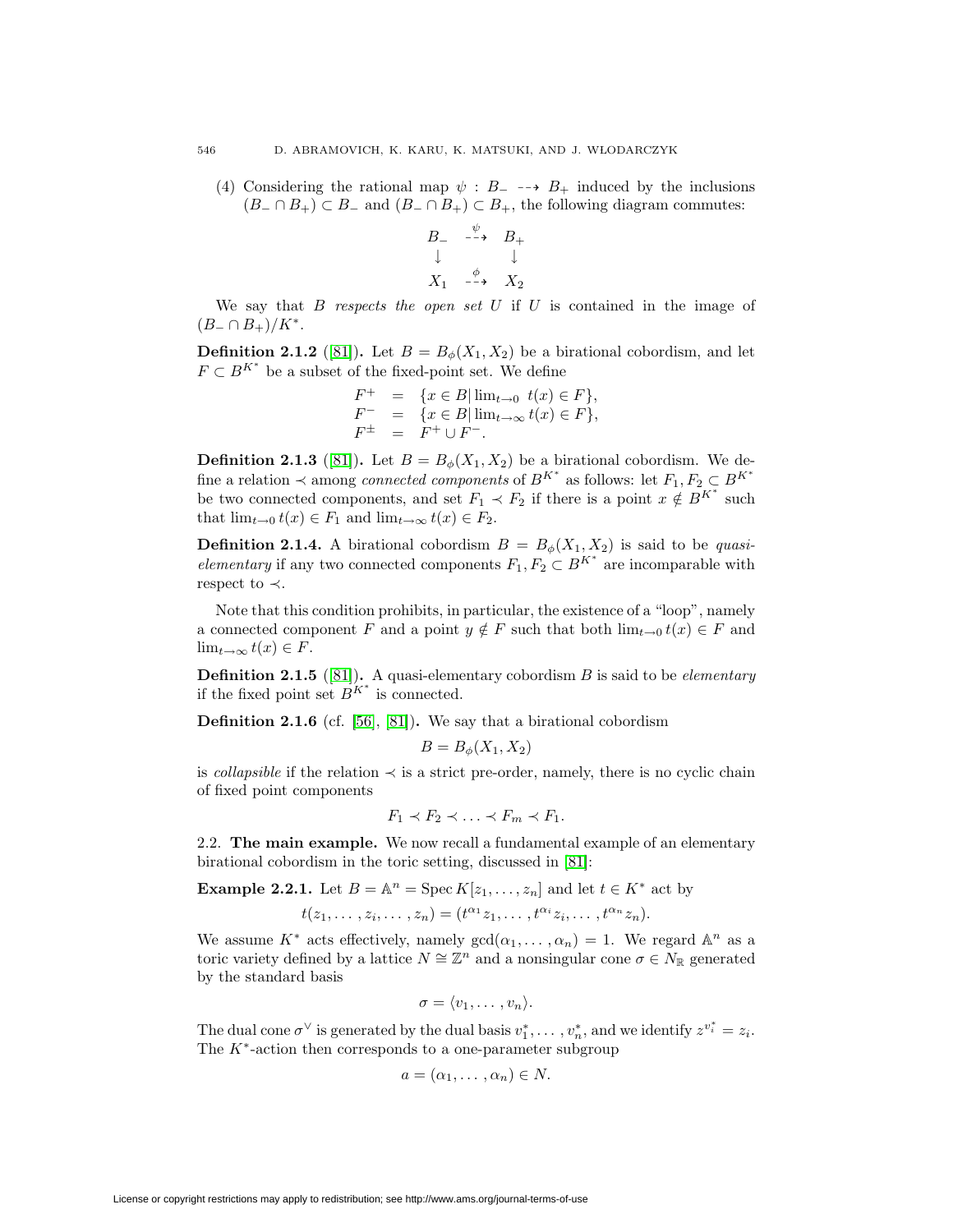We assume that  $a \notin \pm \sigma$ . We have the obvious description of the sets  $B_+$  and  $B_-$ :

$$
B_{-} = \{(z_1, \ldots, z_n); z_i \neq 0 \text{ for some } i \text{ with } \alpha_i = (v_i^*, a) < 0\},
$$
\n
$$
B_{+} = \{(z_1, \ldots, z_n); z_i \neq 0 \text{ for some } i \text{ with } \alpha_i = (v_i^*, a) > 0\}.
$$

We define the upper boundary and lower boundary fans of  $\sigma$  to be

$$
\begin{array}{rcl}\n\partial_{-}\sigma & = & \{x \in \sigma; x + \epsilon \cdot a \notin \sigma \text{ for all } \epsilon > 0\}, \\
\partial_{+}\sigma & = & \{x \in \sigma; x + \epsilon \cdot (-a) \notin \sigma \text{ for all } \epsilon > 0\}.\n\end{array}
$$

Then we obtain the description of  $B_+$  and  $B_-$  as the toric varieties corresponding to the fans  $\partial_+\sigma$  and  $\partial_-\sigma$  in  $N_{\mathbb{R}}$ .

Let  $\pi : N_{\mathbb{R}} \to N_{\mathbb{R}} / \mathbb{R} \cdot a$  be the projection. Then  $B / / K^*$  is again an affine toric variety defined by the lattice  $\pi(N)$  and cone  $\pi(\sigma)$ . Similarly, one can check that the geometric quotients  $B_{-}/K^*$  and  $B_{+}/K^*$  are toric varieties defined by fans  $\pi(\partial_{+}\sigma)$ and  $\pi(\partial_-\sigma)$ . Since both  $\pi(\partial_+\sigma)$  and  $\pi(\partial_-\sigma)$  are subdivisions of  $\pi(\sigma)$ , we get a diagram of birational toric maps



It is easy to see (see, e.g., [\[81\]](#page-41-3)) that the varieties  $B_{\pm}/K^*$  have only abelian quotient singularities. Moreover, the map  $\phi$  can be factored as a weighted blowing up followed by a weighted blowing down.

More generally, one can prove that if  $\Sigma$  is a subdivision of a convex polyhedral cone in  $N_{\mathbb{R}}$  with lower boundary  $\partial_{-}\Sigma$  and upper boundary  $\partial_{+}\Sigma$  relative to an element  $a \in N \setminus \pm \Sigma$ , then the toric variety corresponding to  $\Sigma$ , with the K<sup>\*</sup>-action given by the one-parameter subgroup  $a \in N$ , is a birational cobordism between the two toric varieties corresponding to  $\pi(\partial_-\Sigma)$  and  $\pi(\partial_+\Sigma)$  as fans in  $N_{\mathbb{R}}/\mathbb{R} \cdot a$ .

For the details, we refer the reader to [\[56\]](#page-40-0), [\[81\]](#page-41-3) and [\[4\]](#page-38-7).

$$
\Box
$$

2.3. **Construction of a cobordism.** It was shown in [\[81\]](#page-41-3) that birational cobordisms exist for a large class of birational maps  $X_1 \dashrightarrow X_2$ . Here we deal with a very special case.

**Theorem 2.3.1.** Let  $\phi: X_1 \to X_2$  be a projective birational morphism between complete nonsingular algebraic varieties, which is an isomorphism on an open set U. Then there is a complete nonsingular algebraic variety  $\overline{B}$  with an effective K<sup>\*</sup>action, satisfying the following properties:

- (1) There exist closed embeddings  $\iota_1 : X_1 \hookrightarrow \overline{B}^{K^*}$  and  $\iota_2 : X_2 \hookrightarrow \overline{B}^{K^*}$  with disjoint images.
- (2) The open subvariety  $B = \overline{B} \setminus (i_1(X_1) \cup i_2(X_2))$  is a birational cobordism between  $X_1$  and  $X_2$  respecting the open set U.
- (3) There is a coherent sheaf E on  $X_2$ , with a  $K^*$ -action, and a closed  $K^*$ equivariant embedding  $\overline{B} \subset \mathbb{P}(E) := \mathcal{P} roj_{X_2}$  Sym $E$ .

*Proof.* Let  $J \subset \mathcal{O}_{X_2}$  be an ideal sheaf such that  $\phi : X_1 \to X_2$  is the blowing up morphism of  $X_2$  along J and  $J_U = \mathcal{O}_U$ . Let  $I_0$  be the ideal of the point  $0 \in \mathbb{P}^1$ . Consider  $W_0 = X_2 \times \mathbb{P}^1$  and let  $p : W_0 \to X_2$  and  $q : W_0 \to \mathbb{P}^1$  be the projections. Let  $I = (p^{-1}J + q^{-1}I_0)\mathcal{O}_{W_0}$ . Let W be the blowing up of  $W_0$  along I. (Paolo Aluffi has pointed out that this  $W$  is used when constructing the deformation to the normal cone of  $J$ .)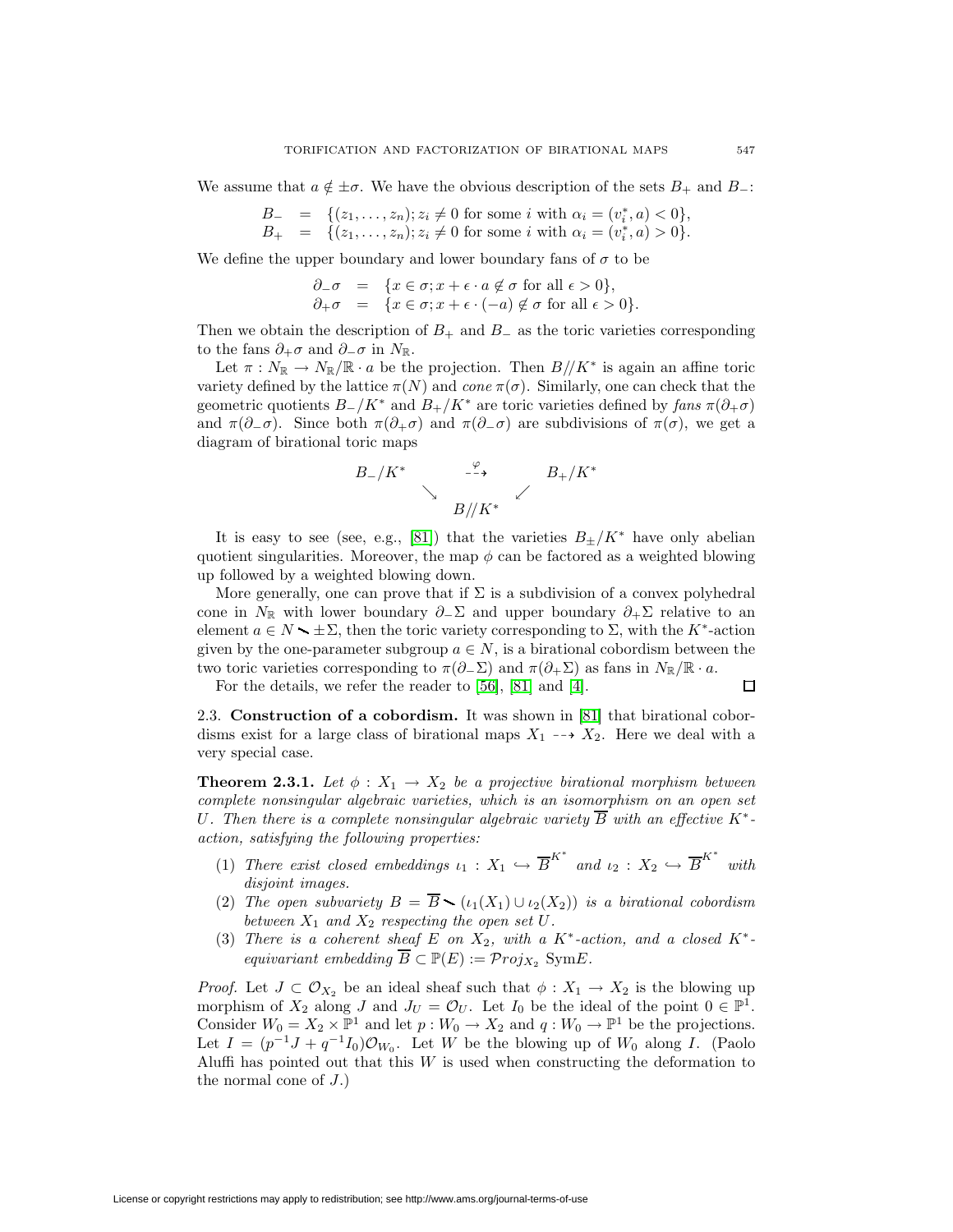We claim that  $X_1$  and  $X_2$  lie in the nonsingular locus of W. For  $X_2 \cong X_2 \times$  $\{\infty\} \subset X_2 \times \mathbb{A}^1 \subset W$  this is clear. Since  $X_1$  is nonsingular, embedded in W as the strict transform of  $X_2 \times \{0\} \subset X_2 \times \mathbb{P}^1$ , to prove that  $X_1$  lies in the nonsingular locus it suffices to prove that  $X_1$  is a Cartier divisor in W. We look at local coordinates. Let  $A = \Gamma(V, \mathcal{O}_V)$  for some affine open subset  $V \subset X_2$ , and let  $y_1, \ldots, y_m$  be a set of generators of J on V. Then on the affine open subset  $V \times \mathbb{A}^1 \subset X_2 \times \mathbb{P}^1$  with coordinate ring  $A[x]$ , the ideal I is generated by  $y_1, \ldots, y_m, x$ . The charts of the blowing up containing the strict transform of  $\{x=0\}$  are of the form

$$
\operatorname{Spec} A\left[\frac{y_1}{y_i},\ldots,\frac{y_m}{y_i},\frac{x}{y_i}\right] = \operatorname{Spec} A\left[\frac{y_1}{y_i},\ldots,\frac{y_m}{y_i}\right] \times \operatorname{Spec} K\left[\frac{x}{y_i}\right],
$$

where K<sup>∗</sup> acts on the second factor. The strict transform of  $\{x = 0\}$  is defined by  $\frac{x}{y_i}$ , hence it is Cartier.

Let  $\overline{B} \to W$  be a canonical resolution of singularities. Then conditions (1) and (2) are clearly satisfied. For condition (3), note that  $\overline{B} \to X_2 \times \mathbb{P}^1$ , being a composition of blowings up of invariant ideals, admits an equivariant ample line bundle. Twisting by the pullback of  $\mathcal{O}_{\mathbb{P}^1}(n)$  we obtain an equivariant line bundle which is ample for  $\overline{B} \to X_2$ . Replacing this by a sufficiently high power and pushing forward we get  $E$ .  $\Box$ 

We refer the reader to [\[81\]](#page-41-3) for more details.

We call a variety  $\overline{B}$  as in the theorem a *compactified, relatively projective cobor*dism.

2.4. **Collapsibility and projectivity.** Let  $B = B_{\phi}(X_1, X_2)$  be a birational cobordism. We seek a criterion for collapsibility of B.

Let C be the set of connected components of  $B_{\phi}(X_1, X_2)^{K^*}$ , and let  $\chi: \mathcal{C} \to \mathbb{Z}$ be a function. We say that  $\chi$  is strictly increasing if  $F \prec F' \Rightarrow \chi(F) < \chi(F')$ . The following lemma is obvious:

**Lemma 2.4.1.** Assume there exists a strictly increasing function  $\chi$ . Then  $\prec$  is a strict pre-order, and B is collapsible. Conversely, suppose B is collapsible. Then there exists a strictly increasing function  $\chi$ .  $\Box$ 

Remark. It is evident that every strictly increasing function can be replaced by one which induces a strict total order. However, it will be convenient for us to consider arbitrary strictly increasing functions.

Let  $\chi$  be a strictly increasing function, and let  $a_1 < a_2 < \cdots < a_m \in \mathbb{Z}$  be the values of  $\chi$ .

**Definition 2.4.2.** We denote

(1)  $F_{a_i} = \bigcup \{ F | \chi(F) = a_i \}.$ 

(2) 
$$
F_{a_i}^+ = \bigcup \{ F^+ | \chi(F) = a_i \}.
$$

(3)  $F_{a_i}^- = \bigcup \{ F^- | \chi(F) = a_i \}.$ 

- (4)  $F_{a_i}^{\pm} = \bigcup \{ F^{\pm} | \chi(F) = a_i \}.$
- (5)  $B_{a_i} = B \setminus (\bigcup \{F^-|\chi(F) < a_i\} \cup \bigcup \{F^+|\chi(F) > a_i\}).$

The following is an immediate extension of Proposition 1 of [\[81\]](#page-41-3).

**Proposition 2.4.3.** (1)  $B_{a_i}$  is a quasi-elementary cobordism. (2) For  $i = 1, \ldots, m - 1$  we have  $(B_{a_i})_+ = (B_{a_{i+1}})_-.$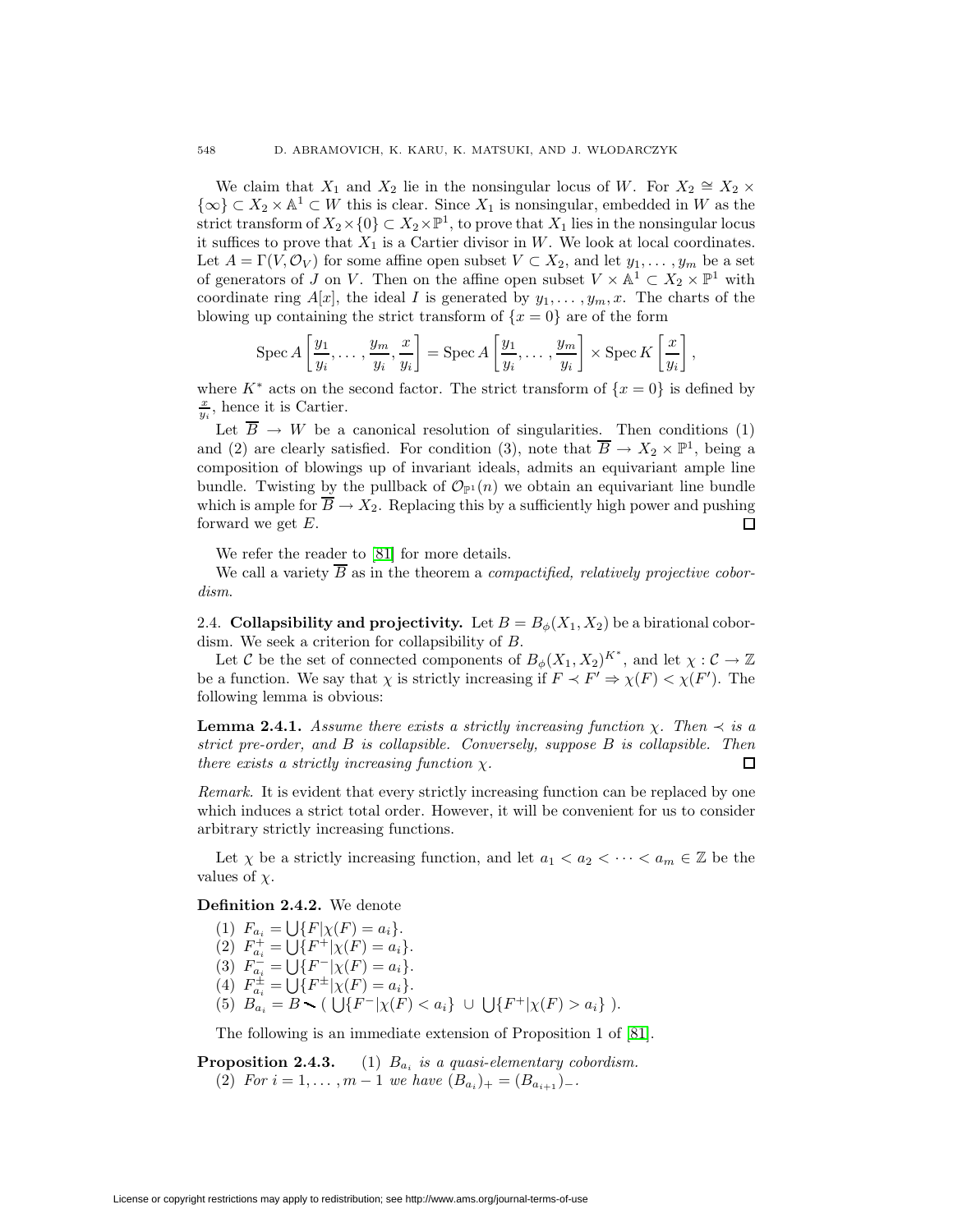The following is an analogue of Lemma 1 of [\[81\]](#page-41-3) in the case of the cobordisms we have constructed.

**Proposition 2.4.4.** Let E be a coherent sheaf on  $X_2$  with a  $K^*$ -action, and let  $\overline{B} \subset \mathbb{P}(E)$  be a compactified, relatively projective cobordism embedded K<sup>\*</sup>-equivariantly. Then there exists a strictly increasing function  $\chi$  for the cobordism  $B =$  $\overline{B}$  (X<sub>1</sub> ∪ X<sub>2</sub>). In particular, the cobordism is collapsible.

*Proof.* Since  $K^*$  acts trivially on  $X_2$ , and since  $K^*$  is reductive, there exists a direct sum decomposition

$$
E = \bigoplus_{b \in \mathbb{Z}} E_b
$$

where  $E_b$  is the subsheaf on which the action of  $K^*$  is given by the character  $t \mapsto t^b$ . Denote by  $b_0, \ldots, b_k$  the characters which figure in this representation. Note that there are disjoint embeddings  $\mathbb{P}(E_{b_i}) \subset \mathbb{P}(E)$ .  $\Box$ 

Let  $p \in B$  be a fixed point lying in the fiber  $\mathbb{P}(E_q)$  over  $q \in X_2$ . We choose a basis

$$
(x_{b_0,1},\ldots,x_{b_0,d_0},\ldots,x_{b_k,1},\ldots,x_{b_k,d_k})
$$

of  $E_q$  where  $x_{b_j,\nu} \in E_{b_j}$  and use the following lemma:

**Lemma 2.4.5.** Suppose  $p \in \mathbb{P}(E_q)^{K^*}$  is a fixed point with homogeneous coordinates

$$
(p_{b_0,1},\ldots,p_{b_0,d_0},\ldots,p_{b_k,1},\ldots,p_{b_k,d_k}).
$$

Then there is a  $j_p$  such that  $p_{b_j,\nu} = 0$  whenever  $j \neq j_p$ . In particular,  $p \in \mathbb{P}(E_{b_{j_p}}) \subset \mathbb{P}(E)$  $\mathbb{P}(E)$ .

If  $F \subset B^{K^*}$  is a connected component of the fixed point set, then it follows from the lemma that  $F \subset \mathbb{P}(E_{b_i})$  for some j. We define

$$
\chi(F) = b_j.
$$

To check that  $\chi$  is strictly increasing, consider a point  $p \in B$  such that  $\lim_{t\to 0} t(p) \in$  $F_1$  and  $\lim_{t\to\infty} t(p) \in F_2$  for some fixed point components  $F_1$  and  $F_2$ . Let the coordinates of p in the fiber over  $q \in X_2$  be  $(p_{b_0,1},\ldots,p_{b_0,d_0},\ldots,p_{b_k,1},\ldots,p_{b_k,d_k})$ . Now

$$
\lim_{t \to 0} t(p) \in \mathbb{P}(E_{b_{min}}),
$$
  

$$
\lim_{t \to \infty} t(p) \in \mathbb{P}(E_{b_{max}}),
$$

where

$$
b_{min} = \min\{b_j : p_{b_j,\nu} \neq 0 \text{ for some } \nu\},
$$
  

$$
b_{max} = \max\{b_j : p_{b_j,\nu} \neq 0 \text{ for some } \nu\}.
$$

Thus, if p is not fixed by  $K^*$ , then

$$
\chi(F_1) = b_{min} < b_{max} = \chi(F_2).
$$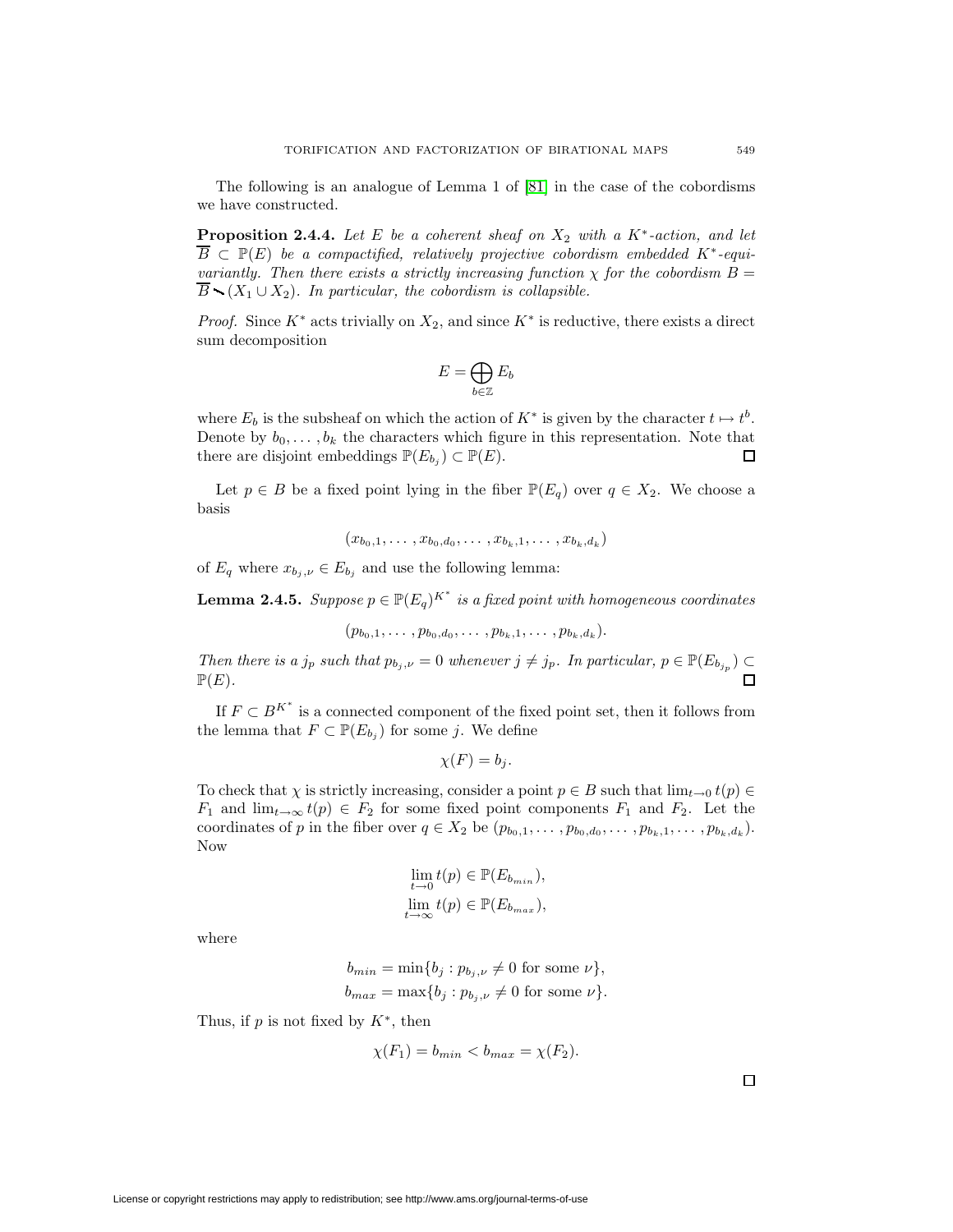2.5. **Geometric invariant theory and projectivity.** In this section we use geometric invariant theory and ideas (originating in symplectic geometry) developed by M. Thaddeus and others (see, e.g., [\[78\]](#page-41-4)), in order to obtain a result about relative projectivity of quotients.

We continue with the notation of the last section. Consider the sheaf  $E$  and its decomposition according to the character. Let  ${b_j}$  be the characters of the action of  $K^*$  on E and  $\{a_i\}$  the subset of those  $b_j$  that are in the image of  $\chi$ . If we use the Veronese embedding  $\overline{B} \subset \mathbb{P}(\text{Sym}^2(E))$  and replace E by  $\text{Sym}^2(E)$ , we may assume that  $a_i$  are even, in particular  $a_{i+1} > a_i + 1$  (this is a technical condition which comes in handy in what follows).

Denote by  $\rho_0(t)$  the action of  $t \in K^*$  on E. For any  $r \in \mathbb{Z}$  consider the "twisted" action  $\rho_r(t) = t^{-r} \cdot \rho_0(t)$ . Note that the induced action on  $\mathbb{P}(E)$  does not depend on the "twist" r. Considering the decomposition  $E = \bigoplus E_{b_i}$ , we see that  $\rho_r(t)$  acts on  $E_{b_j}$  by multiplication by  $t^{b_j-r}$ .

We can apply geometric invariant theory in its relative form (see, e.g., [\[63\]](#page-40-30), [\[33\]](#page-39-26)) to the action  $\rho_r(t)$  of K<sup>∗</sup>. Recall that a point  $p \in \mathbb{P}(E)$  is said to be semistable with respect to  $\rho_r$ , written  $p \in (\mathbb{P}(E), \rho_r)^{ss}$ , if there is a positive integer n and a  $\rho_r$ -invariant local section  $s \in (\text{Sym}^n(E))^{p_r}$ , such that  $s(p) \neq 0$ . The main result of geometric invariant theory implies that

$$
\mathcal{P}_{\substack{roj\\X_2}} \bigoplus_{n\geq 0}^{\infty} (\text{Sym}^n(E))^{\rho_r} = (\mathbb{P}(E), \rho_r)^{ss} / K^*;
$$

moreover, the quotient map  $(\mathbb{P}(E), \rho_r)^{ss} \to (\mathbb{P}(E), \rho_r)^{ss} / K^*$  is affine. We can define  $(\overline{B}, \rho_r)^{ss}$  analogously, and we automatically have  $(\overline{B}, \rho_r)^{ss} = \overline{B} \cap (\mathbb{P}(E), \rho_r)^{ss}$ .

The numerical criterion of semistability (see [\[60\]](#page-40-27)) immediately implies the following:

**Lemma 2.5.1.** For  $0 \leq i \leq m$  we have

- (1)  $(\overline{B}, \rho_{a_i})^{ss} = B_{a_i}$ .
- (2)  $(\overline{B}, \rho_{a_i+1})^{ss} = (B_{a_i})_+.$
- (3)  $(\overline{B}, \rho_{a_i-1})^{ss} = (B_{a_i})_-.$

In other words, the triangle of birational maps

$$
(B_{a_i})_{-}/K^* \longrightarrow \begin{array}{c} \varphi_i \\ \searrow \\ B_{a_i}/K^* \end{array} (B_{a_i})_{+}/K^*
$$

<span id="page-19-1"></span>is induced by a change of linearization of the action of  $K^*$ . In particular we obtain:

**Proposition 2.5.2.** The morphisms  $(B_{a_i})_+/K^* \rightarrow X_2$ ,  $(B_{a_i})_-/K^* \rightarrow X_2$  and  $B_{a_i}/\!/K^* \to X_2$  are projective.

2.6. **The main result of** [\[81\]](#page-41-3)**.** Let B be a collapsible nonsingular birational cobordism. Then we can write B as a union of quasi-elementary cobordisms  $B = \bigcup_i B_{a_i}$ , with  $(B_{a_i})_+ = (B_{a_{i+1}})_-.$  By Lemma [1.7.3](#page-13-0) each  $B_{a_i}$  has a locally toric structure such that the action of  $K^*$  is locally toric.

<span id="page-19-2"></span>**Lemma 2.6.1.** Let  $B_{a_i}$  be a quasi-elementary cobordism, with a relatively affine locally toric K<sup>\*</sup>-action. Then  $B_{a_i}/K^*$ ,  $(B_{a_i})_-/K^*$ ,  $(B_{a_i})_+/K^*$  are locally toric

<span id="page-19-0"></span>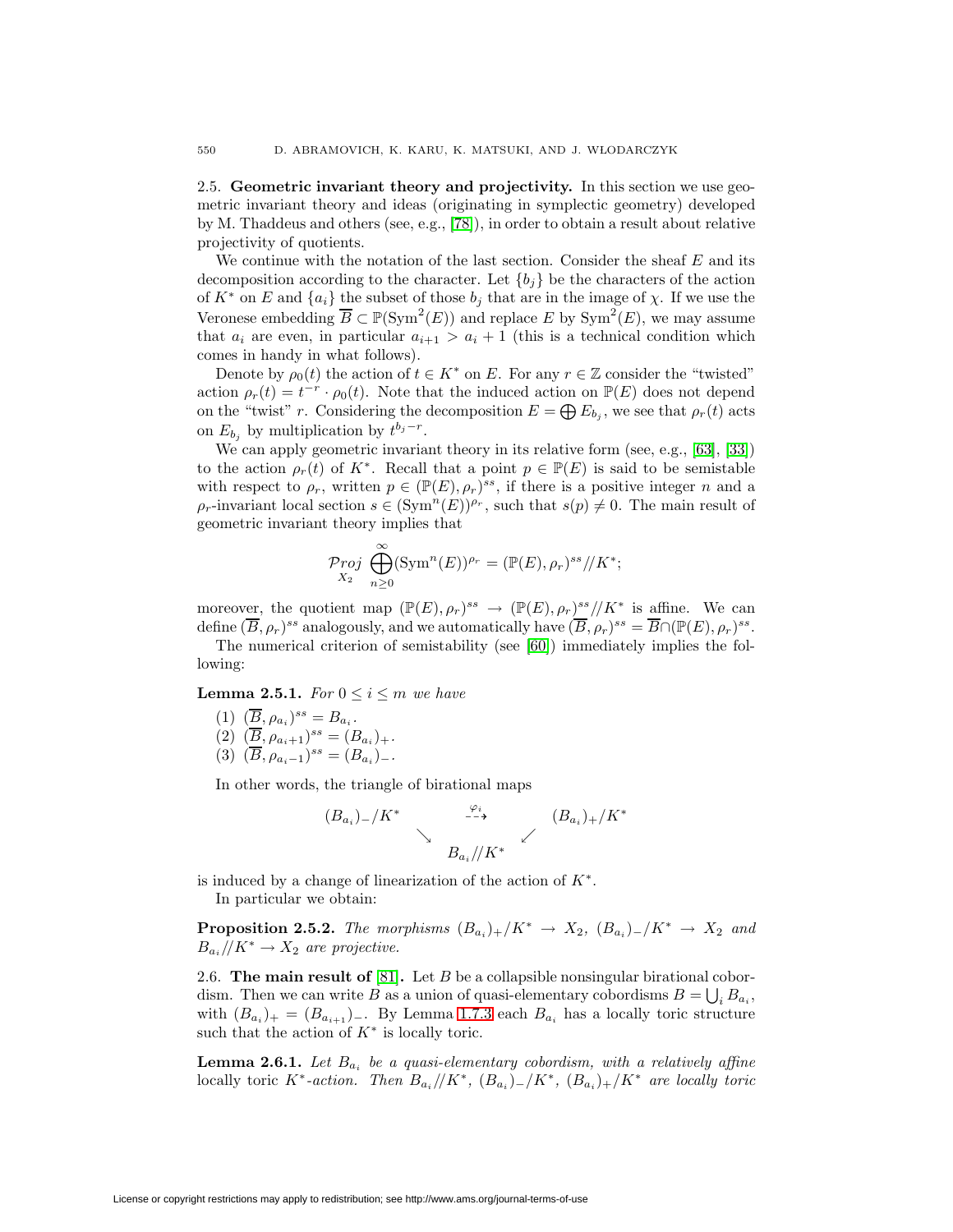varieties and we have a diagram of locally toric maps

$$
(B_{a_i})_{-}/K^* \longrightarrow B_{a_i}/K^* \qquad (B_{a_i})_{+}/K^*
$$

where  $\varphi_i$  is a tightly locally toric birational transformation.

In case  $B_{a_i}$  is nonsingular, the diagram above can be described in toric charts by the main example in section [2.2.](#page-15-0)

If the action of  $K^*$  on  $B_{a_i}$  is toroidal, then all these varieties and maps are also toroidal, and  $\varphi_i$  is a toroidal birational map.

*Proof.* Let  $\eta_p : V_p \to X_p$  be a strongly étale K<sup>\*</sup>-equivariant toric chart in  $B_{a_i}$  giving a locally toric structure to the action of  $K^*$ . Then  $(V_p)$ <sub>−</sub> =  $(B_{a_i})$ <sub>−</sub> ∩  $V_p$  and the morphism  $(V_p)$ <sub>−</sub> →  $(X_p)$ <sub>−</sub> is again strongly étale, providing locally toric structures on the variety  $(B_{a_i})_-/K^*$  and the morphism  $(B_{a_i})_-/K^* \to B_{a_i}//K^*$ . Similarly for  $(B_{a_i})_+$ . □  $(B_{a_i})_+.$ 

Now we assume  $B \subset \overline{B}$  is open in a compactified, relatively projective cobordism. When we compose the birational transformations obtained from each  $B_{a_i}$  we get a slight refinement of the main result of [\[81\]](#page-41-3).

<span id="page-20-1"></span>**Theorem 2.6.2.** Let  $\phi: X_1 \longrightarrow X_2$  be a birational map between complete nonsingular algebraic varieties  $X_1$  and  $X_2$  over an algebraically closed field K of characteristic zero, and let  $U \subset X_1$  be an open set where  $\phi$  is an isomorphism. Then there exists a sequence of birational maps between complete locally toric algebraic varieties

 $X_1 = W_0 \stackrel{\varphi_1}{\dashrightarrow} W_1 \stackrel{\varphi_2}{\dashrightarrow} \cdots \stackrel{\varphi_{i-1}}{\dashrightarrow} W_{i-1} \stackrel{\varphi_i}{\dashrightarrow} W_i \stackrel{\varphi_{i+1}}{\dashrightarrow} \cdots \stackrel{\varphi_{m-1}}{\dashrightarrow} W_{m-1} \stackrel{\varphi_m}{\dashrightarrow} W_m = X_2$ where

- (1)  $\phi = \varphi_m \circ \varphi_{m-1} \circ \cdots \circ \varphi_2 \circ \varphi_1,$
- (2)  $\varphi_i$  are isomorphisms on U, and
- (3) for each i, the birational transformation  $\varphi_i$  is tightly locally toric and étale locally equivalent to a map  $\varphi$  described in [2.2.](#page-15-0) In particular  $W_i$  have finite abelian quotient singularities, and  $\varphi_i$  can be obtained as a weighted blowing up followed by a weighted blowing down.

Furthermore, there is an index i<sub>0</sub> such that for all  $i \leq i_0$  the map  $W_i \dashrightarrow X_1$  is a projective morphism, and for all  $i \geq i_0$  the map  $W_i \dashrightarrow X_2$  is a projective morphism. In particular, if  $X_1$  and  $X_2$  are projective, then all the  $W_i$  are projective.

*Remark.* For the projectivity claim (2), we take the first  $i_0$  terms in the factorization to come from Hironaka's elimination of indeterminacies in Lemma [1.3.1,](#page-8-0) which is projective over  $X_1$ , whereas the last terms come from  $\overline{B}$ , which is projective over  $X_2$ , and the geometric invariant theory considerations as in Proposition [2.5.2.](#page-19-1)

<span id="page-20-2"></span><span id="page-20-0"></span>2.7. **Projectivity of toroidal weak factorization.** The following is a refinement of Theorem [1.6.1,](#page-12-0) in which a projectivity statement is added:

**Theorem 2.7.1.** Let  $U_1 \subset W_1$  and  $U_2 \subset W_2$  be nonsingular toroidal embeddings. Let  $\psi : W_1 \dashrightarrow W_2$  be a proper toroidal birational map. Then  $\phi$  can be factored into a sequence of toroidal birational maps consisting of toroidal blowings up and down of nonsingular centers, namely:

$$
W_1=V_0\stackrel{\varphi_1}{\dashrightarrow} V_1\stackrel{\varphi_2}{\dashrightarrow}\cdots\stackrel{\varphi_{i-1}}{\dashrightarrow} V_{i-1}\stackrel{\varphi_i}{\dashrightarrow} V_i\stackrel{\varphi_{i+1}}{\dashrightarrow}\cdots\stackrel{\varphi_{l-1}}{\dashrightarrow} V_{l-1}\stackrel{\varphi_l}{\dashrightarrow} V_l=W_2
$$

License or copyright restrictions may apply to redistribution; see http://www.ams.org/journal-terms-of-use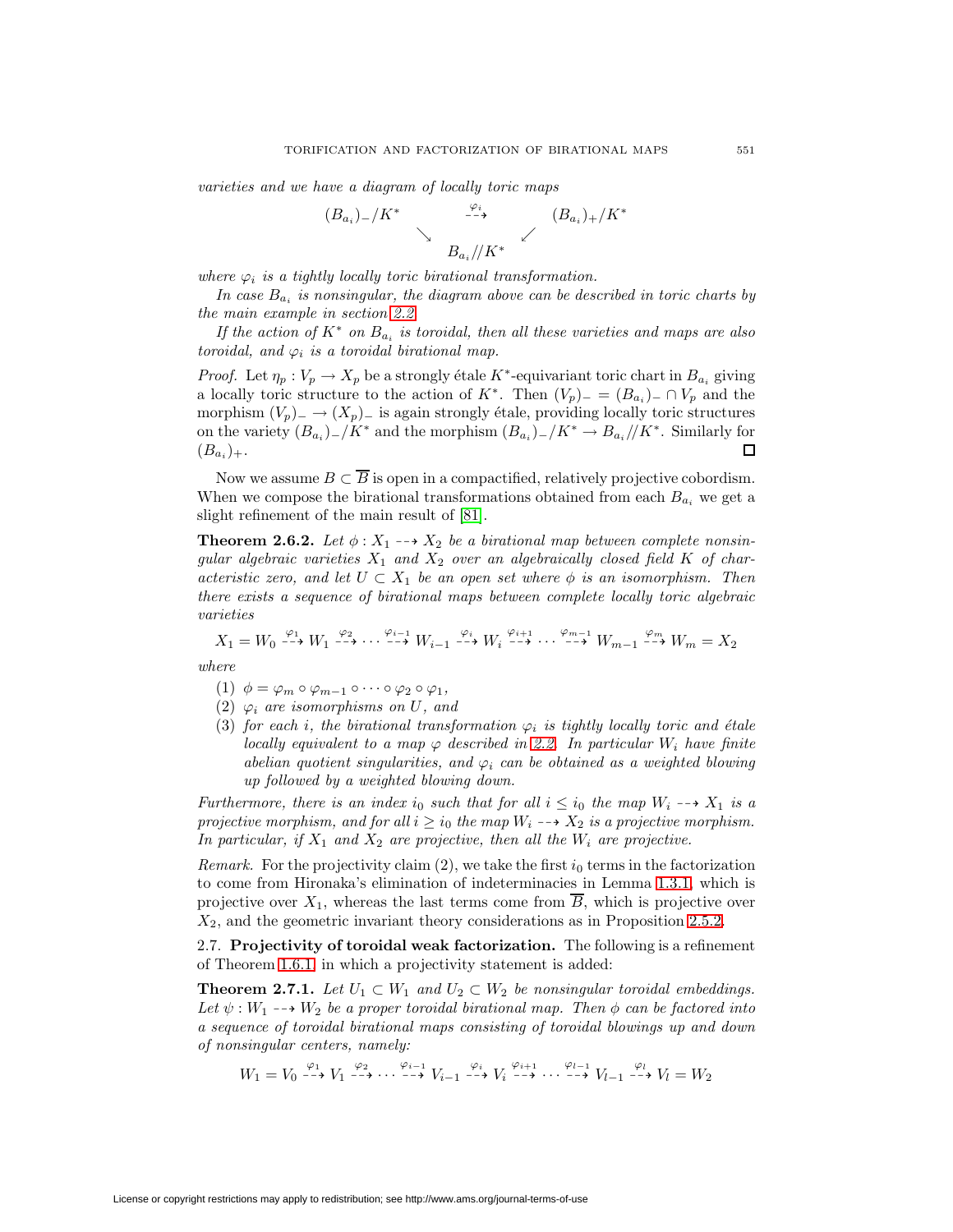where

- (1)  $\phi = \varphi_1 \circ \varphi_{1-1} \circ \cdots \circ \varphi_2 \circ \varphi_1$
- (2)  $\varphi_i$  are isomorphisms on U, the embeddings  $U \subset V_i$  are toroidal, and  $\varphi_i$  are toroidal birational maps, and
- (3) either  $\varphi_i : V_{i-1} \dashrightarrow V_i$  or  $\varphi_i^{-1} : V_i \dashrightarrow V_{i-1}$  is a toroidal morphism obtained by blowing up a nonsingular irreducible toroidal center.

Furthermore, there is an index i<sub>0</sub> such that for all  $i \leq i_0$  the map  $V_i \dashrightarrow W_1$  is a projective morphism, and for all  $i \geq i_0$  the map  $V_i \dashrightarrow W_2$  is a projective morphism. In particular, if  $W_1$  and  $W_2$  are projective, then all the  $V_i$  are projective.

*Proof.* As in [\[4\]](#page-38-7), Lemma 8.7, we reduce to the case where the polyhedral complex of  $W_2$  is embeddable as a quasi-projective toric fan  $\Delta_2$  in a space  $N_{\mathbb{R}}$ . Indeed that lemma gives an embedding preserving the Q-structure for the barycentric subdivision of any simplicial complex, and since  $\Delta_2$  is nonsingular this embedding preserves integral structures as well. A further subdivision ensures that the fan is quasi-projective. (We note that this embedding is introduced for the sole purpose of applying Morelli's  $\pi$ -desingularization lemma directly, rather than observing that the proof works word for word in the toroidal case.)

As in [1.3.1](#page-8-0) we may assume  $W_1 \dashrightarrow W_2$  is a projective morphism. Thus the complex  $\Delta_1$  of  $W_1$  is a projective subdivision of  $\Delta_2$ . Our construction of a compactified relatively projective cobordism B for the morphism  $\phi$  yields a toroidal embedding B whose complex  $\Delta_B$  is a quasi-projective polyhedral cobordism lying in  $(N \oplus \mathbb{Z})_{\mathbb{R}}$ such that  $\pi(\partial_+\Delta_B)=\Delta_2$  and  $\pi(\partial_-\Delta_B)=\Delta_1$ , where  $\pi$  is the projection onto  $N_{\mathbb{R}}$ . Moreover, the toroidal morphism  $B \to W_2$  gives a polyhedral morphism  $\Delta_B \to \Delta_2$ induced by the projection  $\pi$ . Morelli's  $\pi$ -desingularization lemma gives a projective subdivision  $\Delta'_B \to \Delta_B$ , isomorphic on the upper and lower boundaries  $\partial_{\pm} \Delta_B$ , such that  $\Delta'_B$  is  $\pi$ -nonsingular. We still have a polyhedral morphism  $\Delta'_B \to \Delta_2$ . The complex  $\Delta'_B$  corresponds to a toroidal birational cobordism  $B'$  between  $W_1$ and  $W_2$ . Since  $\Delta'_B$  is  $\pi$ -nonsingular, any elementary piece  $B'_F \subset B'$  corresponds to a toroidal blowing up followed by a toroidal blowing down between nonsingular toroidal embeddings, with nonsingular centers. It follows that the same holds for every quasi-elementary piece of  $B'$  (here the centers may be reducible, but blowing up a reducible center is the composition of blowings up of its connected components one at a time). As in Theorem [2.6.2](#page-20-1) above, these toroidal embeddings can be chosen to be projective over  $W_2$ .  $\Box$ 

# 3. TORIFICATION

<span id="page-21-0"></span>We wish to replace the locally toric factorization of Theorem [2.6.2](#page-20-1) by a toroidal factorization. This amounts to replacing B with a locally toric  $K^*$ -action by some  $B'$  with a toroidal  $K^*$ -action. We call such a procedure *torification*. The basic idea, which goes back at least to Hironaka, is that if one blows up an ideal, the exceptional divisors provide the resulting variety with useful extra structure. The ideal we construct, called a torific ideal, is closely related to the torific ideal of [\[2\]](#page-38-11).

<span id="page-21-1"></span>3.1. **Construction of a torific ideal.** Let B be a normal variety with a relatively affine K<sup>\*</sup>-action. We denote by  $\pi : B \to B/\!/ K^*$  the quotient morphism, which by assumption is affine.

Consider the quasi-coherent sheaf of algebras  $A = \pi_* \mathcal{O}_B$  together with a K<sup>\*</sup>action on it. For an integer  $\alpha$  we denote by  $A_{\alpha} \subset A$  the subsheaf of semi-invariant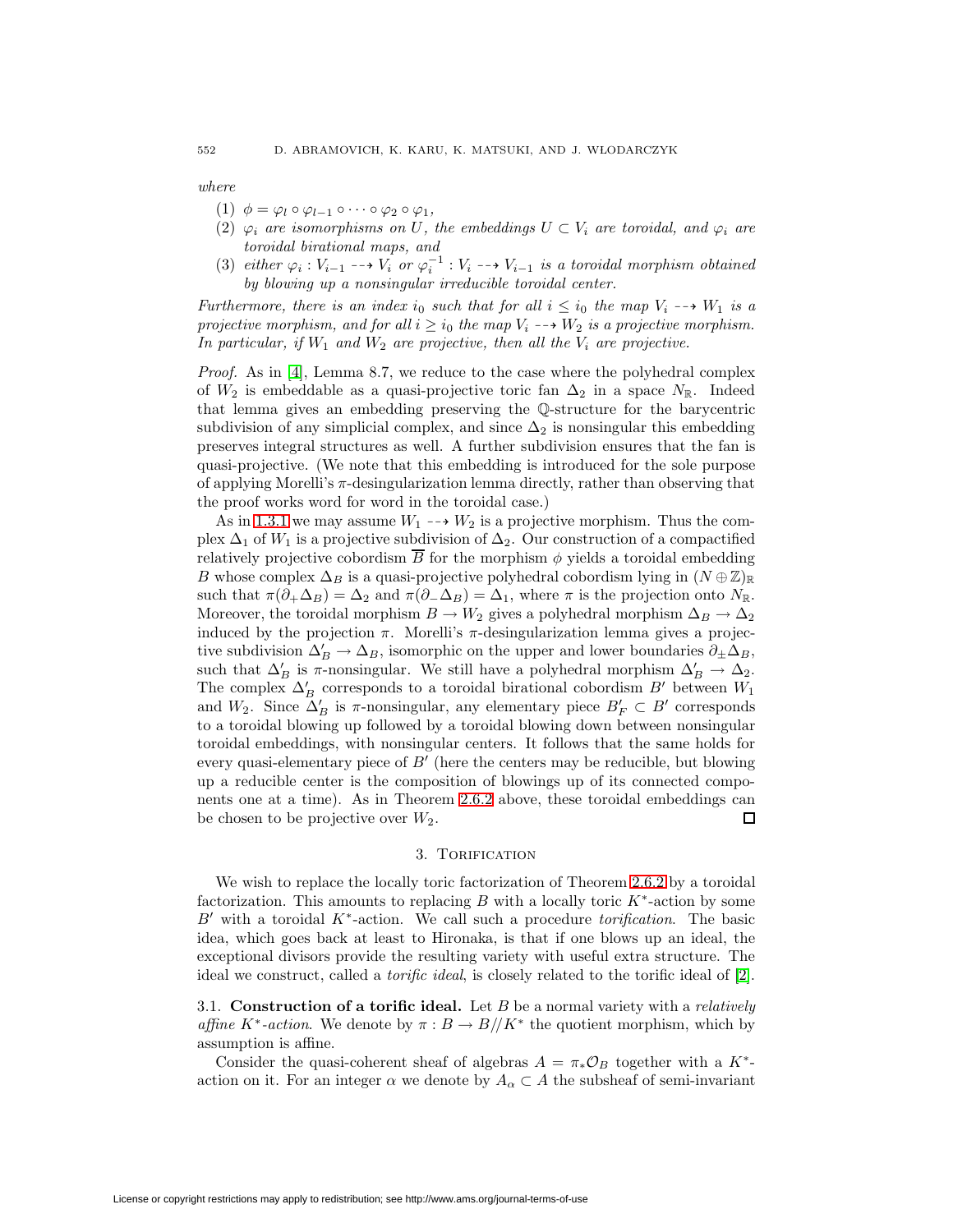sections  $f \in A$  of  $K^*$ -character  $\alpha$ :

$$
t^*(f) = t^{\alpha} f.
$$

**Definition 3.1.1.** The K<sup>\*</sup>-equivariant ideal sheaf  $I_{\alpha}^B$  on B, generated by  $A_{\alpha}$ , is called the  $\alpha$ -torific ideal sheaf of the action of  $K^*$ .

We sometimes omit the superscript B and write  $I_{\alpha}$  if there is no risk of confusion.

Let  $B$  be a locally toric, quasi-elementary cobordism with a relatively affine, locally toric K<sup>\*</sup>-action;  $B = B_{a_i}$  for some i according to our previous notation. We continue to denote by  $\pi : B \to B/\!/ K^*$  the quotient morphism.

Recall that by Definition [1.7.2](#page-13-1) of a locally toric action, the birational cobordism B is covered with locally toric charts of the form

$$
\begin{array}{ccc}\nX_p & \stackrel{\eta_p}{\leftarrow} & V_p & \subset & B \\
\downarrow & & \downarrow & & \downarrow \pi \\
X // K^* & \leftarrow & V_p // K^* & \subset & B // K^* \\
\end{array}
$$

<span id="page-22-1"></span>with both squares Cartesian and the horizontal maps étale. For a chart as above, let  $I_{\alpha}^{X_p}$  be the  $\alpha$ -torific ideal sheaf on  $X_p$ .

**Lemma 3.1.2.** We have

$$
I_{\alpha}^B|_{V_p} = \eta_p^{-1} I_{\alpha}^{X_p}.
$$

Moreover, the ideal sheaf  $I_\alpha^{X_p}$  is generated by monomials of  $K^*$ -character  $\alpha$ .

*Proof.* Assume that  $f \in A_{\alpha}$  is regular at  $p \in B$ . Replacing  $V_p$  by a smaller open set if necessary, we may assume that f is regular on  $V_p$ . We have

$$
f\in \mathcal O(V_p)=\mathcal O(X_p)\otimes_{\mathcal O(X_p//K^*)}\mathcal O(V_p//K^*).
$$

Now  $K^*$  acts trivially on sections of  $\mathcal{O}_{V_p//K^*}$ , hence f lies in the ideal generated by pullbacks of sections of  $\mathcal{O}_{X_p}$  of  $K^*$ -character  $\alpha$ . The second statement is clear.  $\Box$ 

<span id="page-22-2"></span>Note that the zero function lies in every  $A_c$ , and it is conceivable that some  $I_c$ is the zero ideal. This does not happen for a cobordism:

# **Lemma 3.1.3.** For any  $c \in \mathbb{Z}$ , the ideal  $I_c^B$  is nonzero.

*Proof.* By Lemma [3.1.2](#page-22-1) it suffices to prove this for the ideals  $I_c^{X_p}$  on the toric charts  $X_p$ . Let  $X = X(N, \sigma)$  be an affine toric variety, with an *effective* K<sup>\*</sup>-action on X given by a *primitive* lattice point  $a \in N$ . Since  $X_-\cap X_+$  is a nonempty open subset, it follows that  $a \notin \pm \sigma$ . This implies that the set of points  $m \in M \cap \sigma^{\vee}$  such that  $(m, a) = c$  is nonempty. Thus the set of nonzero  $f \in \mathcal{O}_{X_p}$  of  $K^*$ -character  $\alpha$  is nonempty. Hence the ideal  $I_c^X$  is nonzero.  $\Box$ 

Assume further that the locally toric quasi-elementary cobordism  $B$  is nonsingular, covered with a finite number of locally toric charts as above. For each chart  $\eta_p: V_p \to X_p$  we choose monomial coordinates  $z_1, \ldots, z_n$  generating  $\mathcal{O}_{X_p}$ . Let  $\mathcal{C} = \{c_1, \ldots, c_{\mu}\}\$ be a finite set of integers containing the characters of K<sup>\*</sup>-action on the coordinates  $z_i$  for all charts. Let

$$
I=I^B=I^B_{c_1}\cdots I^B_{c_\mu}
$$

<span id="page-22-0"></span>be the product of the  $c_i$ -torific ideals, and let  $B^{tor} \to B$  be the normalized blowing up of B along I. Since I is K<sup>\*</sup>-equivariant, the action of  $K^*$  lifts to  $B^{tor}$ . Denote by  $D \subset B^{tor}$  the total transform of the zero set of I, and  $U_{B^{tor}} = B^{tor} \setminus D$ .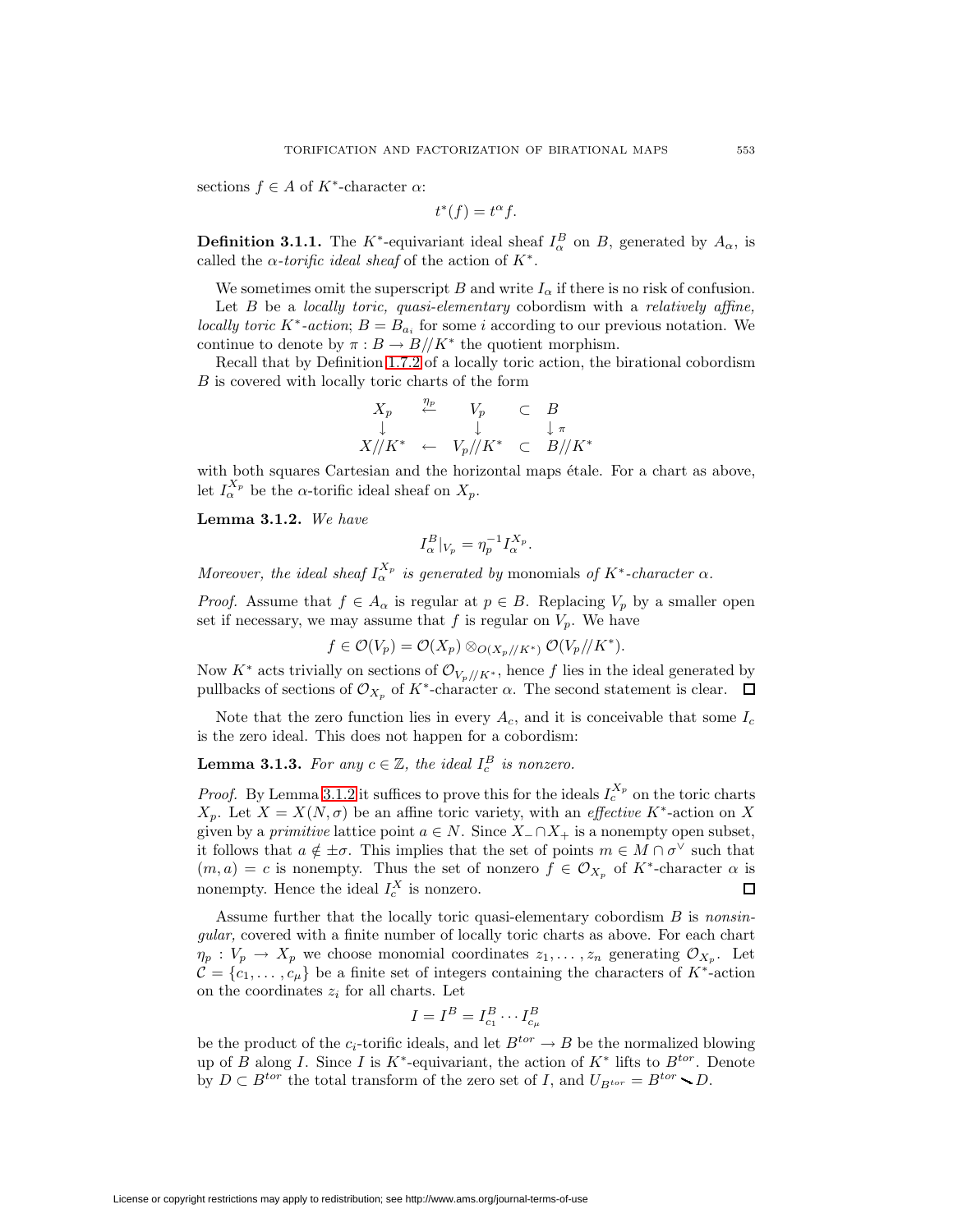**Definition 3.1.4.** We call  $I^B$  a torific ideal and  $B^{tor} \to B$  a torific blowing up.

It follows that  $B^{tor}$ , being the normalized blowing up of the product  $I_{c_1} \cdots I_{c_n}$ , satisfies a universal property: it is the minimal normal modification of B such that the inverse image of  $I_{c_i}$  is principal for all i. This implies that  $B^{tor}$  is canonically isomorphic to the normalization of the variety obtained from  $B$  by first blowing up  $I_{c_1}$ , then the inverse image of  $I_{c_2}$ , and so on.

<span id="page-23-0"></span>3.2. **The torifying property of the torific ideal.** To justify the terminology of Definition [3.1.4](#page-22-0) we are going to show that  $U_{B^{tor}} \subset B^{tor}$  is a toroidal embedding on which  $K^*$  acts toroidally. It clearly suffices to prove this for the toric varieties  $X_p^{tor}$ obtained by blowing up the locally toric charts  $X_p$  along monomial ideals  $I^{X_p}$ . We are thus led to the following problem: given a toric variety  $X$  with a  $K^*$ -action and a divisor  $D \subset X \setminus T$ , when are the embedding  $X \setminus D \subset X$  and the K<sup>\*</sup>-action on it toroidal?

In this situation we find it useful to keep in mind the pair  $(X, D)$  instead of the open embedding  $X \setminus D \subset X$ . Denote by  $D_X$  the reduced Weil divisor  $X \setminus T$ , and write  $D_X = D \cup D'$ . Following [\[3\]](#page-38-13), section 3, we say that  $(X, D)$  is obtained by removing the divisor D' from the toroidal structure  $(X, D_X)$ . Therefore the question above can be rephrased as follows: which reduced Weil divisors  $D' \subset D_X$ can be removed from the toroidal structure so that the resulting pair is toroidal, with toroidal  $K^*$ -action?

**Example 3.2.1.** Consider the affine line  $X = \text{Spec } K[x]$ , a toric variety with the standard  $K^*$ -action  $x \mapsto tx$ ,  $t \in K^*$ , and toric divisor  $D = D_X = \{x = 0\}$ . The pair  $(X, D)$  is toroidal and the action of  $K^*$  is toroidal. The pair  $(X, \emptyset)$  is also toroidal, but the action on this pair is not toroidal.

**Example 3.2.2.** Consider the affine plane  $X = \text{Spec } K[x, y]$ , a toric variety with toric divisor  $D_X = \{xy = 0\}$ . Consider the K<sup>\*</sup>-action  $(x, y) \mapsto (tx, y), \quad t \in K^*$ . If we denote  $D = \{x = 0\}, D' = \{y = 0\}$ , the pair  $(X, D)$  is toroidal and the action of  $K^*$  is toroidal. Thus the divisor  $D'$  can be removed from the standard toroidal structure  $(X, D_X)$  keeping the action toroidal.

We start with some combinatorics. Let  $X = X(N, \sigma)$  be an affine toric variety. If  $\rho \subset \sigma^{\vee}$  is a face of  $\sigma^{\vee}$ , we say that  $\rho$  splits off from  $\sigma^{\vee}$  with complement  $\tau$  if we have

$$
\sigma^{\vee} \cong \tau \times \rho,
$$
  

$$
M \cong M_{\tau} \times M_{\rho},
$$

where  $\tau \subset \sigma^{\vee}$  is a subcone, not necessarily a face, and  $M_{\tau}$  (resp.  $M_{\rho}$ ) is the sublattice of M generated by  $M \cap \tau$  (resp.  $M \cap \rho$ ).

**Lemma 3.2.3.** Let  $\rho_1, \ldots, \rho_k$  be a subset of the codimension 1 faces of  $\sigma^{\vee}$ , and let  $w_1, \ldots, w_k \in M \cap \sigma^{\vee}$ . The following are equivalent:

(1) For each  $i = 1, \ldots, k$  the face  $\rho_i$  splits off from  $\sigma^{\vee}$  with complement  $\langle w_i \rangle$ :

$$
\sigma^{\vee} \cong \langle w_i \rangle \times \rho_i,
$$
  

$$
M \cong \mathbb{Z} w_i \times M_{\rho_i}.
$$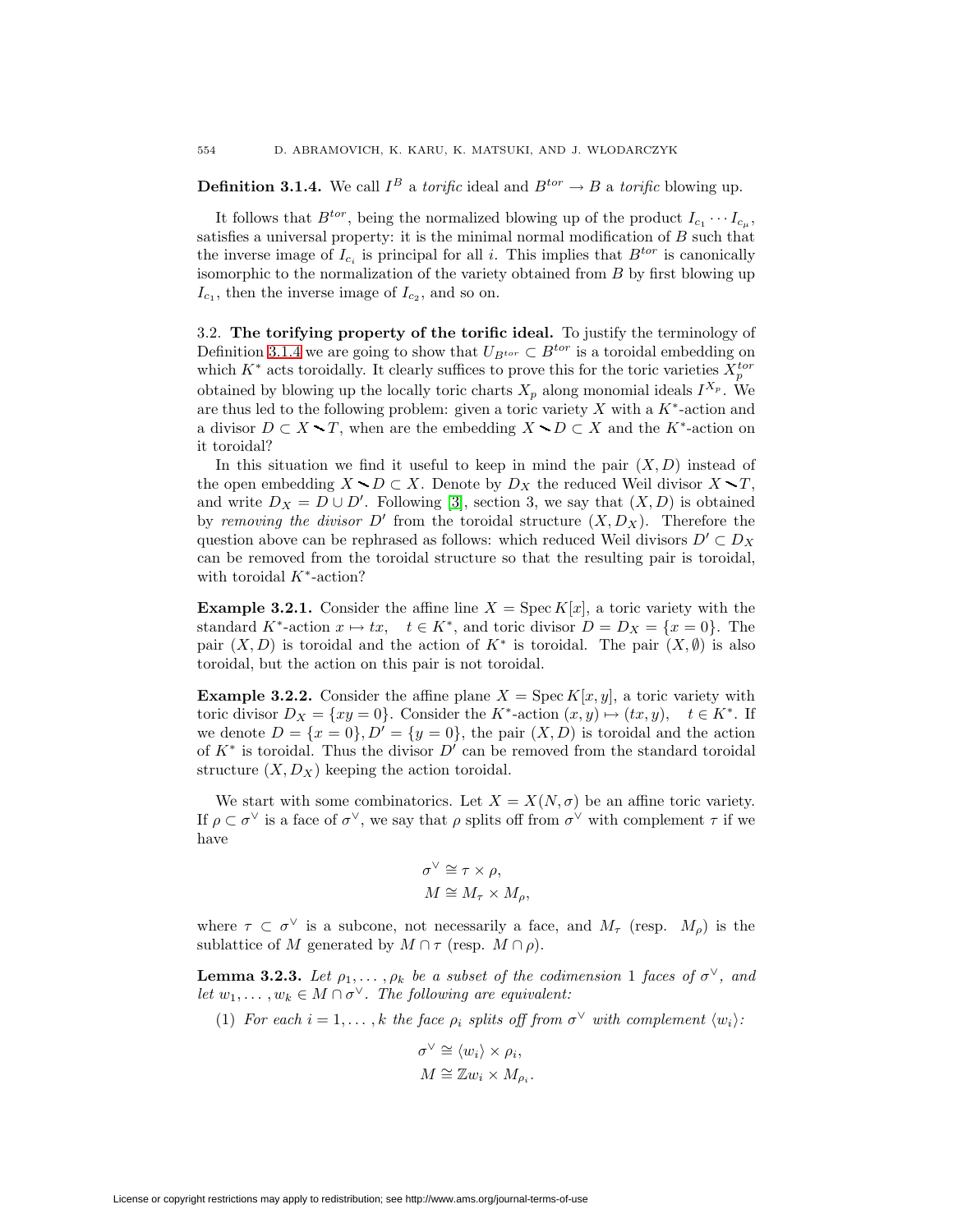(2)  $w_1, \ldots, w_k$  are linearly independent, generating a unimodular sublattice of M, and the face  $\rho_1 \cap \ldots \cap \rho_k$  splits off from  $\sigma^{\vee}$  with complement  $\langle w_1, \ldots, w_k \rangle$ :

$$
\sigma^{\vee} \cong \langle w_1, \dots, w_k \rangle \times \rho_1 \cap \dots \cap \rho_k,
$$
  

$$
M \cong \mathbb{Z} w_1 \times \dots \times \mathbb{Z} w_k \times M_{\rho_1 \cap \dots \cap \rho_k}.
$$

*Proof.* The implication  $(1) \Leftarrow (2)$  is trivial. The converse follows by induction on k. One writes  $\sigma^{\vee} \cong \langle w_1 \rangle \times \rho_1$  and shows that for all  $i = 2, \ldots, k$  the face  $\rho_1 \cap \rho_i$ splits off from  $\rho_1$  with complement  $\langle w_i \rangle$ .  $\Box$ 

The geometric content of the lemma is the following:

<span id="page-24-1"></span>**Lemma 3.2.4.** Let X be an affine toric variety with  $D_1, \ldots, D_k, E_1, \ldots, E_l$  the irreducible toric divisors of X. Assume that  $D_1, \ldots, D_k$  are Cartier and let  $z^{w_1}, \ldots,$  $z^{w_k}$  be a set of monomials defining these divisors. The following are equivalent:

(1) For each  $i = 1, \ldots, k$  we can write X as a product of toric varieties

$$
X \cong \operatorname{Spec} K[z^{w_i}] \times X_i \cong \mathbb{A}^1 \times X_i,
$$
  

$$
D_i \cong \{0\} \times X_i.
$$

(2) We can write X as a product of toric varieties

$$
X \cong \operatorname{Spec} K[z^{w_1}, \dots, z^{w_k}] \times X' \cong \mathbb{A}^k \times X',
$$
  

$$
D_i \cong D'_i \times X',
$$

where  $D_i'$  are the irreducible toric divisors in  $\mathbb{A}^k$  defined by  $z^{w_i}$ .

If these conditions are satisfied, then  $(X, \bigcup_i E_i)$  is a toroidal pair, i.e.,

$$
(X \setminus \bigcup_i E_i) \subset X
$$

is a toroidal embedding. If, moreover,  $K^*$  acts on X as a subgroup of the torus and  $z^{w_i}$  are invariant for all  $i = 1, \ldots, k$ , then  $K^*$  acts toroidally on this embedding.

Proof. The equivalence of the two conditions follows from the previous lemma. (Note that because  $z^{w_i}$  define distinct divisors  $D_i$ , the complementary faces  $\rho_i$  of  $\sigma^{\vee}$  are distinct.) For the last statements it suffices to cover  $X \cong \mathbb{A}^{k} \times X'$  with charts of the form  $\mathbb{G}_m^k \times X'$ . П

Note that  $(X, \bigcup_i E_i)$  in the lemma is the toroidal pair obtained from X by removing the divisors  $D_1, \ldots, D_k$  from the toroidal structure  $(X, (\bigcup_i E_i) \cup (\bigcup_j D_j)).$ 

We are now ready to prove the main result of this section. Recall that  $B$  is a nonsingular quasi-elementary birational cobordism, with relatively affine  $K^*$ -action, and  $p: B^{tor} \to B$  is the torifying blowup constructed in section [3.1.](#page-21-1)

<span id="page-24-0"></span>**Proposition 3.2.5.** (1) The variety  $B^{tor}$  is a quasi-elementary cobordism, with  $(B^{tor})_+ = B^{tor} \times_B B_+$  and  $(B^{tor})_- = B^{tor} \times_B B_-$ .

(2) The embedding  $U_{B^{tor}} \subset B^{tor}$  is toroidal and  $K^*$  acts toroidally on this embedding.

*Proof.* Let us first see that the action of  $K^*$  on  $B^{tor}$  is relatively affine, which also implies that  $B^{tor}$  is quasi-elementary: otherwise the closure of a  $K^*$ -orbit is a complete rational curve, which cannot be contained in the fiber of an affine morphism.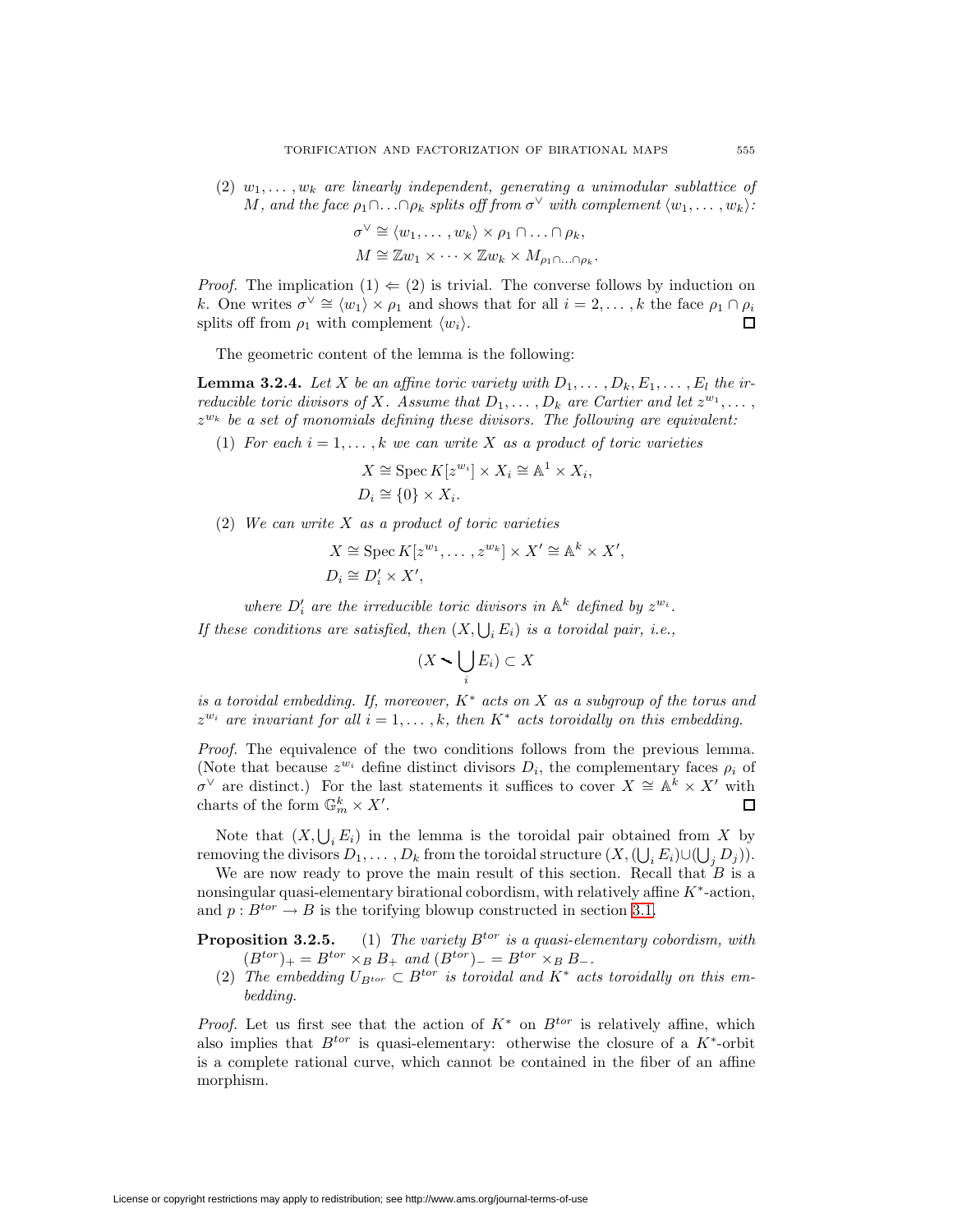The ideal I is defined as  $I_{c_1} \cdots I_{c_\mu}$  for some finite set of characters  $\{c_1, \ldots, c_\mu\}.$ Each  $I_{c_i}$  is the ideal generated by  $A_{c_i}$ , the subsheaf of  $\pi_* \mathcal{O}_B$  of functions with  $K^*$ character  $c_i$ . Therefore I is generated by  $J := A_{c_1} \cdots A_{c_u}$ , which is a coherent sheaf on  $B/\!/ K^*$ . We thus have a surjective sheaf homomorphism  $J \otimes_{\mathcal{O}_{B/\!/ K^*}} \mathcal{O}_B \to I$ , inducing a closed embedding

$$
\mathcal{P}_{\mathit{TOJ}}^{r o j}\left(\bigoplus_{k\geq 0} I^k\right) \quad \subset \quad B\underset{B/\!/ K^*}{\times} \quad \mathcal{P}_{\mathit{TOJ}}^{r o j}\left(\bigoplus_{k\geq 0} J^{\otimes k}\right).
$$

Since the normalization morphism is finite and the quotient morphism  $B \to B/\!/ K^*$ is affine, it follows that  $B^{tor} \to \mathcal{P} roj_{B//K^*}\left(\bigoplus_{k\geq 0} J^{\otimes k}\right)$  is an affine invariant morphism, showing that the action is relatively affine.

We note that  $(B^{tor})^{K^*}$  is the inverse image of  $B^{K^*}$ . For this it suffices to show that the fiber of  $B^{tor} \to B$  over a fixed point consists of fixed points. This follows since the coordinate ring of an affine chart in a  $K^*$ -invariant fiber of the morphism  $B^{tor} \to B$  is generated by fractions  $f = f_1/f_2$  where  $f_i$  are generators of the ideal I, hence  $K^*$  acts trivially on f.

Combining this with the fact that  $B^{tor} \to B$  is proper, we get that  $x \in (B^{tor})_+$ if and only if its image is in  $B_+$ , and similarly for  $(B^{tor})_-\$ . This proves the first part of the proposition. For the same reason, if an open set  $V \subset B$  is saturated (i.e.,  $V = \pi^{-1}\pi(V)$ ), then the same holds for its inverse image  $V^{tor} \subset B^{tor}$ .

To prove that  $U_{B^{tor}} \subset B^{tor}$  is toroidal and  $K^*$  acts toroidally on this embedding, we consider toric charts  $\eta_p : V_p \to X_p$  in B giving the action of  $K^*$  on B a locally toric structure. For simplicity we write  $V = V_p, X = X_p$ . By Lemma [3.1.2](#page-22-1) the ideal  $I = I^B$  restricted to V is the inverse image of the ideal  $I^X = I_{c_1}^X \cdots I_{c_\mu}^X$  in X. It follows that the normalization  $X^{tor}$  of the blowing up of  $I^X$  in X provides a toric chart  $\eta^{tor}: V^{tor} \to X^{tor}$  for  $B^{tor}$  such that the action of  $K^*$  on  $B^{tor}$  is again locally toric. Let  $D^{tor} \subset X^{tor}$  be the support of the divisor defined by the total transform of  $I^X$ . Then

$$
U_{B^{tor}} \cap V^{tor} = \eta^{tor-1} \left( X^{tor} \setminus D^{tor} \right),
$$

and we are reduced to proving that  $(X^{tor} \setminus D^{tor}) \subset X^{tor}$  is a toroidal embedding on which  $K^*$  acts toroidally. In other words, we have to show that the irreducible toric divisors  $D \subset X^{tor}$  that do not lie in  $D^{tor}$  can be removed from the standard toroidal structure given by the toric structure, keeping the  $K^*$ -action toroidal. By Lemma [3.2.4](#page-24-1) we can remove them one at a time.

Write  $X = X(N, \sigma)$  where  $\sigma = \langle v_1, \ldots, v_m \rangle$ ,  $\sigma^{\vee} = \langle v_1^*, \ldots, v_m^*, \pm v_{m+1}^*, \ldots, \pm v_n^* \rangle$ , and let  $K^*$  act on  $z_i = z^{v_i^*}$  by character  $c_i$ . The only irreducible toric divisors in  $X^{tor}$  that do not lie in the total transform of  $I^X$  are among the strict transforms of the divisors  $\{z_i = 0\} \subset X$ . Consider the divisor  $\{z_1 = 0\}$ . The ideal  $I_{c_1}^X$  contains  $z_1$ . If  $I_{c_1}^X$  is principal, then the strict transform of  $\{z_1 = 0\}$  is a component of  $D^{tor}$  and there is nothing to prove. Assume that this is not the case and choose monomial generators for  $I_{c_1}^X$  corresponding to lattice points  $v_1^*, m_1, \ldots, m_l$  in  $M \cap \sigma^{\vee}$ . We may assume that  $z^{m_i}$  are not divisible by  $z_1$ . To study the strict transform of  $\{z_1 = 0\}$  in  $X^{tor}$  we first blow up  $I_{c_1}^X$ , then the rest of the  $I_{c_i}^X$ , and then normalize.

Let Y be an affine chart of the blowing up of X along  $I_{c_1}^X$  (which is not necessarily normal), obtained by inverting one of the generators of  $I_{c_1}^X$ , and let D be the strict transform of  $\{z_1 = 0\}$  in Y. Then D is nonempty if and only if Y is the chart of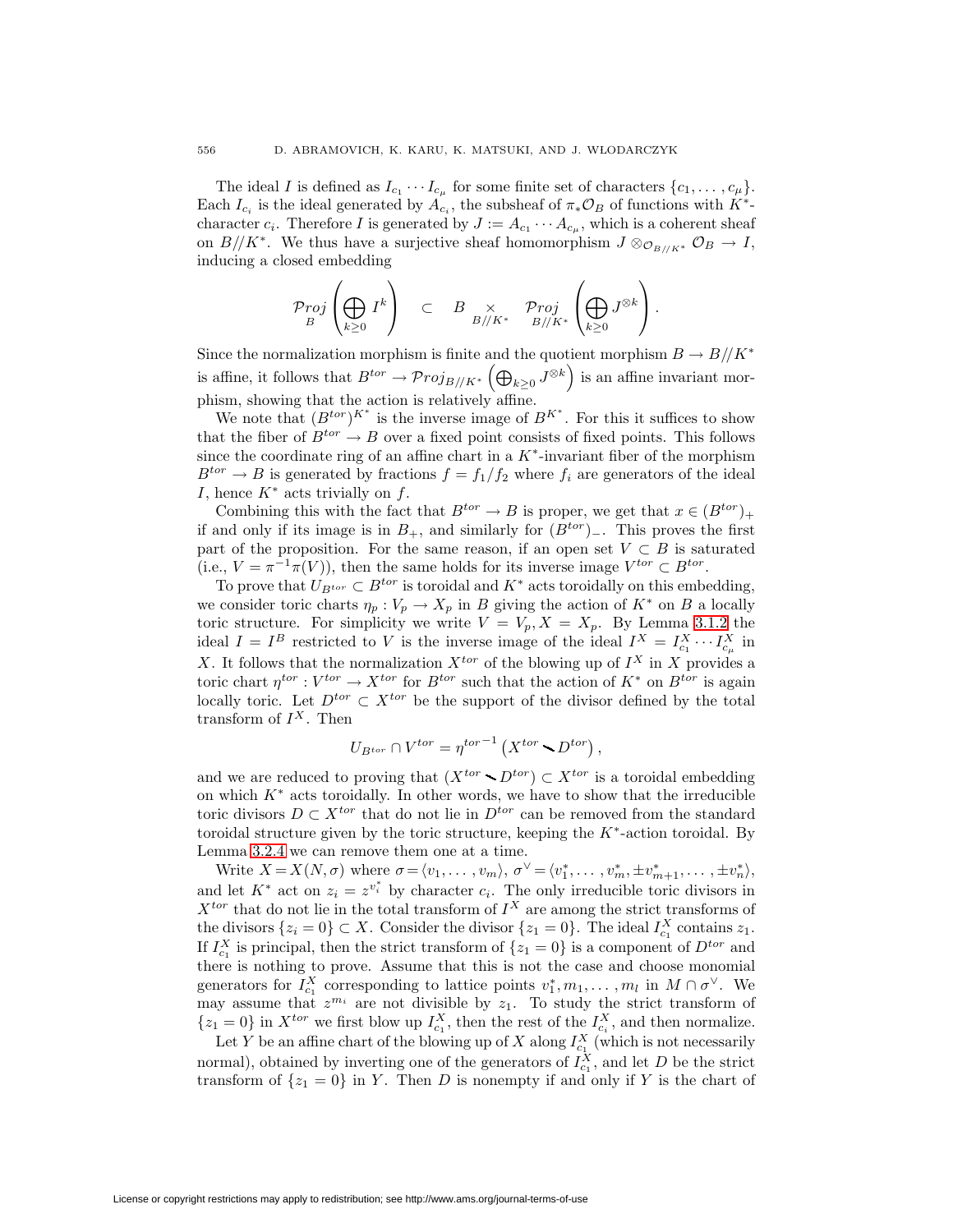the blowing up where we invert one of the  $z^{m_i}$ , say  $z^{m_1}$ . We have

$$
Y = \operatorname{Spec} K\left[\frac{z_1}{z^{m_1}}, \frac{z^{m_2}}{z^{m_1}}, \dots, \frac{z^{m_l}}{z^{m_1}}, z_2, \dots, z_m, z_{m+1}^{\pm 1}, \dots, z_n^{\pm 1}\right]
$$
  
= Spec  $K\left[\frac{z_1}{z^{m_1}}\right] \times \operatorname{Spec} K\left[\frac{z^{m_2}}{z^{m_1}}, \dots, \frac{z^{m_l}}{z^{m_1}}, z_2, \dots, z_m, z_{m+1}^{\pm 1}, \dots, z_n^{\pm 1}\right]$   
=  $\mathbb{A}^1 \times Y'$ ,

where the second equality follows since  $z_1$  does not divide  $z^{m_i}$ . Here the strict transform D of  $\{z_1 = 0\}$  is defined by  $z_1/z^{m_1}$ , on which  $K^*$  acts trivially.

It remains to be shown that if we blow up the ideals  $I_{c_i}^X$  for  $i \neq 1$  pulled back to Y and normalize, this product structure is preserved. We define the ideals  $I_{c_i}^Y$ on Y generated by all monomials on which  $K^*$  acts by character  $c_i$ . The lemma below shows that  $I_{c_i}^Y$  is equal to the inverse image of  $I_{c_i}^X$ . Hence we may blow up  $I_{c_i}^Y$  instead of the inverse image of  $I_{c_i}^X$ . Since  $K^*$  acts trivially on  $z_1/z^{m_1}$ , the ideals  $I_{c_i}^Y$  are generated by monomials in the second term of the product. Thus, blowing up  $I_{c_i}^Y$  preserves the product, and so does normalization. П

<span id="page-26-0"></span>**Lemma 3.2.6.** For an affine toric variety X with an action of  $K^*$  as a oneparameter subgroup of the torus, let  $I_\alpha^X$  be the ideal generated by all monomials on which  $K^*$  acts by character  $\alpha$ . If  $\phi: Y \to X$  is a chart of the blowing up of  $I^X_\alpha$ , then

$$
I^Y_\beta \;\;=\;\; I^X_\beta \, {\mathcal O}_Y
$$

for all  $\beta$ .

*Proof.* Clearly  $I_{\beta}^X \mathcal{O}_Y \subset I_{\beta}^Y$ . For the converse, let the monomial generators of the coordinate ring of Y be  $z_1/z_{m_1}, z^{m_2}/z^{m_1}, \ldots, z^{m_l}/z^{m_1}, z_1, \ldots, z_m, z_{m+1}^{\pm 1}, \ldots, z_n^{\pm 1}$ for some generators  $z^{m_i}$  of  $I_\alpha$ . Thus a regular monomial on Y can be written as a product

$$
z^{m} = \left(\frac{z_1}{z^{m_1}}\right)^{b_1} \left(\frac{z^{m_2}}{z^{m_1}}\right)^{b_2} \cdots \left(\frac{z^{m_l}}{z^{m_1}}\right)^{b_l} \cdot z_1^{d_1} \cdots z_n^{d_n}
$$

for some integers  $b_i, d_j$ , where  $b_i, d_j \geq 0$  for  $i = 1, ..., l$ ,  $j = 1, ..., m$ . If  $z^m$ happens to be a generator of  $I_{\beta}^Y$ , i.e.,  $K^*$  acts on  $z^m$  by character  $\beta$ , then also  $K^*$ acts on  $z^{m'} = z_1^{d_1} \cdots z_n^{d_n}$  by character  $\beta$ , and  $z^{m'}$  is in  $I_{\beta}^X \mathcal{O}_Y$ .  $\Box$ 

<span id="page-26-2"></span>**Corollary 3.2.7.** The embeddings  $U_{B_{\pm}^{tor}}/K^* \subset B_{\pm}^{tor}/K^*$  are toroidal embeddings, and the birational transformation  $B_-^{tor}/K^* \dashrightarrow B_+^{tor}/K^*$  is toroidal.

Proof. This is immediate from the proposition and Lemma [2.6.1.](#page-19-2)

In fact, as the following lemma, in conjunction with [3.2.6,](#page-26-0) shows, the map  $B_-^{tor}/K^* \dashrightarrow B_+^{tor}/K^*$  is an isomorphism if the set  $\{c_1,\ldots,c_{\mu}\}$  in the definition of the torific ideal  $I = I_{c_1}^B \cdots I_{c_\mu}^B$  is chosen large enough. Since we do not need this result, we only give a sketch of the proof.

<span id="page-26-1"></span>**Lemma 3.2.8.** Let  $B = X(N, \sigma) = \text{Spec } K[z_1, \ldots, z_m, z_{m+1}^{\pm 1}, \ldots, z_n^{\pm 1}]$  be a nonsingular affine toric variety, and assume that  $K^*$  acts on  $z_i$  by character  $c_i$ . Let  $\alpha \in \mathbb{Z}$  be divisible by all  $c_i$ , and let  $I_\alpha$  and  $I_{-\alpha}$  be the ideals generated by all monomials of K<sup>\*</sup>-character  $\alpha$  and  $-\alpha$ , respectively. If  $\tilde{B}$  is the normalization of the

License or copyright restrictions may apply to redistribution; see http://www.ams.org/journal-terms-of-use

 $\Box$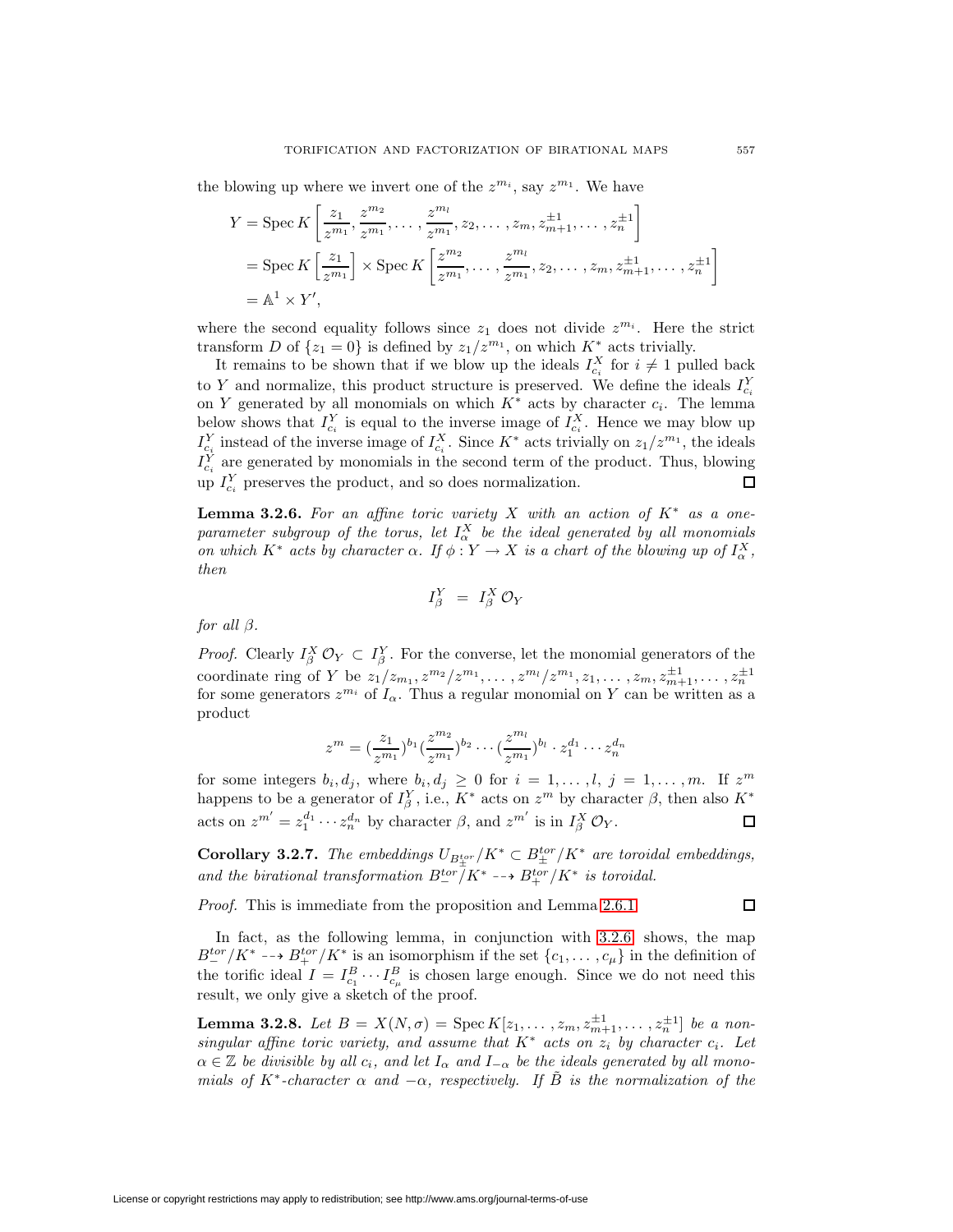blowing up of  $I_{\alpha} \cdot I_{-\alpha}$ , then the birational map

$$
\tilde{B}_-/K^* \dashrightarrow \tilde{B}_+/K^*
$$

is an isomorphism. The same holds for any torific ideal corresponding to a set of characters containing  $\alpha$  and  $-\alpha$ .

Sketch of the proof. Let  $\sigma = \langle v_1,\ldots,v_m \rangle$ , and let  $\pi : N_{\mathbb{R}} \to N_{\mathbb{R}}/\mathbb{R} \cdot a$  be the projection from a. If  $\pi$  maps  $\sigma$  isomorphically to  $\pi(\sigma)$ , then B<sub>-</sub> and B<sub>+</sub> are isomorphic already. Otherwise, there exist unique rays  $r_+ \subset \partial_+ \sigma$  and  $r_- \subset \partial_- \sigma$ such that the star subdivision of  $\pi(\partial_{+}\sigma)$  at  $\pi(r_{+})$  is equal to the star subdivision of  $\pi(\partial_{-\sigma})$  at  $\pi(r_{-})$ . Now the normalized blowings up of  $I_{\alpha}$  and  $I_{-\alpha}$  turn out to correspond to star subdivisions of  $\sigma$  at  $r_+$  and  $r_-$ . The resulting subdivision  $\Sigma$  clearly satisfies  $\pi(\partial_-\Sigma) = \pi(\partial_+\Sigma)$ . clearly satisfies  $\pi(\partial_-\Sigma) = \pi(\partial_+\Sigma)$ .

In our arguments in the next section we will use a more detailed description of the coordinate ring of some affine toric charts of  $B^{tor}$ . If  $K^*$  acts on the variable  $z_i$  via  $t^{c_i}$ , and if the ideal  $I_{c_i}$  is not principal, then the strict transform of the divisor  $D_i = \{z_i = 0\}$  is removed from the toroidal structure in  $(B^{tor}, D^{tor})$ , i.e., it is not contained in  $D^{tor}$ . Assume  $\tau$  is a cone in the subdivision associated to the normalization of the blowing up of a torific ideal, and denote the rays in  $\tau$ corresponding to the divisors  $D_i$  which are removed from the toroidal structure by  $v_i$ . After renumbering, we may assume that these are  $v_1, \ldots, v_k$ . We have seen above that for each  $i = 1, \ldots, k$  the corresponding affine toric variety Y decomposes as

$$
Y = \operatorname{Spec} K[z_i/z^{m_i}] \times Y_i'.
$$

Here the strict transform of  $D_i$  is the zero locus of  $z_i/z^{m_i}$ . Since  $v_j \in \tau$ , we have that  $(v_i^* - m_i, v_j) \ge 0$  for  $i, j = 1, \ldots, k$ . Since  $m_i$  is positive on  $\tau$ , we have

$$
(m_i, v_j) = 0, \quad i, j = 1, \dots, k,
$$

which means that  $z_i$  does not divide  $z^{m_i}$  for  $i, j = 1, \ldots, k$ . We also have that  $z_i$ does not appear in any monomial in the ring of  $Y'_i$  for  $i = 1, \ldots, k$ .

Applying Lemma [3.2.4](#page-24-1) with  $w_i = v_i^* - m_i$ , we obtain the following:

<span id="page-27-0"></span>**Corollary 3.2.9.** Let  $B = X(N, \sigma) = \text{Spec } K[z_1, \ldots, z_m, z_{m+1}^{\pm 1}, \ldots, z_n^{\pm 1}]$  be a nonsingular affine toric variety, and assume that  $K^*$  acts on  $z_i$  by character  $c_i$ . Let  $Y \subset B^{tor}$  be an affine toric chart corresponding to a cone  $\tau$ , and assume that the rays in  $\tau$  corresponding to divisors which are removed from the toroidal structure are  $v_1, \ldots, v_k$ . Then there exist  $m_i \in \sigma^{\vee}$  and a toric variety Y', such that

- (1)  $(m_i, v_j) = 0$  for  $i, j = 1, \ldots, k$ ,
- (2)  $z_i/z^{m_i}$  are K<sup>\*</sup>-invariant,
- (3)  $z_i$  does not appear in any monomial in the ring of Y', and
- (4)

$$
Y = \operatorname{Spec} K\left[\frac{z_1}{z^{m_1}}, \dots, \frac{z_k}{z^{m_k}}\right] \times Y'.
$$

**Example 3.2.10.** Consider  $B = \mathbb{A}^3 = \text{Spec } K[z_1, z_2, z_3]$ , where  $t \in K^*$  acts as

$$
t \cdot (z_1, z_2, z_3) = (t^2 z_1, t^3 z_2, t^{-1} z_3).
$$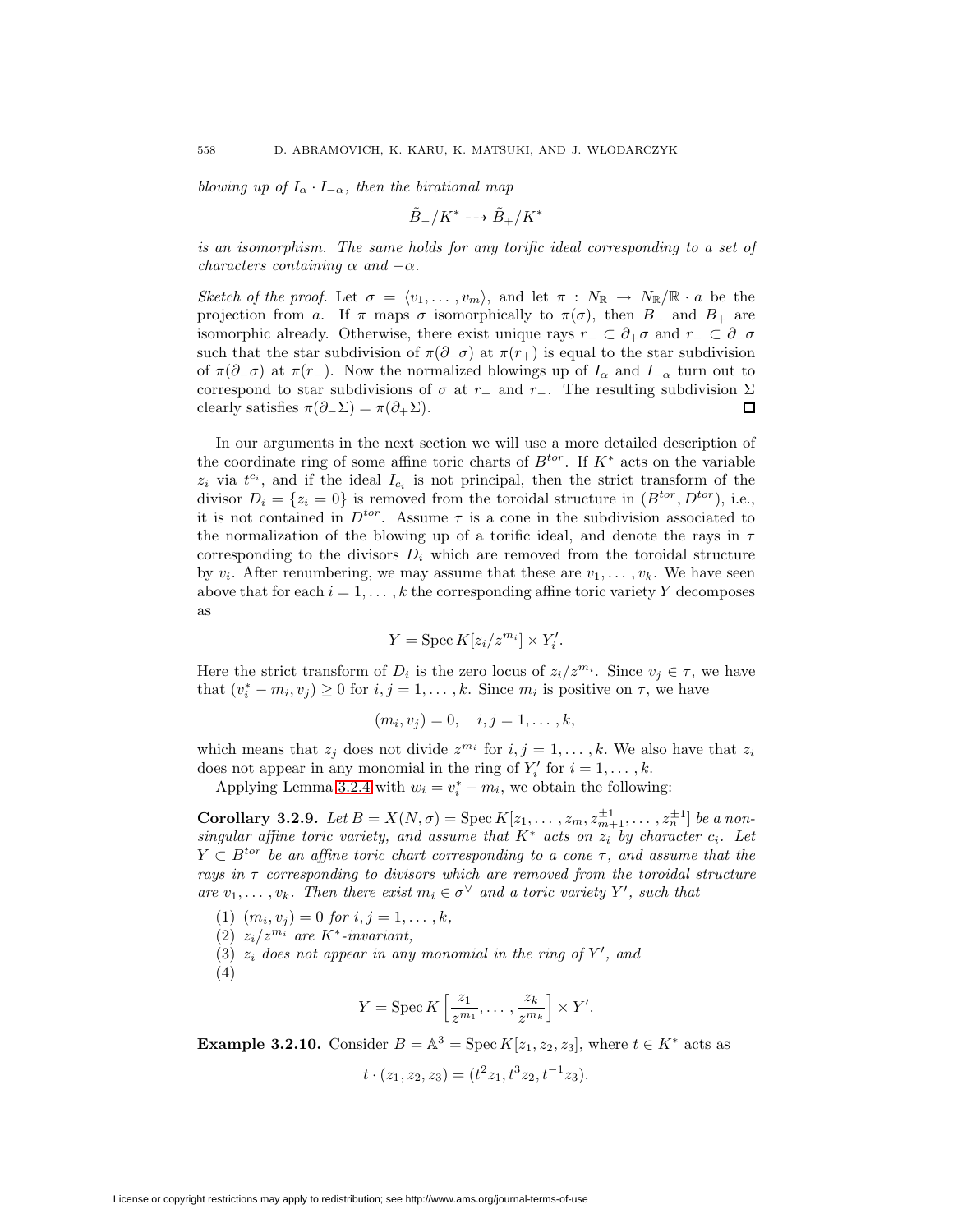We have the following generators of the torific ideals  $I_{\alpha}$ :

$$
I_2 = (z_1, z_2 z_3),
$$
  
\n
$$
I_3 = (z_2, z_1^2 z_3),
$$
  
\n
$$
I_{-1} = (z_3).
$$

To illustrate Lemma [3.2.8](#page-26-1) we also consider

$$
I_6 = (z_1^3, z_2^2, z_1^2 z_2 z_3).
$$

The ideal  $I_{-6} = (z_3^6)$  is unnecessary here, being principal. Let  $I = I_2 I_3 I_6 I_{-1}$ . If we regard  $B = X(N, \sigma)$  as the toric variety corresponding to the cone

$$
\sigma = \langle v_1, v_2, v_3 \rangle \subset N_{\mathbb{R}},
$$

then  $B^{tor}$  is described by the fan covered by the following four maximal cones:

 $\sigma_1 = \langle v_1, v_1 + v_3, v_1 + v_2 \rangle,$  $\sigma_2 = \langle v_1 + v_2, v_1 + v_3, 2v_1 + 3v_2, v_3 \rangle,$  $\sigma_3 = \langle 2v_1 + 3v_2, v_3, 2v_2 + v_1, v_1 + v_2, v_2 + v_3 \rangle,$  $\sigma_4 = \langle 2v_2 + v_1, v_2 + v_3, v_2 \rangle.$ 

If we do not include the factor  $I_6$  in I, then the cones  $\sigma_2$  and  $\sigma_3$  are combined to one nonsimplicial cone. Including  $I_6$  has the effect that  $B_-^{tor}/K^* \dashrightarrow B_+^{tor}/K^*$ becomes an isomorphism.



The torifying property can be illustrated on the affine toric variety corresponding to  $\sigma_1$ . The dual cone  $\sigma_1^{\vee}$  has the product description

$$
\begin{array}{ll} \sigma_1^{\vee} & = \langle v_1^* - (v_2^* + v_3^*), v_2^*, v_3^* \rangle \\ & = \langle v_1^* - (v_2^* + v_3^*) \rangle \times \langle v_2^*, v_3^* \rangle. \end{array}
$$

License or copyright restrictions may apply to redistribution; see http://www.ams.org/journal-terms-of-use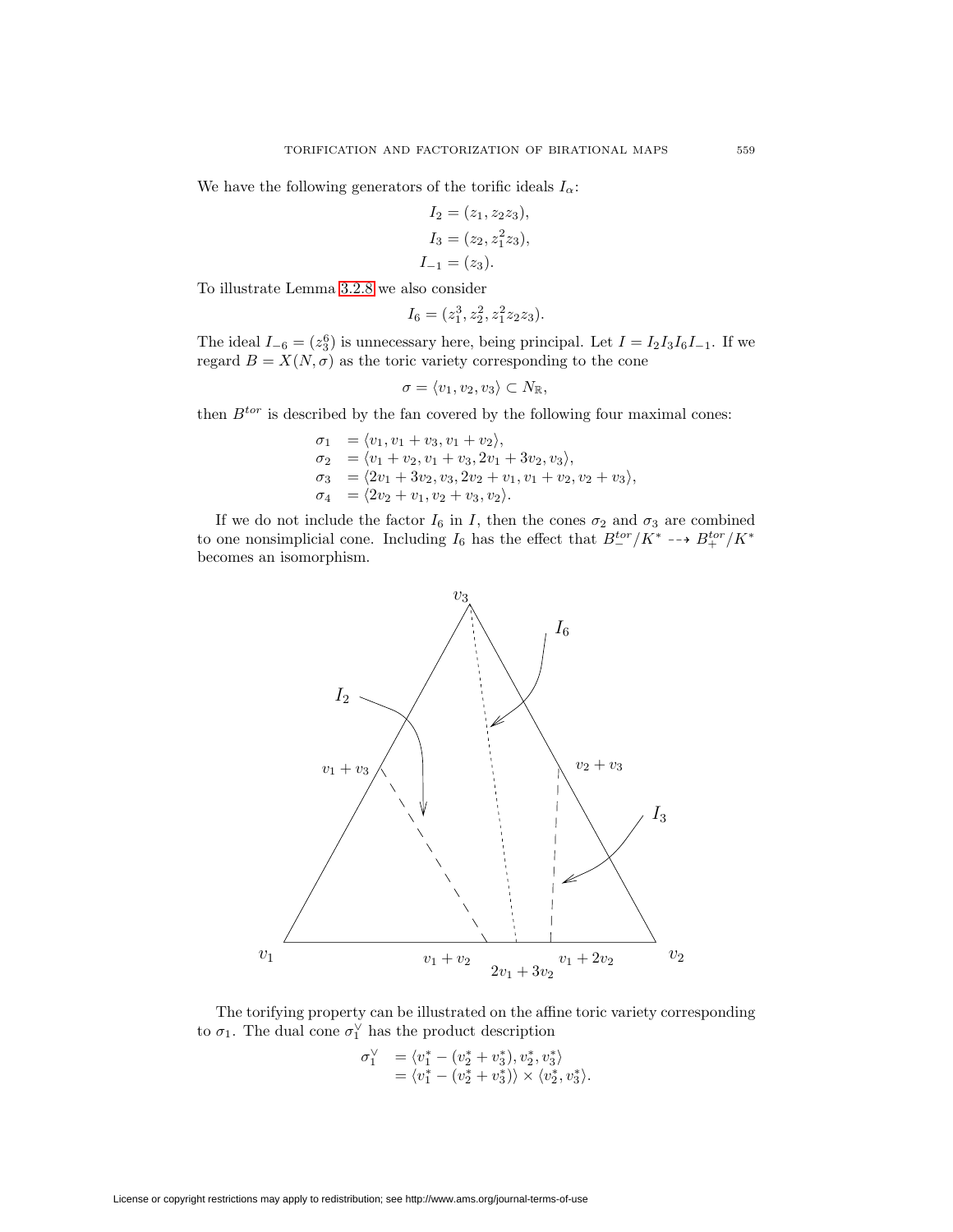Thus, even if we remove the divisor  $\{z_1/z_2z_3=0\}$  from the original toric structure of

$$
X(N, \sigma_1) = \operatorname{Spec} k[z_1/z_2z_3, z_2, z_3],
$$

we still have the toroidal embedding structure

$$
X(N, \sigma_1) \setminus (\{z_2 = 0\} \cup \{z_3 = 0\}) \subset X(N, \sigma_1).
$$

As  $z_1/z_2z_3$  is invariant, the action of  $K^*$  is toroidal. For example, at  $0 \in X(N, \sigma_1)$ we have a toric chart

$$
K^* \times K^2 \to K \times K^2 \cong X(N, \sigma_1),
$$
  

$$
(x_1, x_2, x_3) \mapsto (x_1 - 1, x_2, x_3).
$$

Globally, the divisors corresponding to the new rays

$$
D_{\langle v_1+v_2\rangle}, D_{\langle v_1+v_3\rangle}, D_{\langle 2v_1+3v_2\rangle}, D_{\langle v_1+2v_2\rangle}, D_{\langle v_2+v_3\rangle}
$$

together with  $D_{\langle v_3 \rangle}$  coming from  $I_{-1}$ , are obtained through the blowing up of the torific ideals. Considering

$$
U_{B^{tor}} = B^{tor} \setminus (D_{\langle v_1 + v_2 \rangle} \cup D_{\langle v_1 + v_3 \rangle} \cup D_{\langle 2v_1 + 3v_2 \rangle} \cup D_{\langle v_1 + 2v_2 \rangle} \cup D_{\langle v_2 + v_3 \rangle} \cup D_{\langle v_3 \rangle})
$$

<span id="page-29-0"></span>we obtain a toroidal structure  $U_{B^{tor}} \subset B^{tor}$  with a toroidal K<sup>\*</sup>-action.

## 4. A proof of the weak factorization theorem

4.1. **The situation.** In Theorem [2.6.2](#page-20-1) we have constructed a factorization of the given birational map  $\phi$  into tightly locally toric birational transformations

$$
X_1 = W_1 \longrightarrow W_1 + \cong W_2 \longrightarrow W_2 + \dots W_m \longrightarrow W_{m+} = X_2,
$$
  

$$
B_{a_1}/K^*
$$

where  $W_{i\pm} = (B_{a_i})_{\pm}/K^*$  (here  $W_{i-}$  is  $W_{i-1}$  in the notation of Theorem [2.6.2,](#page-20-1) and  $W_{i+}$  is  $W_i$ ). Since B is nonsingular, we can apply the results of section [3.](#page-21-0)

For a choice of a torific ideal  $I = I_{c_1} \cdots I_{c_\mu}$  on  $B_{a_i}$ , denote by  $B_{a_i}^{tor} \to B_{a_i}$  the corresponding torific blowing up. Write  $W_{i\pm}^{tor} = B_{a_i \pm}^{tor}/K^*$ , and  $U_{i\pm}^{tor} = U_{B_{a_i \pm}^{tor}}/K^*$ . We have a natural diagram of birational maps



By Corollary [3.2.7](#page-26-2) the embeddings  $U_{i\pm}^{tor} \subset W_{i\pm}^{tor}$  are toroidal, and the birational transformation  $\varphi_i^{tor}: W_{i-}^{tor} \dashrightarrow W_{i+}^{tor}$  is toroidal.

We say that the ideal  $I = I_{c_1} \cdots I_{c_\mu}$  is balanced if  $\sum c_j = 0$ . It follows from Lemma [3.1.3](#page-22-2) that we can always enlarge the set  $\{c_1,\ldots,c_\mu\}$  to get a balanced torific ideal I.

As in section [3](#page-21-0) we denote by  $\pi: B_{a_i} \to B_{a_i}/K^*$  the quotient morphism.

**Lemma 4.1.1.** Suppose the torific ideal I is balanced. Then the morphism  $f_{i\pm}$  is the normalized blowing up of the ideal sheaf  $I_{i\pm}$  defined as the pullback to  $W_{i\pm}$  of  $\pi_* I \cap \mathcal{O}_{B_{a_i}/\!/ K^*}.$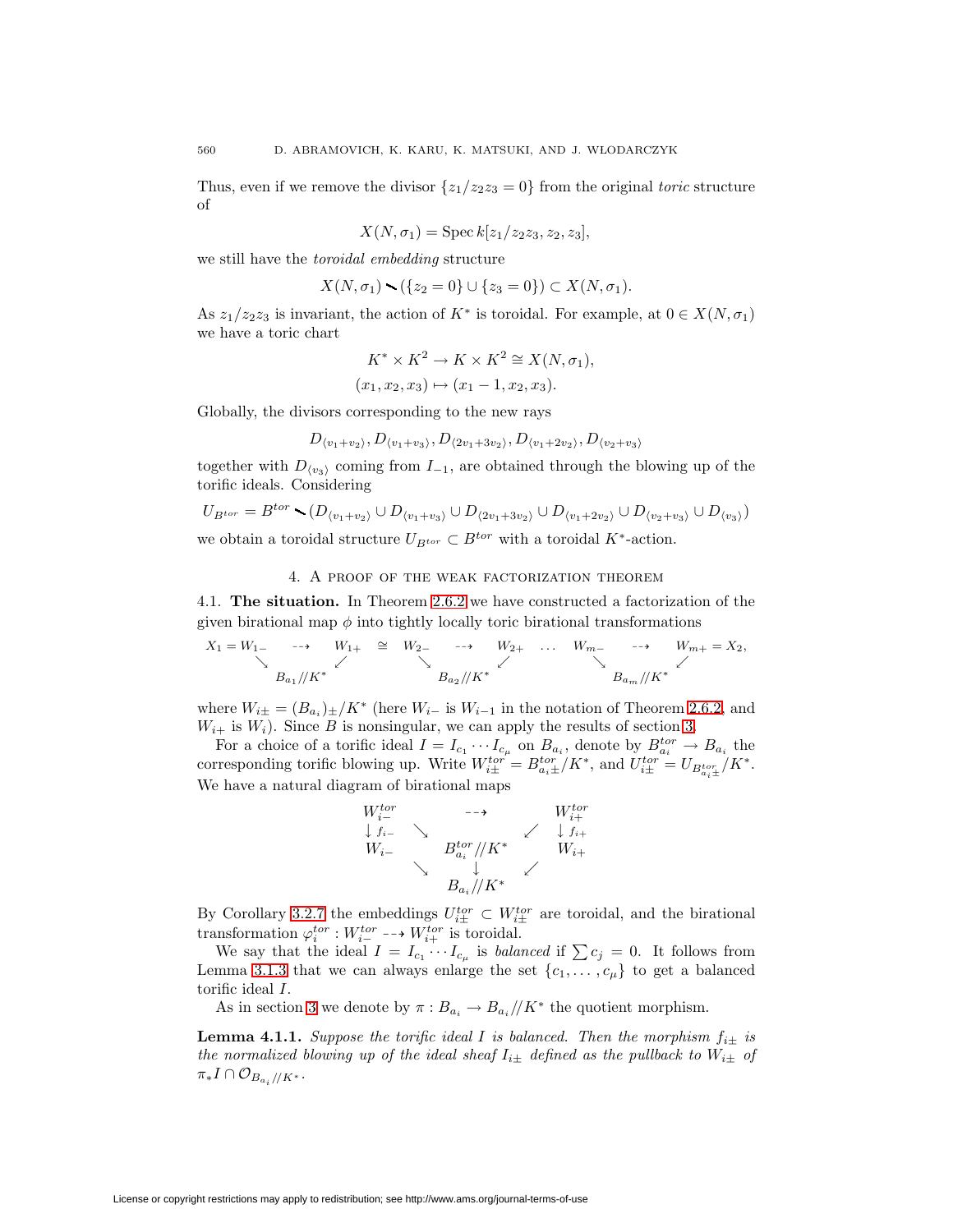*Proof.* By Lemma [3.1.2,](#page-22-1) the ideal I is generated by  $K^*$ -invariant sections, and we can identify I as the inverse image of an ideal sheaf in  $B_{a_i}/K^*$  generated by the same sections — which we can take to be  $\pi_* I \cap \mathcal{O}_{B_{a_*}/K^*}$ . Let  $I_{i_{\pm}}$  be the pullback of this ideal sheaf to  $(B_{a_i})_{\pm}/K^*$  via the map  $(B_{a_i})_{\pm}/K^* \to B_{a_i}/K^*$ . Then  $f_{i\pm}$ is the normalized blowing up of  $I_{i\pm}$  because taking the quotient by  $K^*$  commutes with blowing up the sheaf  $I$ . with blowing up the sheaf I.

From now on we assume that the torific ideals are chosen to be balanced. The proof of the main theorem can be carried out without this assumption, but it would make the presentation more complicated.

Note that if the varieties  $W_{i\pm}$  were nonsingular and the morphisms  $f_{i\pm}$  were composites of blowings up of nonsingular centers, we would get the weak factor-ization by applying Theorem [1.6.1](#page-12-0) to each  $\varphi_i^{tor}$ . This is not the case in general. In this section we replace  $W_{i\pm}$  by nonsingular varieties and  $f_{i\pm}$  by composites of blowings up with nonsingular centers.

<span id="page-30-1"></span>4.2. **Lifting toroidal structures.** Let  $W_{i\pm}^{res} \to W_{i\pm}$  be the canonical resolution of singularities. Note that, since  $W_{i+} = W_{(i+1)-}$ , we have  $W_{i+}^{res} = W_{(i+1)-}^{res}$ 

Denote  $I_{i\pm}^{res} = I_{i\pm} \mathcal{O}_{W_{i\pm}^{res}}$ . Let  $W_{i\pm}^{can} \to W_{i\pm}^{res}$  be the canonical principalization of the ideal  $I_{i\pm}^{res}$ , and let  $h_{i\pm}: W_{i\pm}^{can} \to W_{i\pm}^{tor}$  be the induced morphism.

$$
W_{i-}^{can} \xrightarrow{h_{i-}} W_{i-}^{tor} \longrightarrow W_{i+}^{tor} \xrightarrow{I_{i+}} W_{i+}^{can} \wedge W_{i+}^{reg} \longrightarrow W_{i-}^{tor} \longrightarrow \begin{array}{ccc} W_{i+}^{tor} & \downarrow & \downarrow & W_{i+}^{can} \\ W_{i-}^{res} & \rightarrow & W_{i-} & B_{ai}^{tor}/K^* & W_{i+} \leftarrow & W_{i+}^{res} \\ & \searrow & \downarrow & \downarrow & \downarrow \\ & B_{ai}/K^* & & \downarrow & \downarrow \end{array}
$$

Denote  $U_{i\pm}^{can} = h_{i\pm}^{-1} U_{i\pm}^{tor}$ . The crucial point now is to show:

<span id="page-30-0"></span>**Proposition 4.2.1.** The embedding  $U_{i\pm}^{can} \subset W_{i\pm}^{can}$  is a toroidal embedding, and the morphism  $W_{i\pm}^{can} \to W_{i\pm}^{tor}$  is toroidal.

*Proof.* For simplicity of notation we drop the subscripts i and  $a_i$ , as we treat each quasi-elementary piece separately. We may assume that all the varieties  $B, W_{\pm}, W_{\pm}^{tor}, W_{\pm}^{res}, W_{\pm}^{can}$  and the morphisms between them are toric. Indeed, if  $V_p \to X_p$  is a toric chart at some point  $p \in W_{\pm}$ , obtained from a toric chart in B, we get a toric chart for  $W_{\pm}^{tor}$  by blowing up a torific ideal in  $X_p$ , which is a toric ideal since it is generated by monomials. Similarly, resolution of singularities and principalization over the toric variety  $X_p$  provide toric charts for  $W_{\pm}^{res}$  and  $W_{\pm}^{can}$ . The canonicity of resolution and principalization implies that the maps are toric (i.e., torus equivariant).

Consider now the diagram of toric morphisms between toric varieties and the corresponding diagram of fans:

$$
\begin{array}{ccc}\nW^{can}_{\pm} & \rightarrow & W^{tor}_{\pm} & & \Sigma^{can}_{\pm} & \rightarrow & \Sigma^{tor}_{\pm} \\
& \searrow & \downarrow & & \searrow & \downarrow \\
& W_{\pm} & & & \searrow & \downarrow \\
& & & \Sigma_{\pm}\n\end{array}
$$

Let  $X_{\tau} \subset W_{\pm}^{tor}$  be an affine open toric subvariety corresponding to a cone  $\tau \in \Sigma_{\pm}^{tor}$ , and write

$$
X_\tau \cong \mathbb{A}^k \times X_{\tau'},
$$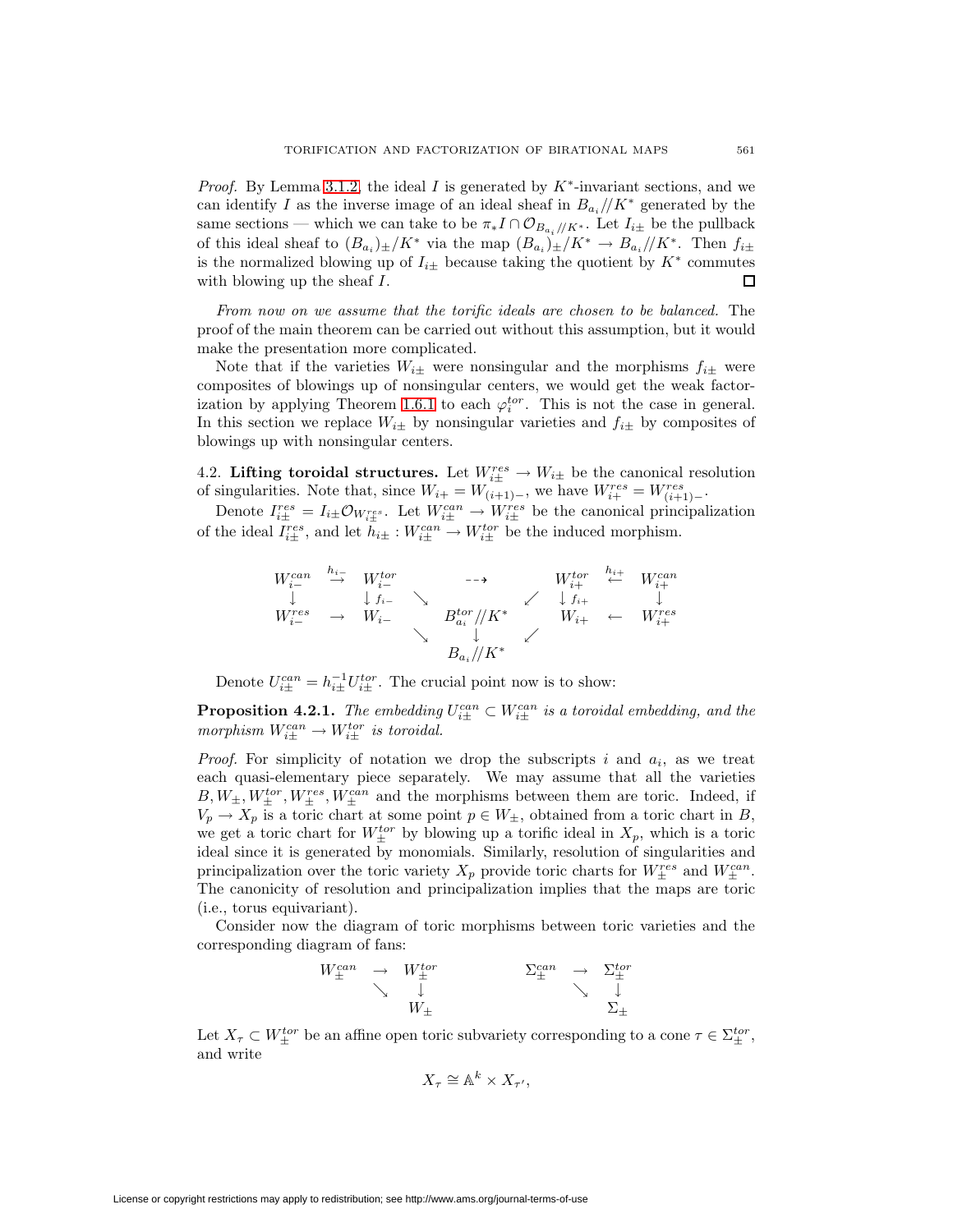where the toric divisors  $D_1, \ldots, D_k$  pulled back from  $\mathbb{A}^k$  are the ones removed in order to define the toroidal structure on  $W_{\pm}^{tor}$ . Let  $X_{\tau}^{can}$  be the inverse image of  $X_{\tau}$  in  $W_{\pm}^{can}$ . We need to show that we have a decomposition  $X_{\tau}^{can} \cong \mathbb{A}^k \times X_{\tau'}^{can}$ , such that the resulting map  $\mathbb{A}^k \times X_{\tau'}^{can} \to \mathbb{A}^k \times X_{\tau'}$  is a product, with the first factor being the identity map.

Write  $X_{\tau} = B_{\tau}/K^*$ , where  $B_{\tau} \subset B_{\pm}^{tor}$  is the affine open toric subvariety lying over  $X_{\tau}$ .

By Corollary [3.2.9,](#page-27-0) the coordinate rings of  $B<sub>\tau</sub>$  and  $X<sub>\tau</sub>$  can be written as

$$
A_{X_{\tau}} \cong K[\frac{z_1}{z^{m_1}}, \dots, \frac{z_k}{z^{m_k}}] \otimes A_{X_{\tau'}},
$$
  

$$
A_{B_{\tau}} \cong K[\frac{z_1}{z^{m_1}}, \dots, \frac{z_k}{z^{m_k}}] \otimes A_{B_{\tau'}},
$$

where  $X_{\tau'} = B_{\tau'}/K^*$ , and where  $z^{m_j}$  are monomials on which  $K^*$  acts with the same character as on  $z_i$ , such that  $z_i \nmid z^{m_j}$  for  $i, j = 1, \ldots, k$ .

**Lemma 4.2.2.** For each  $y = (y_1, \ldots, y_k) \in K^k$  consider the automorphism  $\theta_y$  of

 $B = \operatorname{Spec} K[z_1, \ldots, z_m, z_{m+1}^{\pm 1}, \ldots, z_n^{\pm 1}]$ 

defined by

$$
\begin{array}{ll}\n\theta_y(z_i) & = z_i + y_i \cdot z^{m_i}, & i \leq k, \\
\theta_y(z_i) & = z_i, & i > k.\n\end{array}
$$

Then:

- (1)  $\theta_u$  defines an action of the additive group  $K^k$  on B.
- (2) The action of  $\theta_u$  commutes with the given K<sup>\*</sup>-action.
- (3) The ideals  $I_c$  are invariant under this action.
- (4) The action leaves  $B_{\pm}$  invariant, and descends to  $W_{\pm}$ .
- (5) The action lifts to  $B^{tor}$ .
- (6) This action on  $B^{tor}$  leaves the open set  $B_{\tau}$  invariant.
- (7) The induced action on  $B_{\tau}$  descends to a fixed-point-free action of  $K^{k}$  on  $X_{\tau}$ .
- (8) The resulting action on  $X_{\tau}$  is given by

$$
\bar{\theta}_y(z_i/z^{m_i}) = z_i/z^{m_i} + y_i; \quad \theta_y(f) = f \text{ for } f \in A_{X_{\tau'}}.
$$

*Proof.* Since  $z_i \nmid m_j$  for  $i, j = 1, \ldots, k$ , we have that the  $\theta_y$  commute with each other, and  $\theta_y \circ \theta_{y'} = \theta_{y+y'}$  thus defining a  $K^k$ -action. Since  $K^*$  acts on  $z_i$  and  $m_i$ through the same character, it commutes with  $\theta_y$ . For the same reason the ideals  $I_c$ are invariant:  $z^{\alpha} = \prod z_i^{\alpha_i}$  has K<sup>\*</sup>-character c if and only if  $\theta_y(z^{\alpha})$  does, therefore  $\theta_y^* I_c = I_c$ . Since  $B_- = B \cdot V(\sum_{c<0} I_c)$ , we have that  $B_-$  is invariant, and similarly for  $B_+$ ; since the K<sup>k</sup>-action commutes with K<sup>\*</sup>, it descends to  $W_{\pm}$ . Since  $I = \prod I_{c_i}$ , we have that I is  $K^k$ -invariant (i.e.,  $\theta_y^* I = I$ ) and therefore the  $K^k$ -action lifts to  $B^{tor}$ . Since  $z_j \nmid m_i$  for  $i, j = 1, \ldots, k$ , we have  $\theta_y(z_i/z^{m_i}) = z_i/z^{m_i} + y_i$ . Also since  $z_j$  does not appear in monomials in  $A_{B_{\tau'}}$ , the action on  $A_{B_{\tau'}}$  is trivial, which implies the rest of the statement. □

Back to the proposition. Since  $W^{res}_\pm \to W_\pm$  is the canonical resolution of singularities, the action of  $K^k$  lifts to  $W^{res}_{\pm}$ . Since the ideal  $I_{\pm}$  is generated by  $K^*$ invariants in I, and since the action of  $K^*$  commutes with  $\theta_y$ , we have that  $I_{\pm}$ is invariant under  $K^k$ , and therefore  $I_{\pm}^{res}$  is invariant under  $K^k$  as well. Since  $W_{\pm}^{can} \to W_{\pm}^{res}$  is the canonical principalization of  $I_{\pm}^{res}$ , the action of  $K^k$  lifts to  $W_{\pm}^{can}$ . In particular, the map  $W_{\pm}^{can} \to W_{\pm}^{tor}$  is  $K^k$ -equivariant. By the lemma, the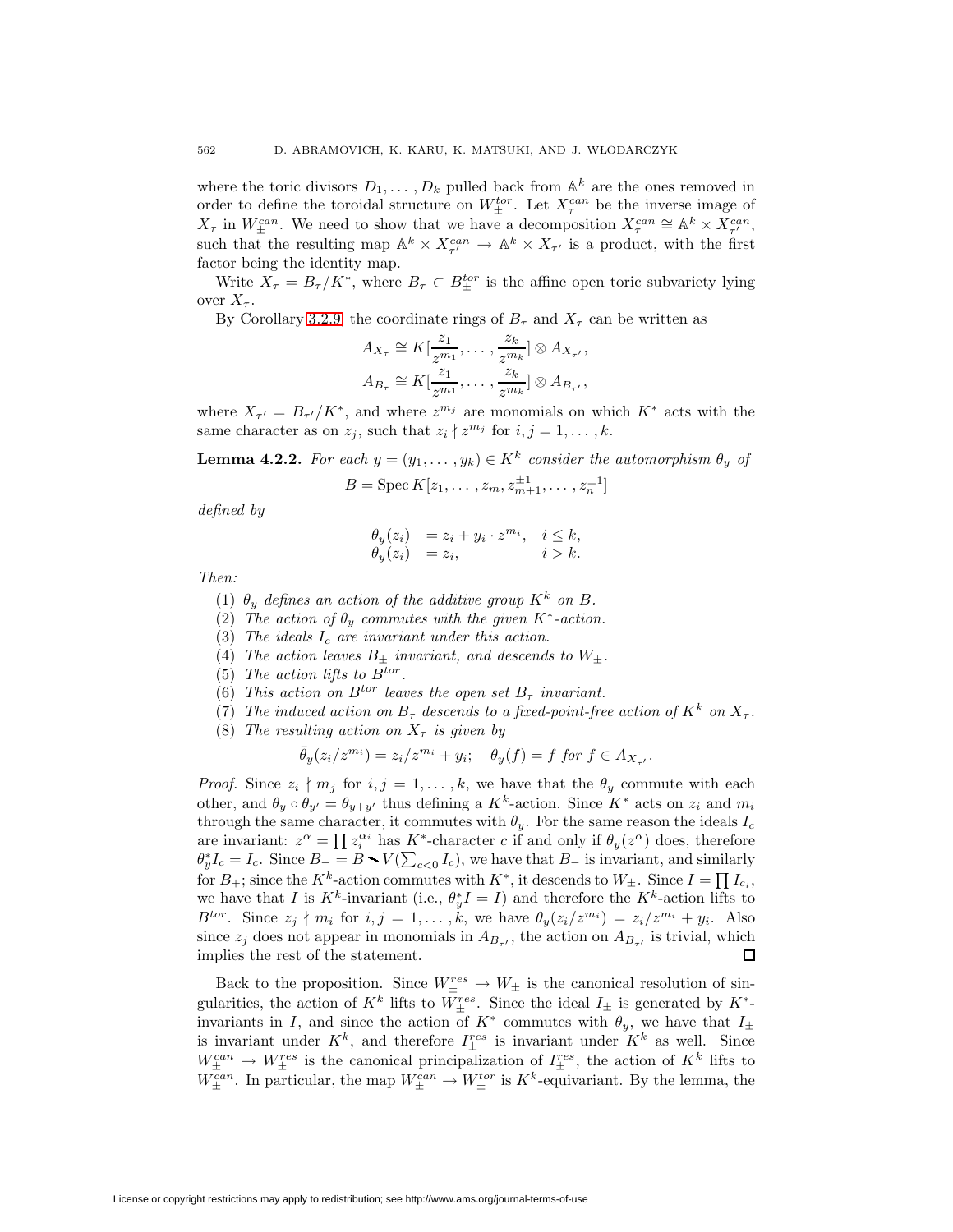action of  $K^k$  on the invariant open set  $X_{\tau} \subset W_{\pm}^{tor}$  is fixed-point free, therefore the action on the inverse image  $X_{\tau}^{can}$  is fixed-point free. Writing  $X_{\tau'}^{can}$  for the inverse image of the  $K^k$ -slice  $(0,\ldots,0) \times X_{\tau'}$ , we have that  $X_{\tau'}^{can}$  is a  $K^k$ -slice of  $X_{\tau}^{can}$ , giving a decomposition  $W_{\pm}^{can} \cong \mathbb{A}^k \times X_{\tau'}^{can}$  as needed.

4.3. **Conclusion of the proof of Theorem [0.1.1.](#page-0-1)** Since  $X_1 = W_{1-}$  and  $X_2 =$  $W_{m+}$  are nonsingular, we have  $W_{1-}^{res} = W_{1-}$  and  $W_{m+}^{res} = W_{m+}$ . For each  $i =$  $1, \ldots, m$  we have obtained a diagram

$$
W_{i-}^{can} \xrightarrow{\varphi_i^{can}} W_{i+}^{can}
$$
\n
$$
r_{i-} \swarrow \qquad \downarrow h_{i-} \qquad \downarrow h_{i+} \qquad \searrow r_{i+}
$$
\n
$$
W_{i-}^{res} \qquad W_{i-}^{tor} \xrightarrow{\varphi_i^{tor}} W_{i+}^{tor} \qquad W_{i+}^{res}
$$
\n
$$
\downarrow \qquad f_{i-} \swarrow \qquad \searrow f_{i+} \qquad \downarrow
$$
\n
$$
W_{i-} \qquad \qquad \searrow i \qquad \searrow f_{i+}
$$
\n
$$
W_{i+} \qquad \qquad \searrow i
$$

where

- (1) the canonical principalizations  $r_{i-}$  and  $r_{i+}$  are composites of blowings up with nonsingular centers,
- (2)  $\varphi_i^{can}$  is a toroidal birational map.

Applying Theorem [2.7.1](#page-20-2) to the toroidal map  $\varphi_i^{can}$  we see that  $\varphi_i^{can}$  is a composite of toroidal blowings up and blowings down, with nonsingular centers, between nonsingular toroidal embeddings. Thus we get a factorization

$$
\phi: X_1 = W_{1-}^{res} \dashrightarrow W_{1+}^{res} = W_{2-}^{res} \dashrightarrow \cdots \dashrightarrow W_{m-}^{res} \dashrightarrow W_{m+}^{res} = X_2,
$$

where all  $W_i^{res}$  are nonsingular, and the birational maps are composed of a sequence of blowings up and blowings down. We do not touch the open subset  $U \subset X_1$  on which  $\phi$  is an isomorphism. Projectivity over  $X_2$  follows from the projectivity statement in Theorem [2.6.2,](#page-20-1) the projectivity of  $W_{\pm i}^{can} \to W_{\pm i}$ , and the projectivity statement in Theorem [2.7.1.](#page-20-2) Finally, blowing up a nonsingular center can be factored as a sequence of blowings up of irreducible centers, simply blowing up one connected component at a time; since blowing up is a projective operation, this preserves projectivity. This completes the proof of Theorem [0.1.1.](#page-0-1) □

# 5. Generalizations

<span id="page-32-0"></span>5.1. **Reduction to an algebraically closed overfield.** We begin our proof of Theorem [0.3.1.](#page-1-0) We claim that, in case (1) of algebraic spaces, it suffices to prove the result in case L is algebraically closed. Let  $\overline{L}$  be an algebraically closed field containing L. Given  $\phi : X_1 \dashrightarrow X_2$ , isomorphic on U, consider the map  $\phi_{\bar{L}} : (X_1)_{\bar{L}} \dashrightarrow (X_2)_{\bar{L}}$ . Assuming the generalized factorization theorem applies over such a field, we get  $\varphi_{i\bar{L}} : \bar{V}_{i-1} \dashrightarrow \bar{V}_i$ . The functoriality of this factorization guarantees that the Galois group acts on  $\bar{V}_i$ , and  $\varphi_{i\bar{L}}$  are Galois equivariant. Therefore, denoting  $V_i = \bar{V}_i/Gal(\bar{L}/L)$ , we get  $\varphi_i : V_{i-1} \dashrightarrow V_i$  as required.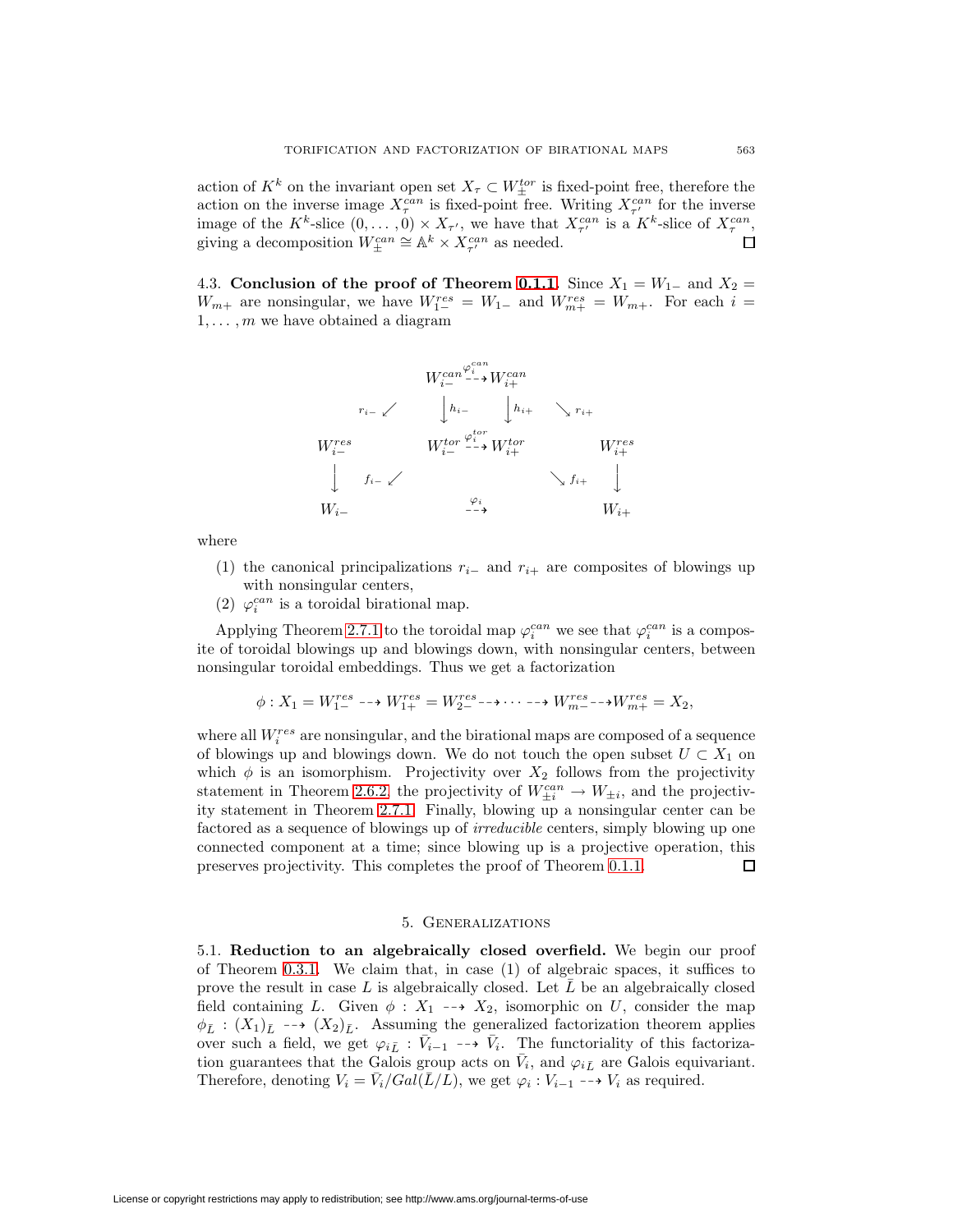5.2. **Reduction to an algebraically closed subfield.** Still considering case (1), suppose  $L \subset K$  are algebraically closed fields, and suppose we have the theorem for algebraic spaces over fields isomorphic to L. If  $\phi : X_1 \dashrightarrow X_2$  is a birational map over L, with factorization given by  $\varphi_i : V_{i-1} \dashrightarrow V_i$ , then we claim that the induced map  $\varphi_{iK} : V_{i-1K} \dashrightarrow V_{iK}$  is functorial over K. Indeed, any isomorphism  $K \to K'$  carries L to an isomorphic field, and the functoriality over L induces the desired morphisms  $V_{iK} \to V'_{iK'}$ .

5.3. **Reduction to**  $L = \mathbb{C}$ . Still considering case (1), let K be algebraically closed and let  $\phi: X_1 \dashrightarrow X_2$  be a birational map of complete algebraic spaces over K. Then, by definition,  $X_i$  are given by étale equivalence relations  $R_i \subset Y_i^2$ , where  $R_i$ and  $Y_i$  are varieties over K, and  $\phi$  is defined by suitable correspondences between  $Y_i$ . Also the open set U corresponds to a Zariski open set in  $Y_i$ . All these varieties can be defined over a finitely generated subfield  $L_0 \subset K$ , and therefore over its algebraic closure  $L \subset K$ . But any such L can be embedded in  $\mathbb{C}$ . Therefore, by the previous reductions, it suffices to consider the case of algebraic spaces over a field L isomorphic to  $\mathbb{C}$ .

By considering the associated analytic spaces, the GAGA principle allows us to use structures (e.g. locally toric, toroidal) defined in the analytic category, as long as we note that the constructions (e.g. birational cobordism, torific ideals) are algebraic, and ensure that the resulting blowings up are functorial in the algebraic sense, namely, independent of a choice of isomorphism  $L \to \mathbb{C}$ .

5.4. **Reduction to a projective morphism.** Now we consider both cases (1) and (2). To simplify the terminology, we use the term "birational map" to indicate also a bimeromorphic map. Given  $\phi: X_1 \dashrightarrow X_2$  isomorphic on U, let  $X'_i \to X_i$  be the canonical principalizations of  $X_i \setminus U$  (endowed with reduced structure). It is convenient to replace  $X_i$  by  $X'_i$  and assume from now on that  $X_i \setminus U$  is a simple normal crossings divisor.

We note that Lemma [1.3.1](#page-8-0) works word for word in the cases of algebraic spaces or analytic spaces. As we have already remarked, this procedure is functorial. Also, the centers of blowing up have normal crossings with the inverse image of  $X_i \setminus U$ .

It is also easy to see that the resulting morphism  $X'_1 \to X'_2$  is endowed with a relatively ample line bundle which is functorial under absolute isomorphisms. Indeed, the Proj construction of a blowing up gives a functorial relatively ample line bundle for each blowing up. Furthermore, if  $f_1: Y_1 \to Y_2$  and  $Y_2 \to Y_3$  are given relatively ample line bundles  $L_1$  and  $L_2$ , then there is a minimal positive integer k such that  $L_1 \otimes f_1^* L_2^{\otimes k}$  is relatively ample for  $Y_1 \to Y_3$ ; thus we can form a functorial relatively ample line bundle for a sequence of blowings up. In an analogous manner we can form a functorial ideal sheaf I on  $X_2'$  such that  $X_1'$  is the blowing up of I.

From now on we assume  $X_i \setminus U$  is a simple normal crossings divisor and  $\phi$  is a projective morphism.

5.5. **Analytic locally toric structures.** There are various settings in which one can generalize locally toric and toroidal structures to algebraic and analytic spaces, either using formal completions (see  $[42]$ ), or étale charts (see  $[53]$ ), or logarithmic structures (see [\[38\]](#page-39-0)). Here we try to keep things simple, by sticking to the analytic situation, and modifying our earlier definitions slightly.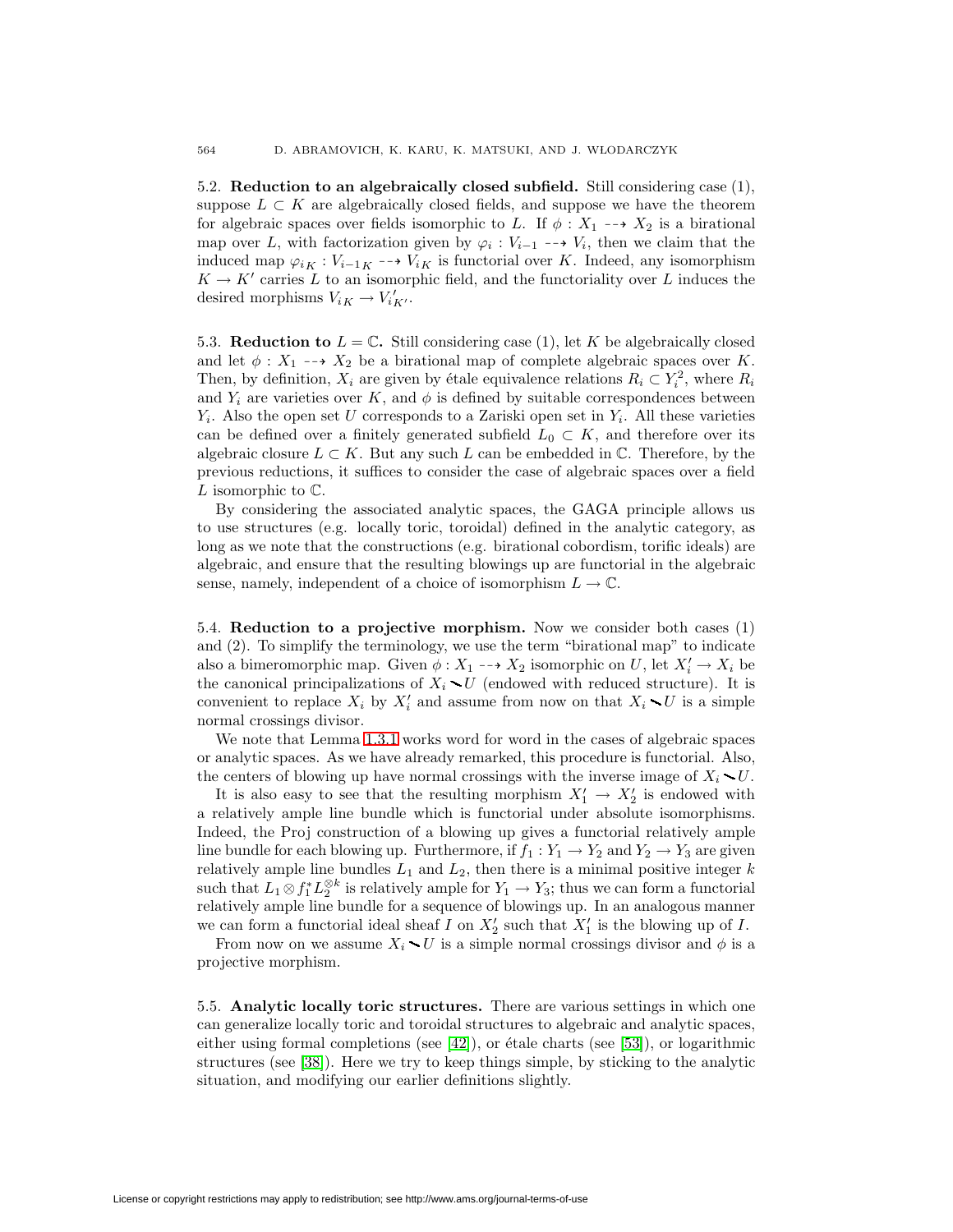An analytic toric chart  $V_p \subset W$ ,  $\eta_p : V_p \to X_p$  is defined to be a neighborhood of p in the euclidean topology, with  $\eta_p$  an open immersion in the euclidean topology. The fact that we use open immersions simplifies our work significantly.

The notions of analytic locally toric structures, analytic toroidal embeddings, modifications, toroidal birational maps and tightly locally toric birational transformations are defined as in the case of varieties, using analytic toric charts.

We note that in an analytic toroidal embedding, the toroidal divisors may have self-intersections. If  $U \subset X$  is an analytic toroidal embedding, and if  $X' \to X$  is the canonical embedded resolution of singularities of  $X \setminus U$ , then  $X' \setminus U$  is a strict toroidal embedding, namely one without self-intersections.

For strict toroidal embeddings, the arguments of [\[42\]](#page-39-23) regarding rational conical polyhedral complexes, modifications and subdivisions go through, essentially word for word. The divisorial description of the cones (see [\[42\]](#page-39-23), page 61) shows that the association  $(U \subset X) \mapsto \Delta_X$  of a polyhedral complex to a toroidal embedding is functorial under absolute isomorphisms in both the analytic and algebraic sense, and similarly for the modification associated to a subdivision.

<span id="page-34-0"></span>5.6. **Functorial toroidal factorization.** Consider an analytic toroidal birational map  $\phi: W_1 \dashrightarrow W_2$  of complete nonsingular toroidal embeddings  $U \subset W_i$ . By the resolution of singularities argument above, we may assume  $U \subset W_i$  are strict toroidal embeddings. Theorem [2.7.1](#page-20-2) applies in this situation, but we need to make the construction functorial. It may be appropriate to rewrite Morelli's proof in a functorial manner, but this would take us beyond the intended scope of this paper. Instead we show here that the result can be made equivariant under the automorphism group of a fan cobordism, which, assuming the axiom of choice, implies functoriality.

Let  $\Delta_i$  be the polyhedral complex of  $U \subset W_i$ . Denote by  $G_i$  the automorphism group of  $\Delta_i$ . Since an automorphism of  $\Delta_i$  is determined by its action on the primitive points of the rays in  $\Delta_i$ , these groups are finite.

Consider the barycentric subdivision  $B\Delta_i \to \Delta_i$  (see [\[42\]](#page-39-23), III 2.1, or [\[5\]](#page-38-15)). It corresponds to a composition of blowings up  $BW_i \rightarrow W_i$ , which is functorial. The group  $G_i$  acts on  $B\Delta_i$ . The subdivision  $B\Delta_i \to \Delta_i$  has the following property: given a cone  $\sigma$  in  $B\Delta_i$ , an element  $g \in G_i$ , and a ray  $\tau$  in  $\sigma$  such that  $g\tau$  is also in σ, we have  $g\tau = \tau$ . This means, in particular, that for any subgroup  $H \subset G_i$  and any H-equivariant subdivision  $\Delta \to B\Delta_i$  the quotient  $\Delta/H$  is also a polyhedral complex (see [\[5\]](#page-38-15)).

Let Z be the canonical resolution of singularities of the graph of  $BW_1 \rightarrow BW_2$ . This is clearly functorial in  $\phi$ . Now  $Z \to BW_i$  are toroidal birational morphisms, corresponding to subdivisions  $\Delta_Z \to B \Delta_i.$  Let  $H \subset G_1$  be the subgroup stabilizing the subdivision  $\Delta_Z \to B\Delta_1$ .

Fix a representative in the isomorphism class of  $\Delta_Z \to B\Delta_1$ , and, using the axiom of choice, fix an isomorphism of any element of the isomorphism class with this representative. Note that the absolute automorphism group of  $Z \to W_1$  maps to H.

We claim that in order to construct a functorial factorization of  $Z \to W_1$  it suffices to construct an H-equivariant combinatorial factorization of our representative of the isomorphism class, which by abuse of notation we call  $\Delta_Z \to B\Delta_1$ . Indeed, such a combinatorial  $H$ -equivariant factorization corresponds to a sequence of  $H$ equivariant subdivisions  $\Sigma_i \to B\Delta_1$  such that either  $\Sigma_i \to \Sigma_{i+1}$  or its inverse is a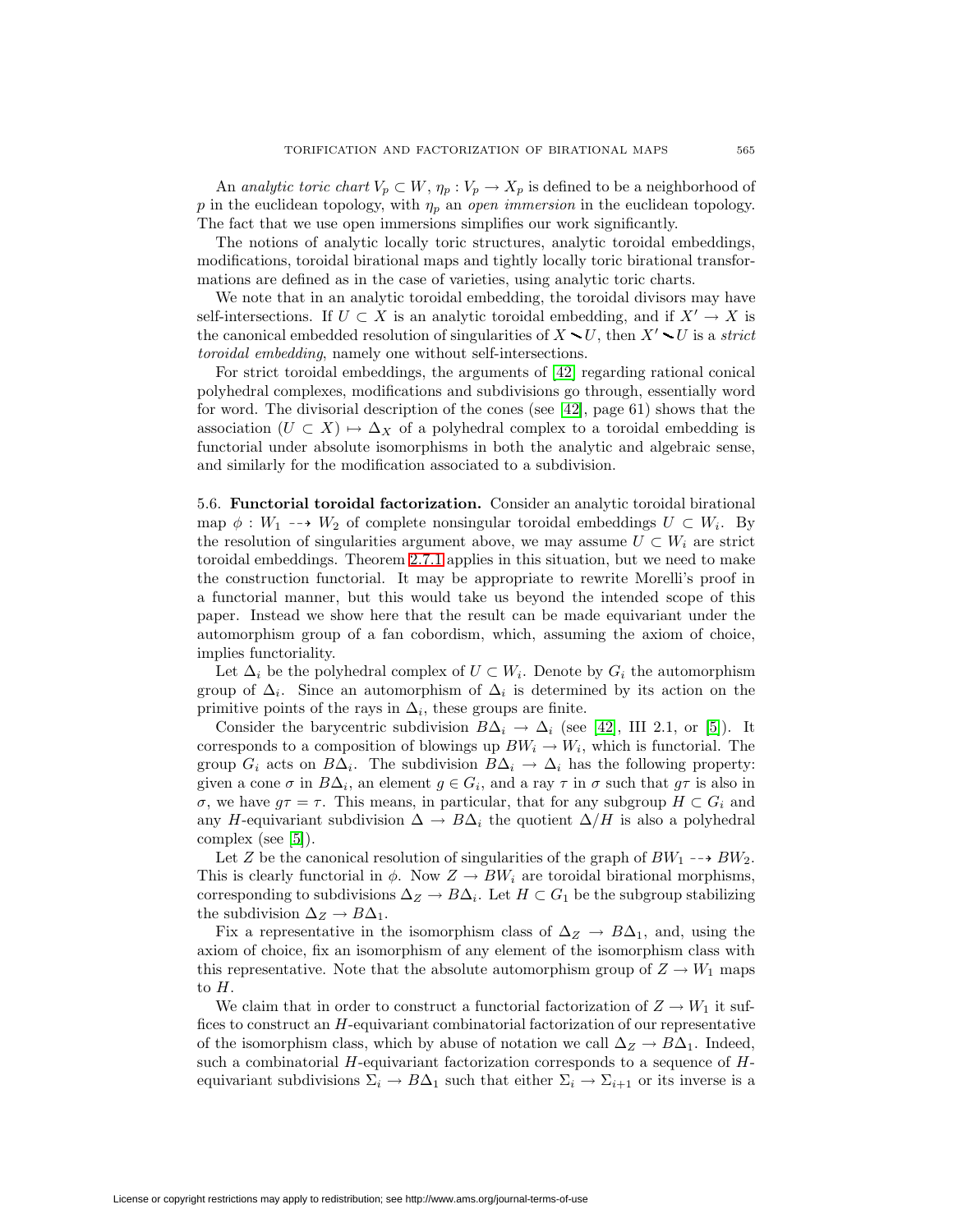nonsingular star subdivision on each cone, such that  $\Delta_Z \to B\Delta_1$  factors through an isomorphism  $\Delta_Z \to \Sigma_0$ , and such that  $\Sigma_m = B\Delta_1$ . Pulling back by the chosen isomorphism, we get an equivariant combinatorial factorization for every element in the isomorphism class, which fit together to give a functorial combinatorial factorization. According to the construction of [\[42\]](#page-39-23), this functorially corresponds to a sequence of modifications  $V_i \to BW_1$  which fit together as a functorial factorization of  $Z \rightarrow BW_1$ .

Now  $\Delta_Z/H \to B\Delta_1/H$  is a subdivision of nonsingular polyhedral complexes, and the toroidal weak factorization theorem says that it admits a combinatorial factorization, as a sequence composed of nonsingular star subdivisions and inverse nonsingular star subdivisions. Lifting these subdivisions to  $\Delta_Z \to B\Delta_1$ , we get an H-equivariant factorization, which in turn corresponds to a functorial toroidal factorization of  $Z \dashrightarrow BW_1$ . We now apply the same procedure to  $Z' \rightarrow BW_2$ . This gives the desired functorial toroidal factorization of  $\phi$ .

5.7. **Analytic toroidal** C<sup>∗</sup>**-actions.** The nature of C<sup>∗</sup>-actions on analytic spaces differ significantly from the case of varieties. However, the situation is almost the same if one restricts to *relatively algebraic* actions.

**Definition 5.7.1.** Let  $X \to S$  be a morphism of analytic spaces and L a relatively ample line bundle for  $X \to S$ . An action of  $\mathbb{C}^*$  on X, L over S is relatively algebraic if there is an open covering  $S = \bigcup S_i$ , an algebraic action of  $\mathbb{C}^*$  on a projective space  $\mathbb{P}^{N_i}$ , and a Zariski-locally-closed  $\mathbb{C}^*$ -equivariant embedding  $S_i \times_S X \subset S_i \times \mathbb{P}^{N_i}$ , such that for some integer  $l_i$  we have that  $L_{X \times_S S_i}^{l_i}$  is  $\mathbb{C}^*$ -isomorphic to the pullback of  $\mathcal{O}_{\mathbb{P}^{N_i}}(1)$ .

It is easy to see that if  $X \to S$  is a projective morphism, L a line bundle, with a relatively algebraic  $\mathbb{C}^*$ -action, then  $X \subset \mathcal{P} rojs \text{Sym} E,$  where the sheaf  $E = \bigoplus_{i=1}^k E_i$ is a completely reducible  $\mathbb{C}^*$  sheaf.

In the analytic category we use embedded charts rather than étale ones. Accordingly, we say that a  $\mathbb{C}^*$ -equivariant open set  $V \subset X$  is strongly embedded if for any orbit  $O \subset V$ , the closure of O in X is contained in V. This implies that  $V/\mathbb{C}^* \to X/\mathbb{C}^*$  is an open embedding. We define an analytic locally toric  $\mathbb{C}^*$ action on W using strongly embedded toric charts  $\eta_p : V_p \to X_p$  (we still have the requirement that  $V_p = \pi^{-1}\pi V_p$ , where  $\pi : W \to W/\!/ K^*$  is the projection, which means that  $V_p \subset W$  is also strongly embedded).

It is not difficult to show that a strongly embedded toric chart exists for each point  $p \in B$ , the analogue of Luna's fundamental lemma.

With these modifications, Lemma [1.7.3](#page-13-0) is proven in the same manner in the analytic setting. We also note that, if  $D = \sum_{i=1}^{l} D_i \subset W$  is a simple normal crossings divisor, then toric charts can be chosen compatible with D. Indeed, we only need to choose semi-invariant parameters  $x_1, \ldots, x_n$  so that  $x_i$  is a defining equation for  $D_i$ , for  $i = 1, \ldots, l$ .

5.8. **Analytic birational cobordisms.** Analytic birational cobordisms are defined the same way as in the case of varieties, with the extra assumption that the C<sup>∗</sup>-action is relatively algebraic.

Given a projective birational morphism  $\phi: X_1 \to X_2$  we construct a compactified, relatively projective cobordism  $\overline{B} \to X_2$  as in the algebraic situation, with the following modification: using canonical resolution of singularities we make the inverse image of  $X_2 \setminus U$  in  $\overline{B}$  into a simple normal crossings divisor, crossing  $X_1$  and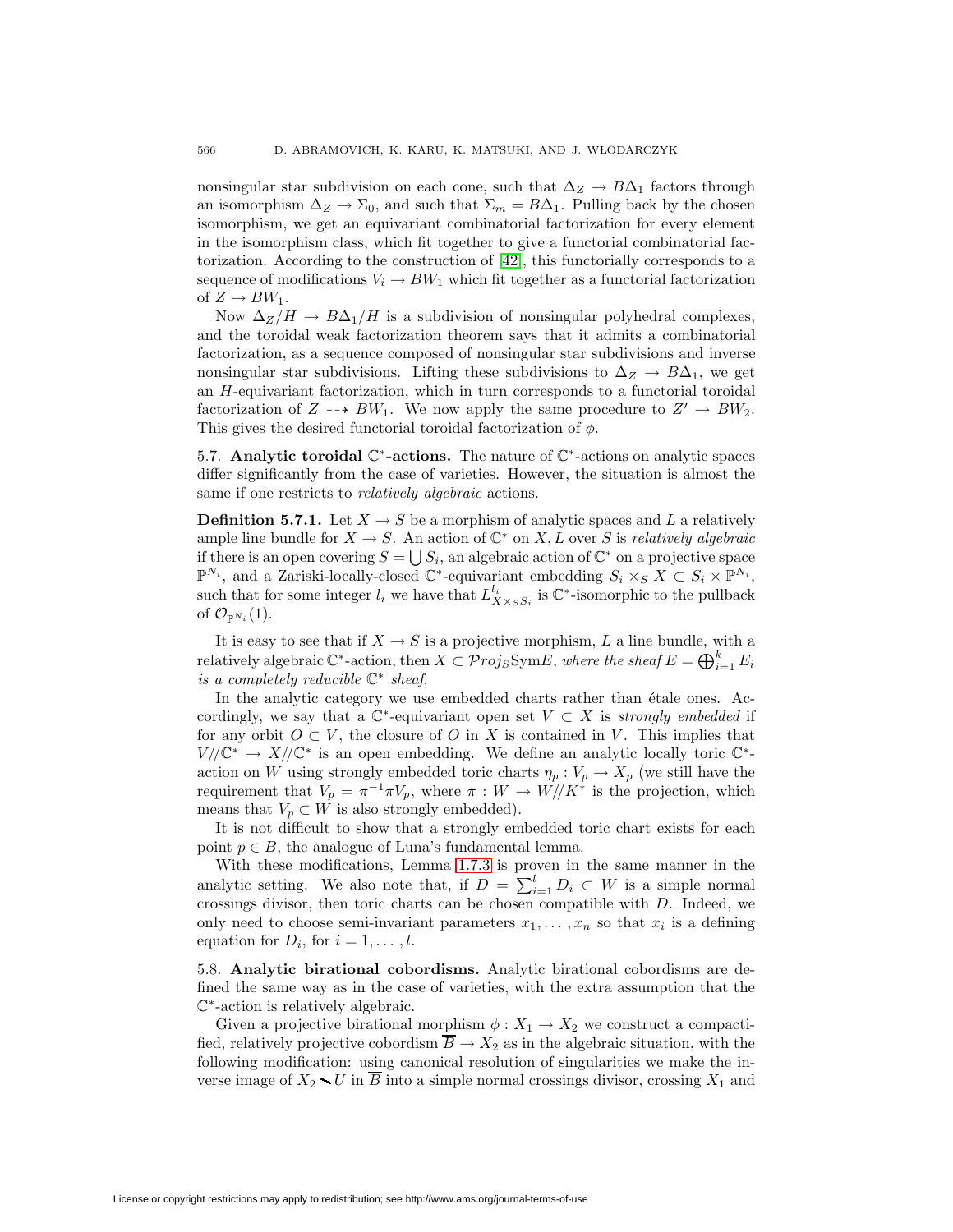$X_2$  normally. Note that these operations are functorial in absolute isomorphisms of  $φ$ .

As indicated before, this construction endows  $\overline{B} \to X_2$  with a functorial relatively ample line bundle. Since this bundle is obtained from the Proj construction of the blowing up of an invariant ideal, it comes with a functorial  $\mathbb{C}^*$ -action as well.

The considerations of collapsibility and geometric invariant theory work as in the algebraic setting, leading to Theorem [2.6.2.](#page-20-1) We note that the resulting locally toric factorization is functorial, and the toric charts on  $W_i$  can be chosen compatible with the divisor coming from  $X_1 \setminus U$  or  $X_2 \setminus U$ .

5.9. **Functoriality of torification and compatibility with divisors.** We note that the definition of the  $\alpha$ -torific ideals is clearly functorial, and it is easy to make a functorial choice of a balanced set of characters in the construction of a torific ideal (Definition [3.1.4\)](#page-22-0). The proof of its existence works as in the case of varieties. The same is true for its torifying property. In order to make this construction compatible with divisors, we replace the total transform  $D$  of  $I$  by adding the inverse image of  $X_2 \setminus U$ . This guarantees that the resulting toroidal structure on  $B^{tor}$  is compatible with the divisors coming from  $X_2 \setminus U$ .

5.10. **Conclusion of the proof of Theorem [0.3.1.](#page-1-0)** Canonical resolution of singularities is functorial, therefore the construction of  $W_{\pm}^{res} \to W_{\pm}$  is functorial. We can now replace  $W_{\pm}^{res}$  by the canonical principalization of the inverse image of  $X_2 \setminus U$ , making the latter a *simple* normal crossings divisor. Since the ideal I is functorial, the construction of  $W_{\pm}^{can} \to W_{\pm}$  is functorial, and the locally toric structure implies that the centers of blowing up in  $W_{\pm}^{can} \to W_{\pm}^{res}$  have normal crossings with the inverse image of  $X_2 \setminus U$ . We can now apply functorial toroidal factorization to the toroidal birational map  $W^{can}_{-}$   $\rightarrow W^{can}_{+}$ . Note that the centers of blowing up, being toroidal, automatically have normal crossings with  $W_{\pm}^{can} \sim U_{\pm}^{can}$ . The theorem follows.

# 6. Problems related to weak factorization

<span id="page-36-1"></span><span id="page-36-0"></span>6.1. **Strong factorization.** Despite our attempts, we have not been able to use the methods of this paper to prove the strong factorization conjecture, even assuming the toroidal case holds true.

In the construction of the torific ideal in [3.1](#page-21-1) and the analysis of its blowing up in [3.2](#page-23-0) and [4.2,](#page-30-1) the assumption of the cobordism  $B_{a_i}$  being quasi-elementary is essential. It is easy to give examples where the formation of the torific ideal does not commute with taking affine open sets, therefore we cannot glue together the ideals defined on the individual quasi-elementary pieces into one ideal over the entire birational cobordism B.

One can extend each of these ideals separately, for instance by taking the Zariski closure of its zero scheme, but the behavior of this extension (as well as others we have considered) along  $B \setminus B_{a_i}$  is problematic.

The weak factorization theorem reduces the strong factorization conjecture to the following problem:

**Problem 6.1.1.** Let  $X_1 \rightarrow X_2 \rightarrow \cdots \rightarrow X_n$  be a sequence of blowings up with nonsingular centers, with  $X_n$  nonsingular, and such that the center of blowing up of  $X_i \to X_{i+1}$  has normal crossings with the exceptional divisor of  $X_{i+1} \to X_n$ .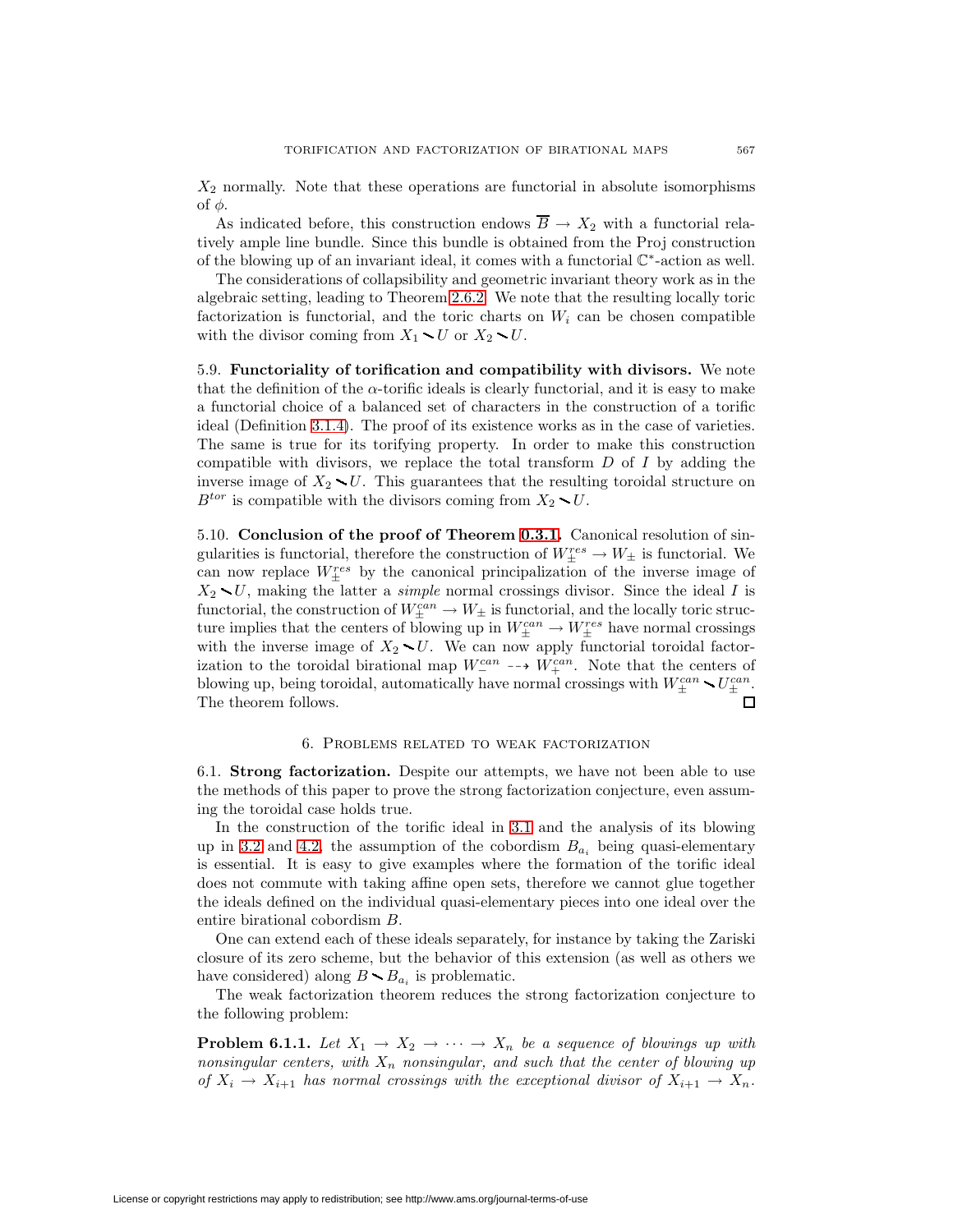Let  $Y \to X_n$  be a blowing up with nonsingular center. Find a strong factorization of the birational map  $X_1 \dashrightarrow Y$ .

We believe that at least the threefold case of this problem is tractable.

## <span id="page-37-0"></span>6.2. **Toroidalization.**

**Problem 6.2.1** (Toroidalization). Let  $\phi : X \rightarrow Y$  be a surjective proper morphism between complete nonsingular varieties over an algebraically closed field of characteristic 0. Do there exist sequences of blowings up with nonsingular centers  $\nu_X : \tilde{X} \to X$  and  $\nu_Y : \tilde{Y} \to Y$  so that the induced map  $\tilde{\phi} : \tilde{X} \dashrightarrow \tilde{Y}$  is a toroidal morphism? Can such maps be chosen in a functorial manner, and in such a way that they preserve any open set where  $\phi$  admits a toroidal structure?

This can be viewed as a problem of finding a Hironaka-type logarithmic desingularization of a morphism. The result of [\[3\]](#page-38-13), Theorem 2.1, gives a logarithmic desingularization of a morphism, but not using blowings up with nonsingular centers.

A similar conjecture was proposed in [\[43\]](#page-39-19). We note that the toroidalization conjecture concerns not only birational morphisms  $\phi$  but also generically finite morphisms or morphisms with  $\dim X > \dim Y$ . The solution to the above conjecture would reduce the strong factorization conjecture to the toroidal case, simply by considering the case of a birational morphism  $\phi$  and then applying the toroidal case to  $\phi$ . Until recently the authors knew of a complete proof only if either dim  $X = 2$  (see below), or dim  $Y = 1$  (which follows immediately from resolution of singularities; see [\[42\]](#page-39-23), II §3). Recently, S. D. Cutkosky worked out a highly nontrivial solution of the case dim  $X = 3$ , dim  $Y = 2$  [\[18\]](#page-39-27).

The conjecture is false in positive characteristics due to wild ramifications. See, e.g., [\[19\]](#page-39-28).

One general result which we do know is the following.

**Theorem 6.2.2.** Let  $\phi: X \to Y$  be a surjective morphism between complete varieties over an algebraically closed field of characteristic 0. Then there exists a modification  $\nu_X : \tilde{X} \to X$  and a sequence of blowings up with nonsingular centers  $\nu_Y : \tilde{Y} \to Y$  so that the induced map  $\tilde{\phi} : \tilde{X} \dashrightarrow \tilde{Y}$  is a toroidal morphism.

*Proof.* In [\[3\]](#page-38-13), Theorem 2.1, it is shown that modifications  $\nu_X$  and  $\nu_Y$  such that  $\phi$  is toroidal exist, assuming X and Y are projective and the generic fiber of  $\phi$  is geometrically integral. We can reduce to the projective case using Chow's lemma. The case where the generic fiber is not geometrically integral is resolved in the second author's thesis [\[37\]](#page-39-29). Since the latter is not widely available we give a similar argument here. The inductive proof of [\[3\]](#page-38-13), Theorem 2.1, reduces the problem to the case where  $\phi$  is generically finite. By Hironaka's flattening (or by taking a resolution of the graph of Y  $\dashrightarrow Hilb_Y (X)$ , we may assume that  $X \to Y$  is finite. Using resolution of singularities, we may assume  $Y$  is nonsingular and the branch locus is a normal crossings divisor. By normalizing  $X$  we may assume  $X$  normal. Denoting the complement of the branch locus by  $U_Y$  and its inverse image in  $X$  by  $U_X$ , Abhyankar's lemma says that  $U_X \subset X$  is a toroidal embedding and  $X \to Y$  is toroidal, which is what we needed.

It remains to be shown that  $\nu_Y$  can be chosen to be a sequence of blowings up with nonsingular centers. Let  $Y \leftarrow Y' \rightarrow \tilde{Y}$  be an elimination of indeterminacies of  $Y \rightarrow \tilde{Y}$  and let  $Y'' \rightarrow Y'$  be the canonical principalization of the pullback of the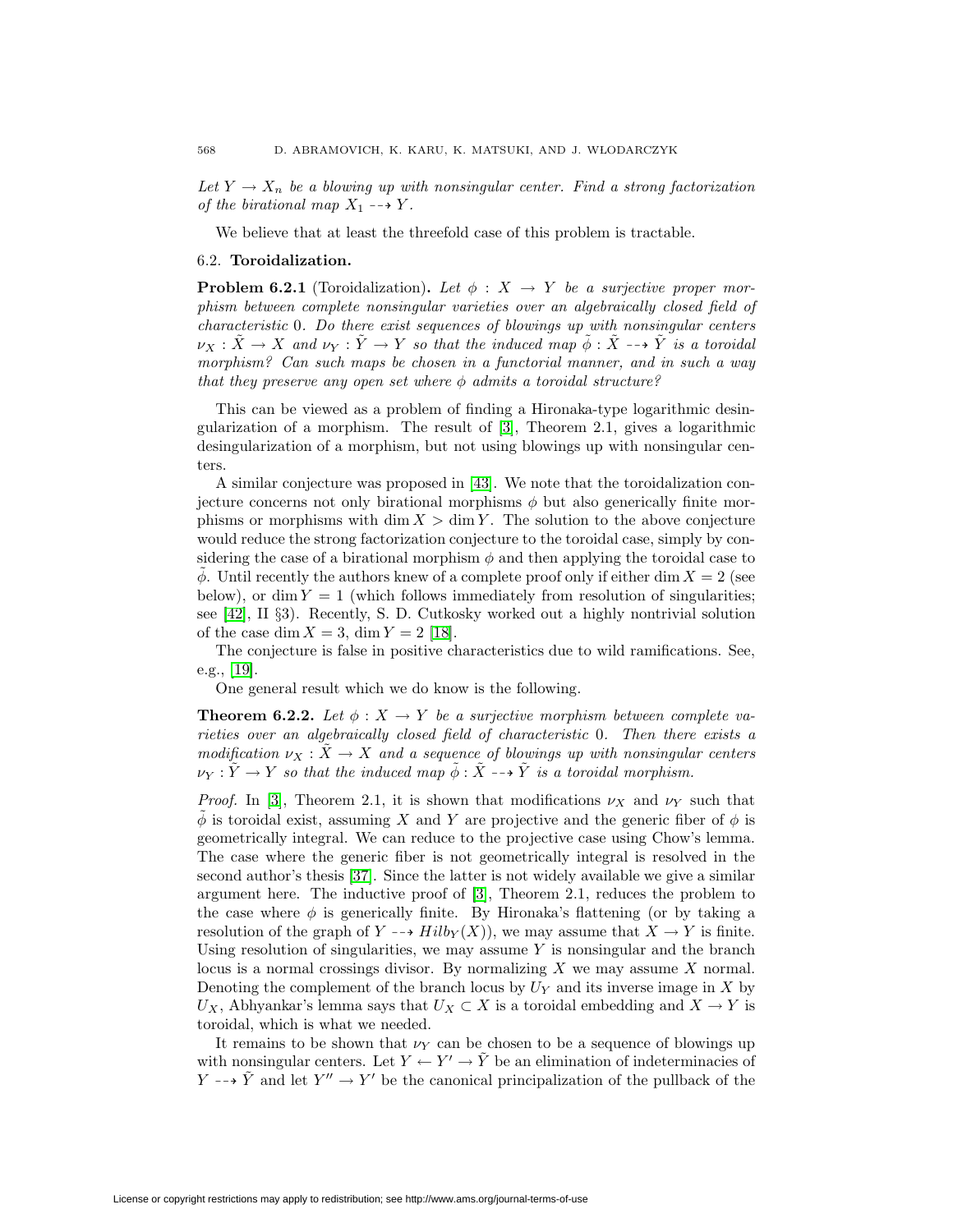ideal of the toroidal divisor of  $\tilde{Y}$ . Let  $X'' \to Y'' \times_{\tilde{Y}} \tilde{X}$  be the normalization of the dominant component. Then  $Y'' \to Y$  is a sequence of blowings up with nonsingular centers. Applying [\[3\]](#page-38-13), Lemma 6.2, we see that  $X'' \to Y''$  is still toroidal, which is what we needed. П

Since every proper birational morphism of nonsingular surfaces factors as a sequence of point blowings up, we get:

**Corollary 6.2.3.** The toroidalization conjecture holds for a generically finite morphism  $\phi: X \to Y$  of surfaces.

In this case, it is not difficult to deduce that there exists a minimal toroidalization (since the configuration of intermediate blowings up in  $X \to X$  or  $Y \to Y$  forms a tree). This result has been proven in an algorithmic manner by Cutkosky and Piltant [\[19\]](#page-39-28). Similar statements can be found in [\[6\]](#page-38-16).

## **ACKNOWLEDGEMENTS**

<span id="page-38-0"></span>We heartily thank E. Bierstone, L. Bonavero, S. Iitaka, Y. Kawamata, P. Milman, Y. Miyaoka, S. Mori, N. Nakayama B. Siebert, and V. Srinivas for helpful comments.

## **REFERENCES**

- <span id="page-38-11"></span><span id="page-38-8"></span><span id="page-38-1"></span>[1] S. Abhyankar, On the valuations centered in a local domain, Amer. J. Math. **78** (1956), 321–348. MR **18:**[556b](http://www.ams.org/mathscinet-getitem?mr=18:556b)
- [2] D. Abramovich and A. J. de Jong, Smoothness, semistability, and toroidal geometry, J. Alg. Geom. **6** (1997), 789–801. MR **99b:**[14016](http://www.ams.org/mathscinet-getitem?mr=99b:14016)
- <span id="page-38-13"></span>[3] D. Abramovich and K. Karu, Weak semistable reduction in characteristic 0, Invent. Math. **139** (2000), no. 2, 241–273. MR **[2001f:](http://www.ams.org/mathscinet-getitem?mr=2001f:14021)**14021
- <span id="page-38-7"></span>[4] D. Abramovich, K. Matsuki and S. Rashid, A note on the factorization theorem of toric birational maps after Morelli and its toroidal extension, Tohoku Math. J. (2) **51** (1999), no. 4, 489–537. MR **[2000i:](http://www.ams.org/mathscinet-getitem?mr=2000i:14073)**14073; Correction: Tohoku Math. J. **52** (2000), 629–631. MR **[2001j:](http://www.ams.org/mathscinet-getitem?mr=2001j:14069)**14069
- <span id="page-38-15"></span>[5] D. Abramovich and J. Wang, *Equivariant resolution of singularities in characteristic 0*, Math. Res. Letters **4** (1997), 427–433. MR **98c:**[14011](http://www.ams.org/mathscinet-getitem?mr=98c:14011)
- <span id="page-38-16"></span>[6] S. Akbulut and H. King, Topology of algebraic sets, MSRI publications 25. MR **94m:**[57001](http://www.ams.org/mathscinet-getitem?mr=94m:57001)
- <span id="page-38-2"></span>[7] V. V. Batyrev, Stringy Hodge numbers of varieties with Gorenstein canonical singularities, in Integrable systems and algebraic geometry (Kobe/Kyoto, 1997), 1–32, World Sci. Publishing, Rivers Edge, NJ, 1998. MR **[2001a:](http://www.ams.org/mathscinet-getitem?mr=2001a:14039)**14039
- <span id="page-38-3"></span>[8] V. V. Batyrev, Non-Archimedean integrals and stringy Euler numbers of log-terminal pairs, J. Eur. Math. Soc. **1** (1999), no. 1, 5–33. MR **[2001j:](http://www.ams.org/mathscinet-getitem?mr=2001j:14018)**14018
- <span id="page-38-14"></span>[9] E. Bierstone and D. Milman, Canonical desingularization in characteristic zero by blowing up the maximum strata of a local invariant, Invent. Math. **128** (1997), 207–302. MR **98e:**[14010](http://www.ams.org/mathscinet-getitem?mr=98e:14010)
- <span id="page-38-4"></span>[10] F. Bittner, The universal Euler characteristic for varieties of characteristic zero, preprint math.AG/0111062.
- <span id="page-38-5"></span>[11] L. A. Borisov and A. Libgober, Elliptic Genera of singular varieties, preprint math.AG/0007108.
- <span id="page-38-10"></span> $[12]$  M. Brion and C. Procesi, Action d'un tore dans une variété projective, in Operator algebras, unitary representations, enveloping algebras, and invariant theory (Paris, 1989), 509–539, Progr. Math., 92, Birkh¨auser, Boston, MA, 1990. MR **92m:**[14061](http://www.ams.org/mathscinet-getitem?mr=92m:14061)
- <span id="page-38-9"></span>[13] C. Christensen, Strong domination/weak factorization of three dimensional regular local rings, Journal of the Indian Math. Soc. **45** (1981), 21–47. MR **88a:**[14010b](http://www.ams.org/mathscinet-getitem?mr=88a:14010b)
- <span id="page-38-12"></span>[14] A. Corti, Factoring birational maps of 3-folds after Sarkisov, J. Alg. Geom. **4** (1995), 23–254. MR **96c:**[14013](http://www.ams.org/mathscinet-getitem?mr=96c:14013)
- <span id="page-38-6"></span>[15] B. Crauder, Birational morphisms of smooth algebraic threefolds collapsing three surfaces to a point, Duke Math. J. **48** (1981), 589–632. MR **83a:**[14012](http://www.ams.org/mathscinet-getitem?mr=83a:14012)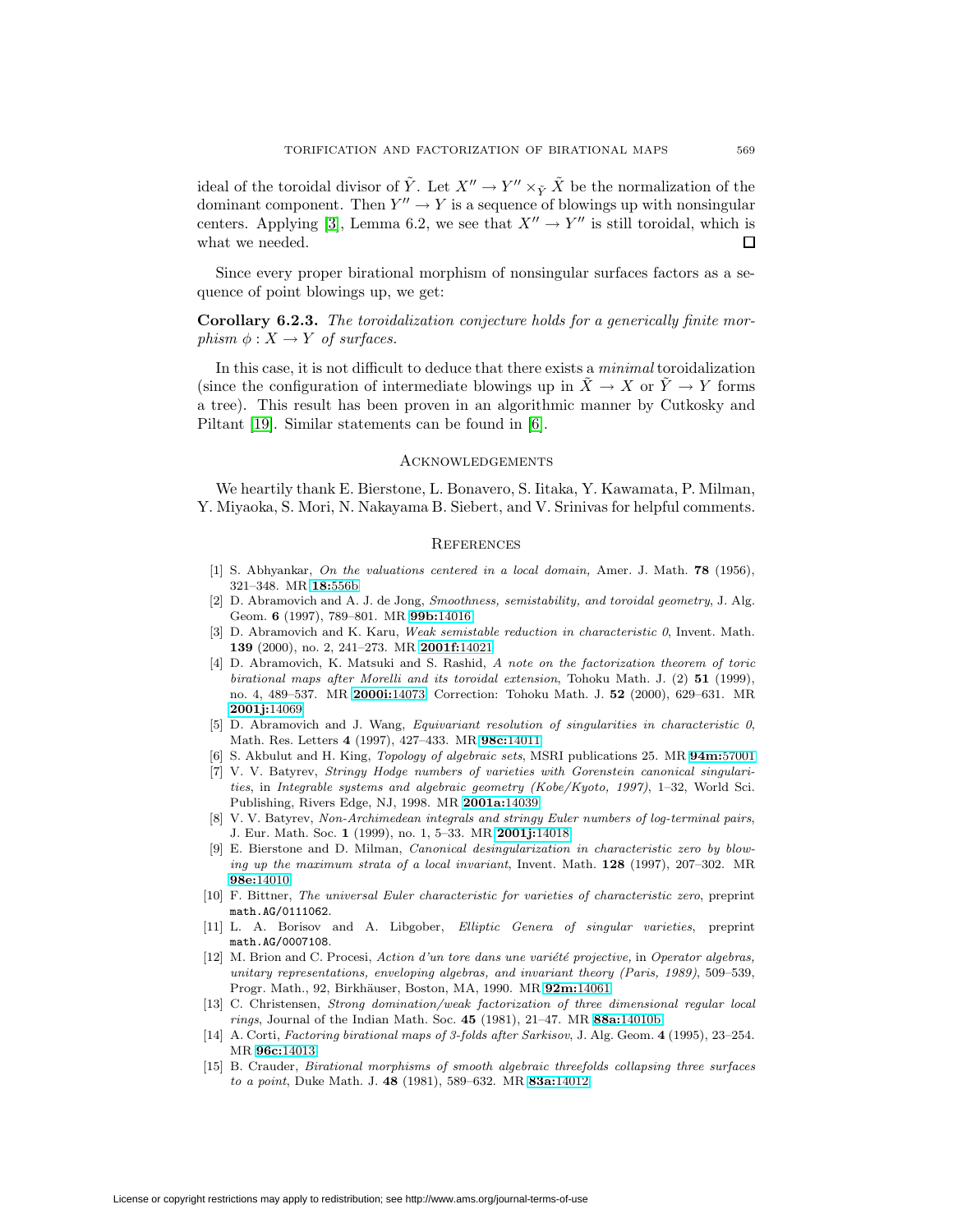- <span id="page-39-11"></span><span id="page-39-10"></span>[16] S. D. Cutkosky, Local factorization of birational maps, Advances in Math. **132** (1997), 167–315. MR **99c:**[14018](http://www.ams.org/mathscinet-getitem?mr=99c:14018)
- <span id="page-39-27"></span>[17] S. D. Cutkosky, Local monomialization and factorization of morphisms, Astérisque 260, Soc. Math. France, 1999. MR **[2001c:](http://www.ams.org/mathscinet-getitem?mr=2001c:14027)**14027
- <span id="page-39-28"></span>[18] S. D. Cutkosky, Monomialization of morphisms from 3-folds to surfaces, preprint math.AG/0010002
- [19] S. D. Cutkosky and O. Piltant, Monomial resolutions of morphisms of algebraic surfaces, Special issue in honor of Robin Hartshorne. Comm. Algebra **28** (2000), no. 12, 5935–5959. MR **[2002a:](http://www.ams.org/mathscinet-getitem?mr=2002a:14012)**14012
- <span id="page-39-24"></span><span id="page-39-8"></span>[20] V. I. Danilov, The geometry of toric varieties, Russian Math. Surveys **33** (1978), no. 2, 97–154. MR **80g:**[14001](http://www.ams.org/mathscinet-getitem?mr=80g:14001)
- <span id="page-39-2"></span>[21] V. I. Danilov, Birational geometry of toric 3-folds, Math. USSR-Izv. **21** (1983), 269–280. MR **84e:**[14008](http://www.ams.org/mathscinet-getitem?mr=84e:14008)
- [22] J. Denef and F. Loeser, Germs of arcs on singular algebraic varieties and motivic integration. Invent. Math. **135** (1999), no. 1, 201–232. MR **99k:**[14002](http://www.ams.org/mathscinet-getitem?mr=99k:14002)
- <span id="page-39-12"></span>[23] I. V. Dolgachev and Y. Hu, Variation of geometric invariant theory quotients, Inst. Hautes Etudes Sci. Publ. Math. No. 87 (1998), 5–56. MR ´ **[2000b:](http://www.ams.org/mathscinet-getitem?mr=2000b:14060)**14060
- <span id="page-39-9"></span><span id="page-39-4"></span>[24] G. Ewald, Blow-ups of smooth toric 3-varieties, Abh. Math. Sem. Univ. Hamburg **57** (1987), 193–201. MR **89b:**[14065](http://www.ams.org/mathscinet-getitem?mr=89b:14065)
- <span id="page-39-22"></span>[25] J. Franke, Riemann-Roch in functorial form, preprint 1992, 78 pp.
- [26] W. Fulton, Introduction to toric varieties, Annals of Mathematics Studies 131, Princeton University Press, 1993. MR **94g:**[14028](http://www.ams.org/mathscinet-getitem?mr=94g:14028)
- <span id="page-39-3"></span>[27] H. Gillet and Ch. Soulé, *Direct images in non-archimedean Arakelov theory*, Ann. Inst. Fourier (Grenoble) **50** (2000), no. 2, 363–399. MR **[2001j:](http://www.ams.org/mathscinet-getitem?mr=2001j:14036)**14036
- <span id="page-39-14"></span><span id="page-39-7"></span>[28] H. Hironaka, On the theory of birational blowing-up, Harvard University Ph.D. Thesis 1960.
- [29] H. Hironaka, An example of a non-Kälerian complex-analytic deformation of Kählerian complex structure, Annals of Math. (2) **75** (1962), 190–208. MR **25:**[2618](http://www.ams.org/mathscinet-getitem?mr=25:2618)
- <span id="page-39-5"></span>[30] H. Hironaka, Resolution of singularities of an algebraic variety over a field of characteristic zero, Annals of Math. **79** (1964), 109–326. MR **33:**[7333](http://www.ams.org/mathscinet-getitem?mr=33:7333)
- <span id="page-39-21"></span>[31] H. Hironaka, Flattening theorem in complex analytic geometry, Amer. J. of Math. **97** (1975), no. 2, 503–547. MR **52:**[14365](http://www.ams.org/mathscinet-getitem?mr=52:14365)
- [32] Y. Hu, The geometry and topology of quotient varieties of torus actions, Duke Math. J. **68** (1992), no. 1, 151–184; Erratum: Duke Math. J. **68** (1992), no. 3, 609. MR **93k:**[14019a](http://www.ams.org/mathscinet-getitem?mr=93k:14019a)
- <span id="page-39-26"></span>[33] Y. Hu, Relative geometric invariant theory and universal moduli spaces, Internat. J. Math. **7** (1996), no. 2, 151–181. MR **98i:**[14016](http://www.ams.org/mathscinet-getitem?mr=98i:14016)
- <span id="page-39-13"></span>[34] Y. Hu and S. Keel, A GIT proof of Włodarczyk's weighted factorization theorem, preprint math.AG/9904146.
- <span id="page-39-25"></span>[35] S. Iitaka, Algebraic Geometry (An Introduction to Birational geometry of Algebraic Varieties), Graduate Texts in Math. 76, 1982. MR **84j:**[14001](http://www.ams.org/mathscinet-getitem?mr=84j:14001)
- <span id="page-39-20"></span>[36] A. J. de Jong, Smoothness, semistability, and alterations, Publ. Math. I.H.E.S. **83** (1996), 51–93. MR **98e:**[14011](http://www.ams.org/mathscinet-getitem?mr=98e:14011)
- <span id="page-39-29"></span><span id="page-39-0"></span>[37] K. Karu, Boston University dissertation, 1999. http://math.bu.edu/people/kllkr/th.ps
- <span id="page-39-15"></span>[38] K. Kato, Toric singularities, Amer. J. Math. **116** (1994), 1073–1099. MR **95g:**[14056](http://www.ams.org/mathscinet-getitem?mr=95g:14056)
- [39] Y. Kawamata, On the finiteness of generators of a pluricanonical ring for a 3-fold of general type, Amer. J. Math. **106** (1984), no. 6, 1503–1512. MR **86j:**[14032](http://www.ams.org/mathscinet-getitem?mr=86j:14032)
- <span id="page-39-16"></span>[40] Y. Kawamata, The cone of curves of algebraic varieties, Ann. of Math. (2) **119** (1984), no. 3, 603–633. MR **86c:**[14013b](http://www.ams.org/mathscinet-getitem?mr=86c:14013b)
- <span id="page-39-17"></span>[41] Y. Kawamata, Crepant blowing-ups of three dimensional canonical singularities and its application to degenerations of surfaces, Ann. of Math. **127** (1988), 93–163. MR **89d:**[14023](http://www.ams.org/mathscinet-getitem?mr=89d:14023)
- <span id="page-39-23"></span>[42] G. Kempf, F. Knudsen, D. Mumford and B. Saint-Donat, Toroidal embeddings I, 339, Lecture Notes in Mathematics, Springer, 1973. MR **49:**[299](http://www.ams.org/mathscinet-getitem?mr=49:299)
- <span id="page-39-19"></span>[43] H. King, Resolving Singularities of Maps, Real algebraic geometry and topology (East Lansing, Michigan 1993), Contemp. Math., Amer. Math. Soc., 1995. MR **96e:**[14016](http://www.ams.org/mathscinet-getitem?mr=96e:14016)
- <span id="page-39-18"></span>[44] J. Kollár, The cone theorem. Note to a paper: "The cone of curves of algebraic varieties" ([40]) by Y. Kawamata, Ann. of Math. (2) **120** (1984), no. 1, 1–5. MR **86c:**[14013c](http://www.ams.org/mathscinet-getitem?mr=86c:14013c)
- <span id="page-39-6"></span><span id="page-39-1"></span>[45] M. Kontsevich, Lecture at Orsay (December 7, 1995).
- [46] V. S. Kulikov, Decomposition of a birational map of three-dimensional varieties outside codimension 2, Math. USSR Izvestiya **21** (1983), 187–200. MR **84j:**[14022](http://www.ams.org/mathscinet-getitem?mr=84j:14022)

License or copyright restrictions may apply to redistribution; see http://www.ams.org/journal-terms-of-use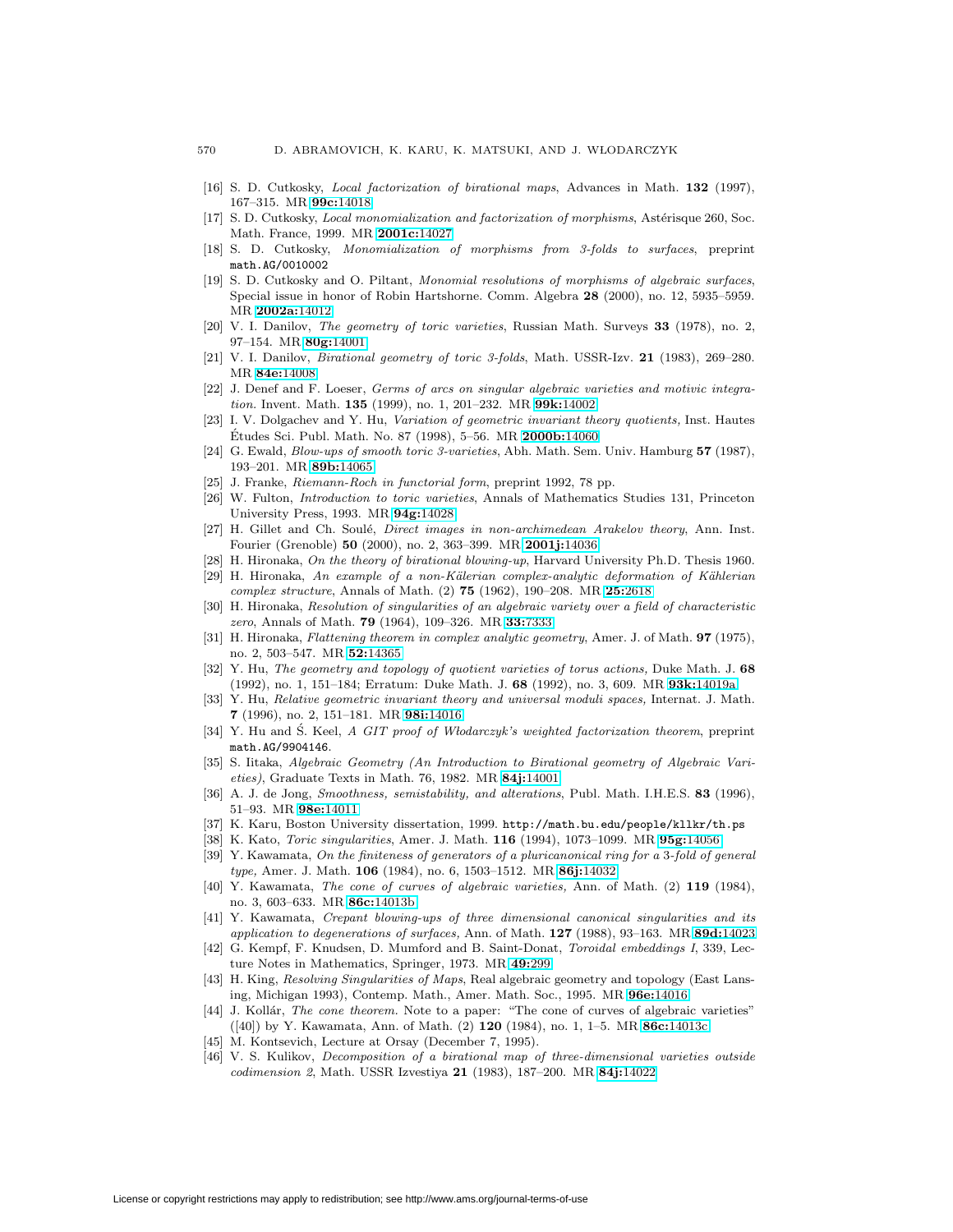- <span id="page-40-2"></span> $[47]$  G. Lachaud and M. Perret, Un invariant birationnel des variétés de dimension 3 sur un corps fini J. Algebraic Geom. **9** (2000), no. 3, 451–458. MR **[2001g:](http://www.ams.org/mathscinet-getitem?mr=2001g:14036)**14036
- <span id="page-40-4"></span>[48] M. N. Levine and F. Morel, *Cobordisme Algébrique II*, C. R. Acad. Sci. Paris 332 (2001), no. 9, 815–820.
- <span id="page-40-5"></span>[49] M. N. Levine and F. Morel, Algebraic cobordism, preprint.
- <span id="page-40-29"></span><span id="page-40-3"></span>[50] E. Looijenga, Motivic measures, preprint math.AG/0006220
- [51] D. Luna, Slices étales. Sur les groupes algébriques, pp. 81-105. Bull. Soc. Math. France, Paris, Memoire 33. Soc. Math. France, Paris, 1973. MR **49:**[7269](http://www.ams.org/mathscinet-getitem?mr=49:7269)
- <span id="page-40-24"></span><span id="page-40-1"></span>[52] K. Matsuki, Introduction to the Mori program, Universitext, Springer Verlag, Berlin, 2001.
- <span id="page-40-14"></span>[53] K. Matsuki, *Lectures on factorization of birational maps*, RIMS preprint, 1999.
- <span id="page-40-7"></span>[54] J. Milnor, Morse Theory, Annals of Math. Stud. 51, Princeton Univ. Press, 1963. MR **29:**[634](http://www.ams.org/mathscinet-getitem?mr=29:634)
- [55] B. Moishezon, On n-dimensional compact varieties with n algebraically independent meromorphic functions, Amer. Math. Soc. Transl. **63** (1967), 51–177. MR **35:**[7355a,b,c](http://www.ams.org/mathscinet-getitem?mr=35:7355a,b,c)
- <span id="page-40-13"></span><span id="page-40-0"></span>[56] R. Morelli, The birational geometry of toric varieties, J. Alg. Geom. **5** (1996), 751–782. MR **99b:**[14056](http://www.ams.org/mathscinet-getitem?mr=99b:14056)
- [57] R. Morelli, Correction to "The birational geometry of toric varieties", 1997 http://www.math.utah.edu/~morelli/Math/math.html
- <span id="page-40-16"></span>[58] S. Mori, Threefolds whose canonical bundles are not numerically effective, Annals of Math. **116** (1982), 133–176. MR **84e:**[14032](http://www.ams.org/mathscinet-getitem?mr=84e:14032)
- <span id="page-40-19"></span>[59] S. Mori, Flip theorem and the existence of minimal models for 3-folds, Journal of AMS **1** (1988), 117–253. MR **89a:**[14048](http://www.ams.org/mathscinet-getitem?mr=89a:14048)
- <span id="page-40-27"></span>[60] D. Mumford, J. Fogarty and F. Kirwan, Geometric Invariant Theory (Third Enlarged Edition), Ergebnisse der Mathematik und ihrer Grenzgebiete, 34, Springer-Verlag, 1992. MR **95m:**[14012](http://www.ams.org/mathscinet-getitem?mr=95m:14012)
- <span id="page-40-6"></span>[61] T. Oda, Torus embeddings and applications, Based on joint work with Katsuya Miyake. Tata Inst. Fund. Res., Bombay, 1978. MR **81e:**[14001](http://www.ams.org/mathscinet-getitem?mr=81e:14001)
- <span id="page-40-30"></span><span id="page-40-26"></span>[62] T. Oda, Convex Bodies and Algebraic Geometry, Springer-Verlag, 15, 1988. MR **88m:**[14038](http://www.ams.org/mathscinet-getitem?mr=88m:14038 ) [63] R. Pandharipande, A compactification over  $\overline{M}_g$  of the universal moduli space of slope-
- semistable vector bundles, J. Amer. Math. Soc. **9** (1996), no. 2, 425–471. MR **96f:**[14014](http://www.ams.org/mathscinet-getitem?mr=96f:14014)
- <span id="page-40-10"></span>[64] H. Pinkham, Factorization of birational maps in dimension 3, Proceedings of Symposia in Pure Math. 40, 1983. MR **85g:**[14015](http://www.ams.org/mathscinet-getitem?mr=85g:14015)
- <span id="page-40-25"></span><span id="page-40-17"></span>[65] M. Raynaud and L. Gruson, Critères de platitude et de projectivité. Techniques de "platification" d'un module, Invent. Math. **13** (1971), 1–89. MR **46:**[7219](http://www.ams.org/mathscinet-getitem?mr=46:7219)
- [66] M. Reid, *Canonical threeefolds*, Géométrie Algémétrie Algébrique Angers 1979, A. Beauville, ed., Sijthoff and Nordhoff, 1980, p. 273-310. MR **82i:**[14025](http://www.ams.org/mathscinet-getitem?mr=82i:14025)
- <span id="page-40-18"></span>[67] M. Reid, Minimal models of canonical 3-folds, Adv. Stud. in Pure Math. **1** (1983), 131–180. MR **86a:**[14010](http://www.ams.org/mathscinet-getitem?mr=86a:14010)
- <span id="page-40-21"></span>[68] M. Reid, Decomposition of Toric Morphisms, Arithmetic and Geometry, papers dedicated to I. R. Shafarevich on the occasion of his 60th birthday, vol. II, Progress in Math. (M. Artin and J. Tate, eds.), 36, 1983, pp. 395–418. MR **85e:**[14071](http://www.ams.org/mathscinet-getitem?mr=85e:14071)
- <span id="page-40-23"></span><span id="page-40-11"></span>[69] M. Reid, Birational geometry of 3-folds according to Sarkisov, preprint 1991.
- [70] J. Sally, Regular overrings of regular local rings, Trans. Amer. Math. Soc. **171** (1972), 291– 300. MR **46:**[9033;](http://www.ams.org/mathscinet-getitem?mr=46:9033) Erratum: Trans. Amer. Math. Soc. **213** (1975), 429. MR **52:**[3143](http://www.ams.org/mathscinet-getitem?mr=52:3143)
- <span id="page-40-22"></span>[71] V. G. Sarkisov, Birational maps of standard Q-Fano fiberings, I. V. Kurchatov Institute Atomic Energy preprint, 1989.
- <span id="page-40-8"></span>[72] M. Schaps, *Birational morphisms of smooth threefolds collapsing three surfaces to a curve*, Duke Math. J. **48** (1981), 401–420. MR **83h:**[14012](http://www.ams.org/mathscinet-getitem?mr=83h:14012)
- <span id="page-40-12"></span>[73] D. L. Shannon, Monoidal transforms of regular local rings, Amer. J. Math. **45** (1973), 284– 320. MR **48:**[8492](http://www.ams.org/mathscinet-getitem?mr=48:8492)
- <span id="page-40-20"></span>[74] V. V. Shokurov, A nonvanishing theorem, Izv. Akad. Nauk SSSR Ser. Mat. **49** (1985), no. 3, 635–651. MR **87j:**[14016](http://www.ams.org/mathscinet-getitem?mr=87j:14016)
- <span id="page-40-28"></span>[75] H. Sumihiro, Equivariant Completion I, II, J. Math. Kyoto Univ. **14**, **15** (1974), (1975), 1–28, 573–605. MR **49:**[2732;](http://www.ams.org/mathscinet-getitem?mr=49:2732) MR **52:**[8137](http://www.ams.org/mathscinet-getitem?mr=52:8137)
- <span id="page-40-9"></span>[76] M. Teicher, Factorization of a birational morphism between 4-folds. Math. Ann. **256** (1981), no. 3, 391–399. MR **82k:**[14014](http://www.ams.org/mathscinet-getitem?mr=82k:14014 )
- <span id="page-40-15"></span>[77] M. Thaddeus, Stable pairs, linear systems and the Verlinde formula, Invent. Math. **117** (1994), 317–353. MR **95e:**[14006](http://www.ams.org/mathscinet-getitem?mr=95e:14006)